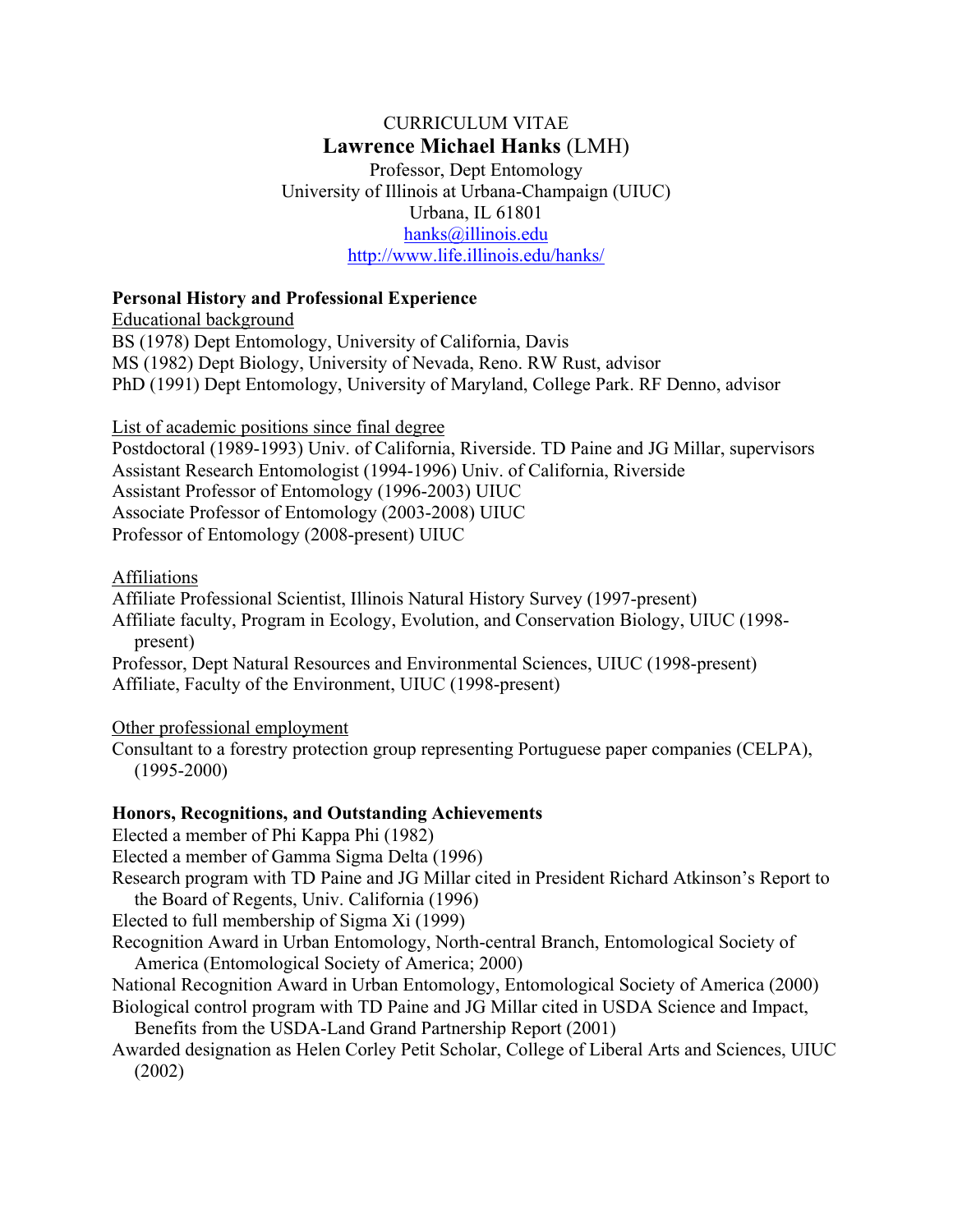- Research featured in article "Benefits of Insectary Plants" on *In Focus*, USDA-CSREES web site (2005)
- Research featured in article "Using 'floral resource plants' to favor biocontrols" in HortIdeas 22: 64
- List of Teachers Ranked as Excellent, UIUC (2000 2020): 12 semesters, and ranked "outstanding" for three semesters for the course Introduction to Entomology (taught annually from); five semesters for the course Fundamentals of Insect Pest Management (taught in alternate years)
- Research with JG Millar highlighted in the 2009 Annual Report of the University of California Statewide Integrated Pest Management Program.
- Arnold O. Beckman Award from the UIUC Research Board (2014)

# **Grant Support**

## *USDA ARS Temperate Tree Fruit and Vegetable Research Unit*

- Cooper WR, Millar JG, Rashed A, Landolt P, Williams L, LMH. "What's that smell? Search for wireworm attractants". Cooperator, \$12,000 (2019–2020)
- *USDA National Institute of Food and Agriculture Crop Protection and Pest Management Program*

Millar JG, LMH. "Fielding a strong defense: optimizing the effectiveness of pheromone-based lures for detection of invasive cerambycid beetles. \$322,430 (2018–2021).

## *USDA National Institute of Food and Agriculture*

- Millar JG, LMH. "Mixed signals: Why do host volatiles strongly synergize pheromones of some cerambycid beetles but not others?" Award number 2012-67013-19303; \$491.206 (2012-2015)
- LMH, JG Millar. "Is pheromone-free space a critical factor in the establishment of exotic insects?" Award number 2015-67013-23173; \$454,422 (2015-2018)
- *USDA Natl Research Initiative Arthropod and Nematode Biology and Management* LMH (PI), TD Paine, JG Millar. "Does the impact of a parasitoid depend on host plant vigor?", Agreement #95-37312-1633; \$112,000 (1995-1997)
	- Millar JG (PI), TD Paine, LMH. "Ecological mechanisms mediating invasion of an exotic pest insect"; \$200,000 (1999-2002)
	- LMH (PI), CS Sadof. "Conservation biological control in ornamental landscapes", Agreement #99-35316-7850; \$158,404 (1999-2001)
	- LMH (PI), CS Sadof. "Augmenting floral resources for conservation biological control in ornamental landscapes", Agreement #2001-35316-11275; \$288,228 (renewal of 1999 NRI grant; 2001-2004)
	- LMH (PI), JG Millar. "Mating strategies and pheromone chemistry in the Cerambycidae", USDA/CSREES Grant No. 2006-35302-17457; \$345,000 (2006-2008)
	- LMH (PI), JG Millar, JD Barbour. "Do pheromones of cerambycid beetles influence behavior across multiple trophic levels?", USDA/CSREES Grant No. 2009-35302-05047; \$445,900 (2008-2011)

## *USDA Forest Service*

- LMH (PI), TM Poland, R Haack. "Influence of environmental stress on tree resistance to Asian Longhorned Beetle", Agreement #01-JV-11231300-088; \$45,000 (2001-2002)
- LMH (PI), TM Poland, R Haack. "Semiochemicals of the emerald ash borer", Agreement #03-JV-11231300-091; \$50,000 (2003-2005)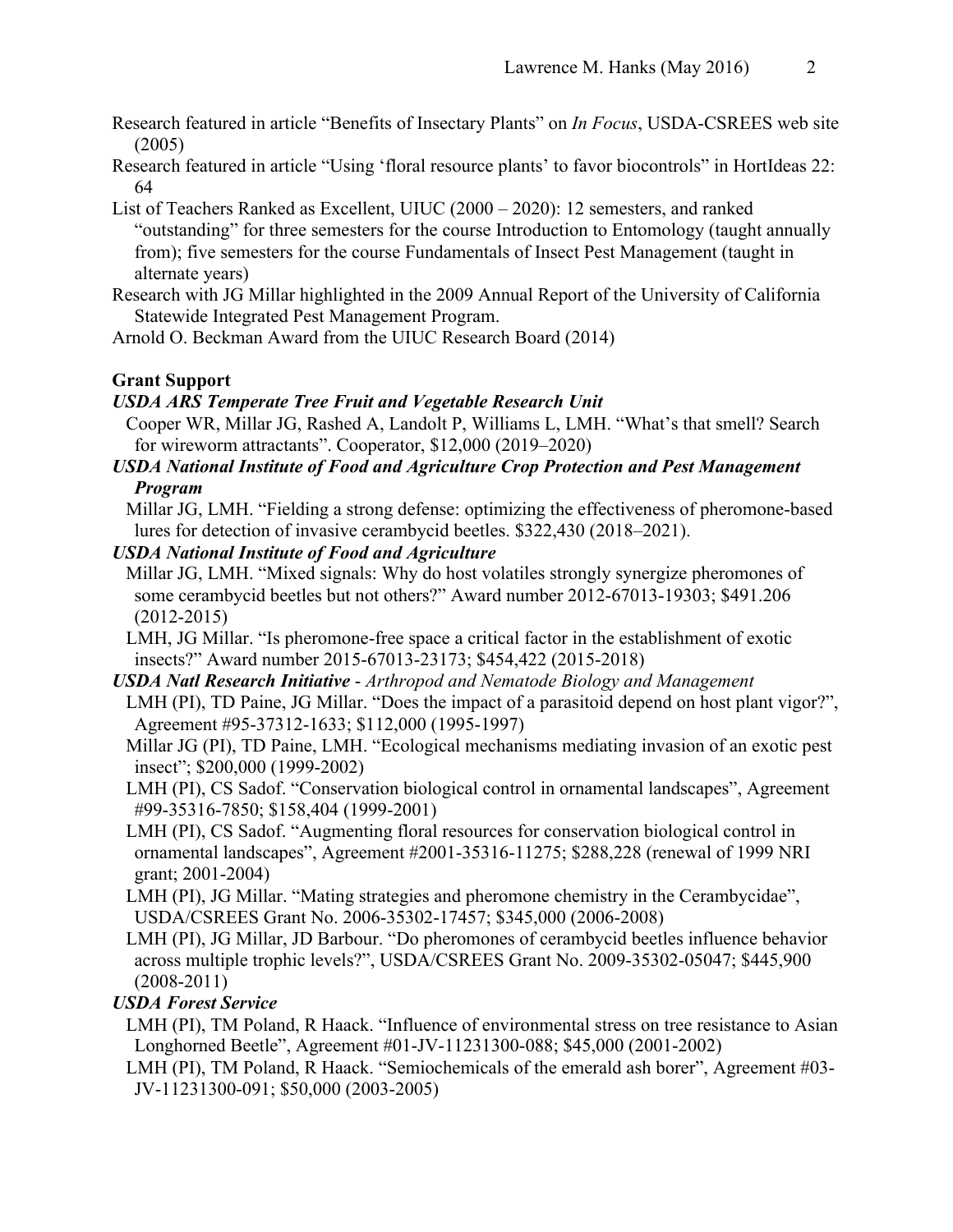# *USDA-Agricultural Research Service*

Smith MT, LMH. "Native natural enemies of native wood borers: Potential biological control agents of the Asian longhorn beetle and other invasive wood borer species", Agreement #58- 1926-3-339; \$49,000 (2003-2005); \$21,000 (2005-2006)

Cooper RC, JG Millar, A Rashed, LM Hanks, AS Huseth, T Kuhar. "Search for wireworm attractants and development of pheromone-based methods for monitoring and management". Agreement #58-2092-017; \$166,083 (2019–2022)

# *USDA, Animal and Plant Health Inspection Service*

Millar JG (PI), LMH: "Targeted identification of pheromones and related attractants for invasive cerambycid beetles", Agreement 2018-70006-28932; \$132,736 (2009-2010); \$132,000 (2010-11), \$136,000 (2011-2012), \$138,000 (2012-2013) \$140,000 (2013-2014), \$152,000 (2014-2015), \$162,000 (2015-2016), \$190,218 (2016-2017), \$201,199 (2017-2018), \$202,800 (2018-2019), \$202,800 (2019-2020), \$209,814 (2020-2021)

# *USDA-CSREES North Central Region Integrated Pest Management Center*

LMH (PI), "Using host plant volatiles to optimize pheromone monitoring systems for exotic and invasive cerambycid beetles"; \$74,788 (2011-2012)

# *USDA Western IPM Center*

Barbour JD (PI), as a cooperator. "Identification of a sex pheromone of *Prionus californicus*, and its potential use in management of hop"; \$44,000 (2004-2006)

Barbour JD (PI), JG Millar, LMH. "Development of a female-produced sex pheromone for managing *Prionus californicus* in hop"; \$154,035 (2007-2010)

# *USDA Sino-American Collaborative Research Program***.**

LMH (PI), KN Paige, A Yulin. "Molecular genetics of Asian longhorned beetle: introduction, invasion, and spread in North America"; \$48,000 (2000-2001)

# *State agencies*

- Univ. California Statewide IPM Project. LMH (PI), TD Paine, JG Millar. "Establishment and evaluation of a biological control program against the eucalyptus snout beetle, *Gonipterus scutellatus* Gyll."; \$59,000 (1995-1997)
- Univ. California Exotic/Invasive Pests and Diseases Program. JG Millar (PI), LMH. "Developing pheromone-based detection methods for exotic cerambycid beetles", USDA/CSREES Grant No. 2004-34439-14691; \$156,141 (2004-2007)
- Illinois Forestry Development Council. LMH: "Managing Asian longhorned beetle using host plant resistance"; \$14,108 (1999-2000)
- Illinois Dept Natural Resources, Division of Natural Heritage. L Solter (PI), LMH, M McManus, J Cate: "Nematode control agents against Asian longhorned beetle"; \$4,400 (2000)

# *Private agencies*

Alphawood Foundation (formerly WPWR-TV Channel 50 Foundation), Chicago.

- LMH. "Minimizing the impact of Asian longhorned beetle by managing host tree stress." \$46,738 (1999-2002)
- LMH. "Predicting environmental stress in street trees for managing Asian longhorned beetle"; \$85,720 (2000-2002), \$64,472 (2002-2004), \$49,147 (2004-2005); \$50,038 (2005-2006); \$53,745 (2006-2007)
- LMH. "The mediating influence of host plant volatiles on response of longhorned beetles to sex pheromones"; \$50,664 (2007-2008), \$60,000 (2009-2010); \$67,581 (2010-2011); \$68,262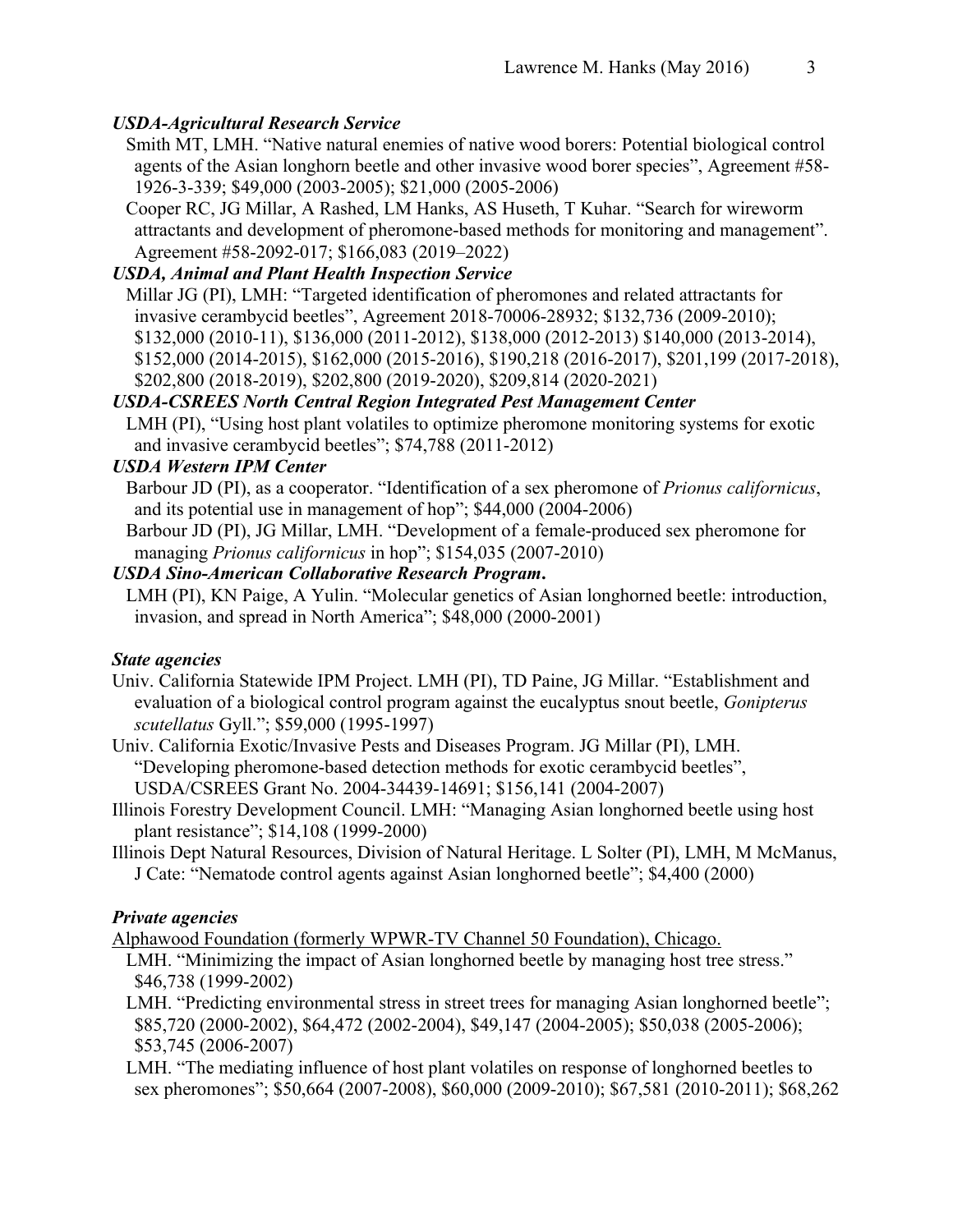(2011-2012), \$68,835 (2012-2013), \$72,160 (2013-2014), \$73,427 (2014-2015), \$74,020 (2015-2016), \$74,077 (2016-2017)

Horticultural Research Institute. JC Sellmer, K Hoover (PI), LMH. "Characterizing the host range specificity of Asian longhorn beetle to popular landscape trees and cultivars"; \$20,000 (2000)

International Society of Arboriculture.

- LMH. "Inter-relationships between structure of ornamental landscapes, environmental stress of trees, and outbreaks of plant-feeding arthropods"; \$7,842 (2001–2002)
- LMH. "Evaluating floral attractants of parasitic insects to improve regulation of plant-feeding pests"; \$24,856 (2005-2006)

### *UIUC Research Board*

- LMH. "Reproductive strategies of wood-boring beetles: relative importance of host volatiles and pheromones"; \$25,000 (1997-1998)
- LMH. "Enhancing biological control by manipulating natural enemies with floral resources"; \$15,713 (2001-2002)
- Alleyne M, LMH, RN Wiedenmann. "Interactions between native and exotic parasitoids attacking the native evergreen bagworm in Central Illinois"; \$8,338 (2003-2004)
- LMH. "Evaluation of solid phase microextraction for identifying contact pheromones of longhorned beetles"; \$8,410 (2003-04)
- LMH. "Pheromone systems of cerambycid beetles of Africa"; \$4,750 (2014).
- **Invited Conference and Symposium Presentations (ESA = Entomol Soc Am; ISCE Interntal Soc Chem Ecol)**
- LMH, RW Rust. Annual symposium, Ecol Res Soc, Dept Biol Sci, California State Univ, Sacramento, CA (III 1982)
- LMH, RW Rust. Desert pollination ecology symposium, Tucson, AZ (VI 1982)
- LMH. Symposium: Biology of habitat-related population variations: Evolution and ecology of immigrant species. Natl meeting ESA, Reno, NV (XII 1986)
- LMH, RF Denno. Symposium: Biosystematics of Homoptera: Sternorrhyncha. Natl meeting ESA, Boston, MA (XI 1987)
- LMH, RF Denno. Symposium: Genetic diversity and pest management. Natl meeting ESA, Louisville, KY (XII 1988)
- LMH, RF Denno. Symposium: Host plant variation and genetic differentiation in natural insect populations. Annual meeting Ecol Soc Am, Knoxville, TN (VIII 1994)
- LMH. Entomol Soc So Calif, Acadia, CA (VI 1995)
- LMH. Dept Entomology, Univ. California at Riverside (two seminar presentations; V 1996)
- Millar, JG, TD Paine, C Campbell, LMH. First California conference on biological control, Clark Kerr Center, Univ California Berkeley (VI 1998)
- LMH, TD Paine, JG Millar. Symposium: Ecology and management of introduced arthropod pests of Eucalyptus. XX Internatl Cong Entomol, Firenze, Italy (VIII 1996)
- LMH. Symposium: Advances in urban landscape pest management. Natl meeting ESA, Louisville, KY (XII 1996)
- Paine TD, JG Millar, TS Bellows, LMH. Symposium: Advances in urban landscape pest management. Natl meeting ESA, Louisville, KY (XII 1996)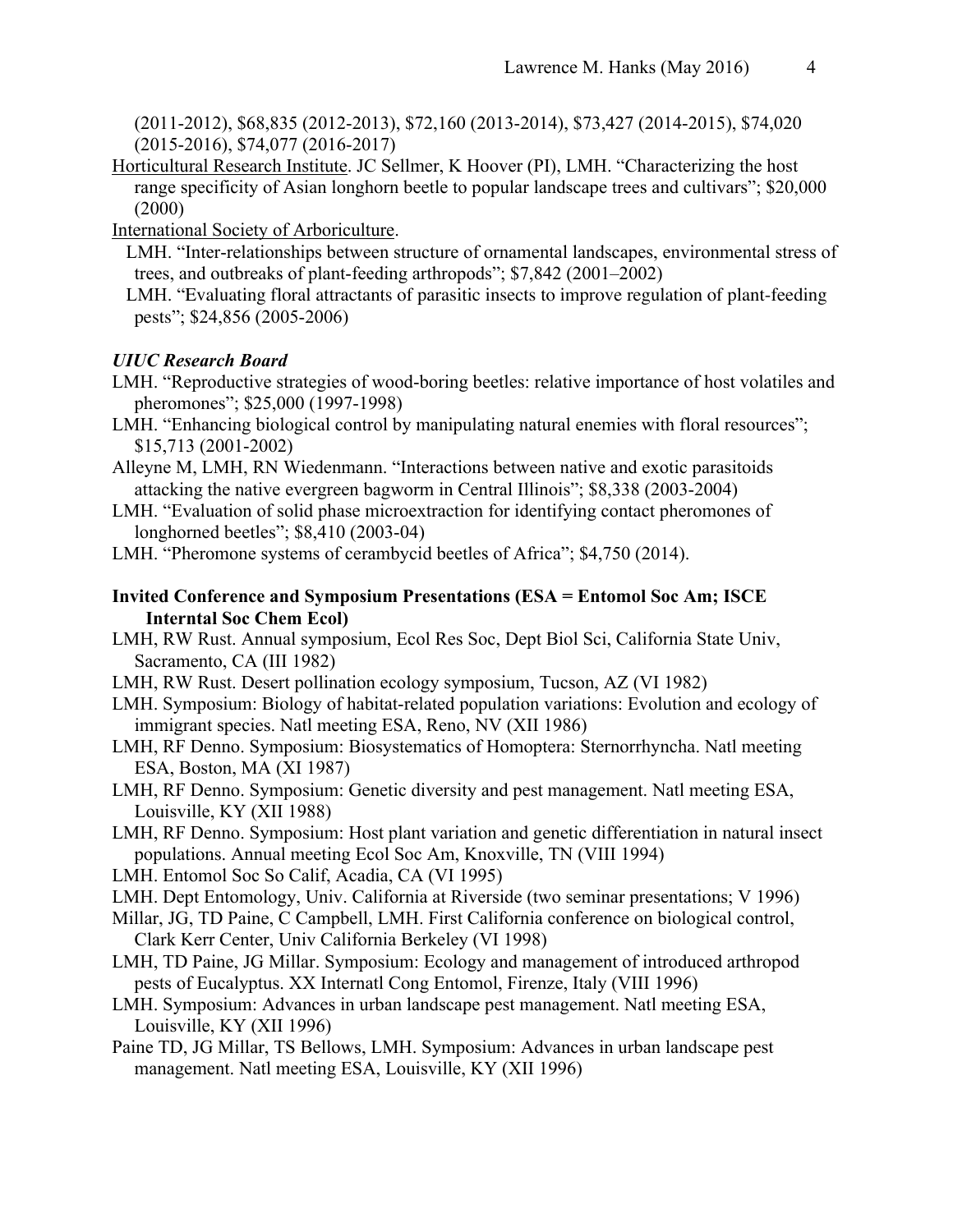- LMH. Symposium: Asian longhorned Beetle, *Anoplophora glabripennis*, in North America-A tale of two cities: Facts and fallout. Annual meeting Eastern Branch ESA, Virginia Beach, VA (II 1999)
- LMH. Symposium: Exotic pests: New opportunities for classical biological control in the Midwest. Annual meeting North-central Branch ESA 1999, Des Moines, IA (III 1999)
- **Natl meeting ESA**, Atlanta, GA (XII 1999) Paine T, J Millar, K Luhring, LMH. Formal conference: Arthropod pests of ornamental crops LMH. Symposium: Sternorryncha
- **Annual meeting North-central Branch ESA**, Minneapolis, MN (III 2000)
	- LMH. Symposium: Advances in landscape integrated pest management.
- LMH. Symposium: Invasive species and biocontrol
- **XXI Internatl Congr Entomol**, Iguassu Falls, Brazil (VIII 2000)
- Paine TD, K Luhring, JG Millar, LMH. Symposium: Pest management in Eucalyptus plantations
- Millar JG, LMH, TD Paine. Symposium: Pest management in eucalyptus plantations **Natl meeting ESA**, Montreal, Canada (XII 2000)
- LMH. Symposium: Asian longhorned beetle—Status of research and eradication. Ellis JA, LMH. Formal conference: New frontiers in ornamental plant and turfgrass pest management
- LMH. Symposium: Manipulating habitat complexity to manage insect populations
- **USDA Interagency Research Forum on Gypsy Moth and Other Invasive Species**, Annapolis, MD (I 2001)
	- Solter L, M Keena, J Cate, M McManus, M Higgs, LMH LMH
- Joyce AL, JG Millar, TD Paine, LMH. First Internatl Symposium on biological control of arthropods, Honolulu, Hawaii (IX 2001)
- LMH, KN Paige, MD Ginzel. USDA Interagency Research Forum on Gypsy Moth and Other Invasive Species, Annapolis, MD (I 2002)
- **Natl meeting ESA**, Fort Lauderdale, Florida (XI 2002)
	- Alleyne M, JA Ellis, RN Wiedenmann, LMH. Formal conference: Arthropod pests of ornamentals and turfgrass.
	- Rebek EJ, CS Sadof, LMH. Formal conference: Arthropod pests of ornamentals and turfgrass.
	- LMH, CS Sadof. Formal conference: The ecological basis of conservation biological control of Insect Pests.
- LMH, MD Ginzel, KN Paige. Annual USDA Interagency Research Forum on Gypsy Moth and Other Invasive Species, Annapolis, MD (I 2003)
- Bennett AB, CS Sadof, LMH. Symposium: Management alternatives in ornamental entomology. Annual meeting North-central Branch ESA, Madison, WI (III 2003)
- Tooker JF, LMH. Mini-Symposium, Annual meeting Phytochemical Society of North America, Peoria, Illinois (VIII, 2003)
- Rebek EJ, CS Sadof, LMH. Symposium: Alternative management practices for turf ornamental pests. Natl meeting ESA, Cincinnati, OH (X 2003)
- LMH. Annual USDA Interagency Research Forum on Gypsy Moth and Other Invasive Species, Annapolis, MD (I 2004)
- LMH. Symposium to honor Mark McClure. Eastern Branch ESA, New Haven, CT (III 2004)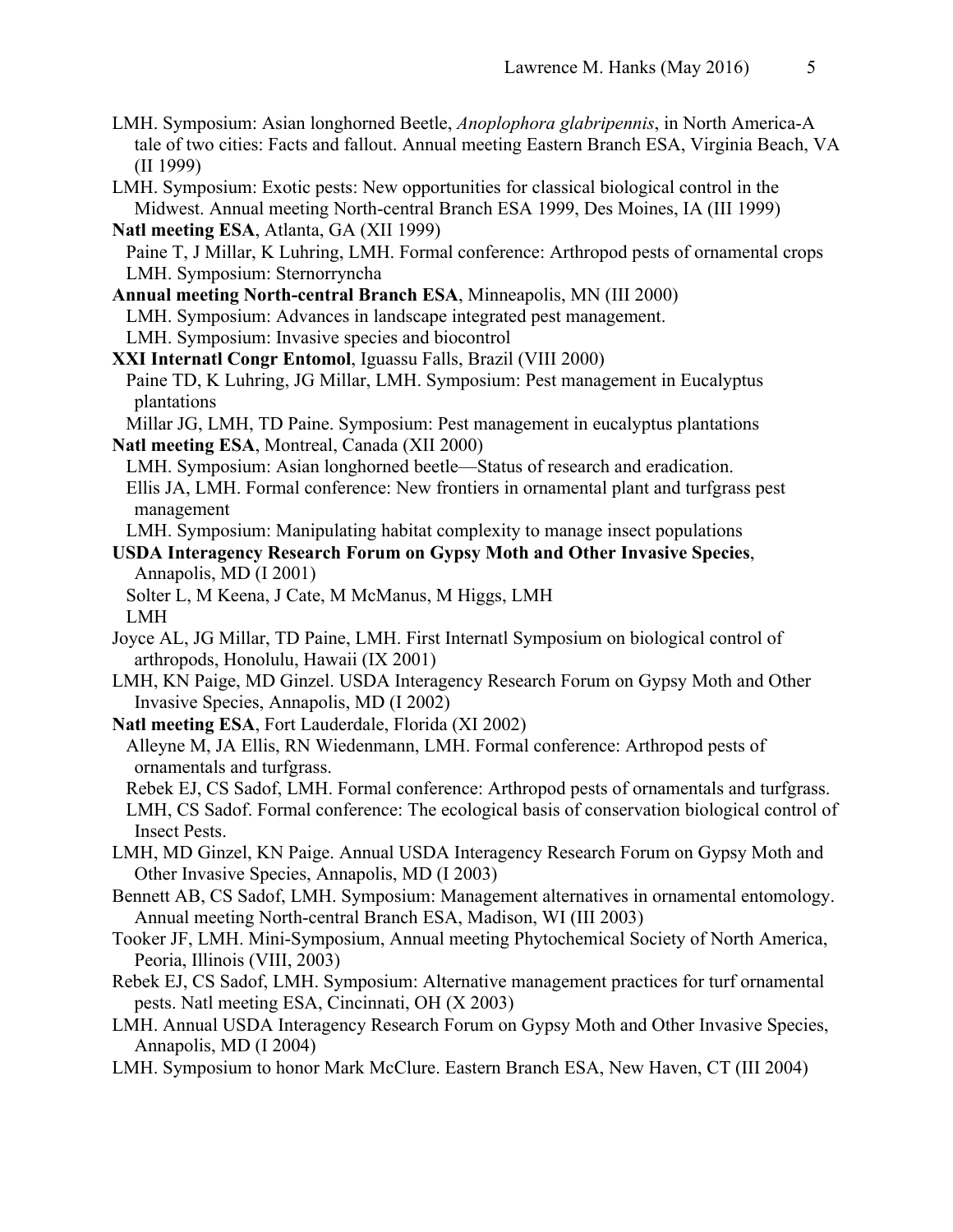**Symposium: Conserving natural enemies in urban and agricultural landscapes**; annual meeting North-central Branch ESA, Kansas City, MO (III 2004)

Bennett AB, CS Sadof, LMH

Rebek EJ, CS Sadof, LMH

- LMH. Symposium: Ecological management of global forests in a changing world. Internatl Congr Entomol, Brisbane, Australia (VIII 2004)
- LMH. Conference on wood-boring insects, IPM Center, USDA CSREES, Southern Region Pest Management Center, Orlando, FL (XI 2004)
- **Symposium: Semiochemistry and behavior of cerambycid beetles**; natl meeting ESA, Salt Lake City, Utah (XI 2004)

LMH

Barbour JD, D Cervantes, LMH, JG Millar

Lacey ES, JG Millar, MD Ginzel, LMH

Millar JG, LMH, MD Ginzel, ES Lacey

- Sweeney J, P Silk, J Millar, LMH. SERG Internatl and Canadian Forest Service Workshop— Forest pests and sustainable forest management in Canada 1994-2014. Fredericton, New Brunswick, Canada (II 2005)
- **Symposium: variations on a theme-Biological control**; annual meeting North-central branch ESA, West Lafayette, IN (III 2005)

Reagel PF, ES Lacey, JF Tooker, MD Ginzel, MT Smith, RW Fuester, LMH Moser SE, M Alleyne, LMH, R Wiedenmann

- LMH. Fall 2005. Conference, Illinois Association of Community College Biologists, Allerton Park, IL (X 2005)
- Millar, JG, LMH, J Moreira, ES Lacey, A Ray, J Barbour. Exotic/invasive pests and diseases research program workshop, Univ. California, Davis CA (X 2005)
- LMH, JG Millar, JD Barbour, ES Lacey. Symposium: Developing ecosystem-oriented approaches for managing turfgrass and ornamental pests, Natl meeting ESA, Ft. Lauderdale, FL (XII 2005)
- LMH, JG Millar, JD Barbour. USDA Interagency Research Forum on Gypsy Moth and Other Invasive Species, Annapolis, MD (I 2006)
- Cervantes DE, LMH, JG Millar, ES Lacey, JD Barbour. Symposium: Chemical ecology-Discoveries and applications in the Pacific states. Pacific Branch meeting ESA, Maui, Hawaii (III 2006)
- LMH. Internatl Society of Arboriculture, Minneapolis, MN (VIII 2006)
- Millar JG, LMH. Univ. California Exotic/Invasive Pests and Diseases Research Program Workshop, Riverside, CA (X 2006)
- **Symposium: Semiochemicals mediating behavior of cerambycid beetles**; natl meeting ESA, Indianapolis, IN (XII 2006)

Barbour JD, DE Cervantes, ES Lacey, JG Millar, LMH

LMH, JG Millar, JD Barbour, ES Lacey, AM Ray

Lacey ES, AM Ray, JA Moreira, JG Millar, LMH

Ray AM, LMH

Rutledge CE, ES Lacey, AM Ray, JA Moreira, JG Millar, LMH

Millar JG, LMH, JA Moreira, ES Lacey, A Ray, J Barbour. Poster, CSREES, USDA Awardee workshop at the Gordon Conference on plant-herbivore interactions, Ventura, CA (II 2007)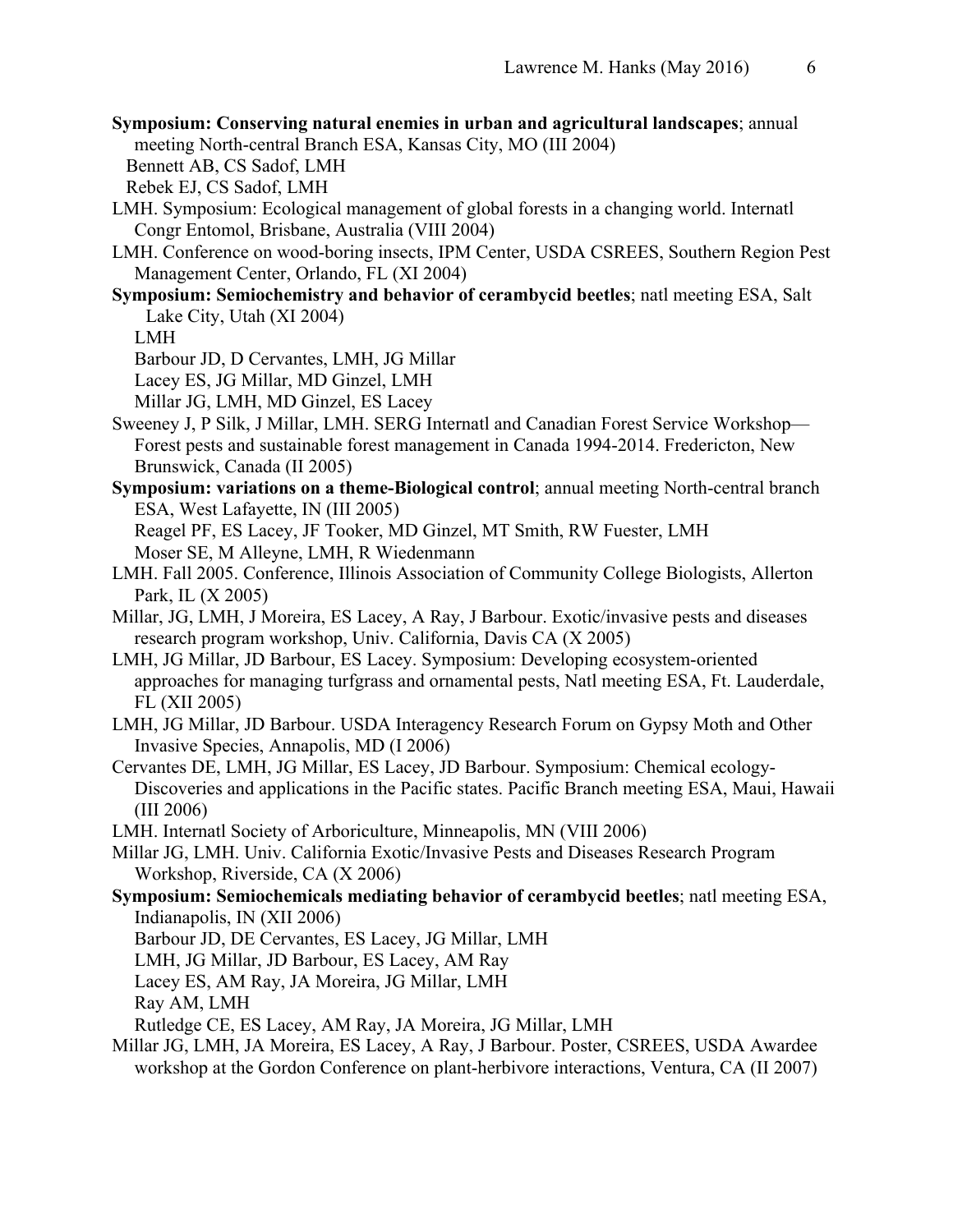- Millar JG, JA Moreira, E Lacey, LMH. 4th Asia-Pacific Conf Chem Ecol, Tsukuba, Japan (IX 2007)
- LMH, JG Millar. CSREES-USDA Applied biology and genomics awardee workshop, natl meeting ESA, San Diego, CA (XII 2007)
- Rebek EJ, CS Sadof, LMH. Symposium: Influence of resource availability on interactions between herbivores and their natural enemies, Southwestern Branch meeting ESA, Fort Worth, TX (II 2008)
- Millar JG, LMH, ES Lacey, JD Barbour, JS McElfresh. Symposium: Impacts of insects on forest landscapes: implications for forest health management, Internatl Cong Entomol, Durban, South Africa (VII 2008)
- **Symposium: Semiochemicals that mediate behavior of cerambycid beetles**; natl meeting ESA, Reno, NV (XI 2008)
	- Millar JG, JA Moreira, LMH, JD Barbour, JS McElfresh
	- Barbour JD, JG Millar, LMH, J Rodstein
	- LMH, JG Millar, JD Barbour, ES Lacey, AM Ray
	- Ray AM, JG Millar, LMH
- Barbour JD, JG Millar, J Rodstein, LMH. Hop Research Council, Palm Springs, CA (I 2009)
- Millar JG, LMH, JD Barbour. Symposium: Chemical ecology-based pest management: 50 years after the first pheromone synthesis. Annual meeting Pacific Branch ESA, San Diego, CA (III, 2009)
- Millar JG, LMH, JD Barbour. Symposium: Pheromones: Synthesis and perception. ISCE, Neuchatel, Switzerland (VIII 2009)
- Millar JG, LMH, J Barbour. Research Institute of Forest Ecology, Environment and Protection, Chinese Academy of Forestry, Key Laboratory of Forest Protection, Beijing, China (IX 2009)
- Millar JG, LMH, J Barbour. Institute of Plant Physiology and Ecology, Shanghai Institute for Biological Sciences, Chinese Academy of Sciences, Shanghai, China (IX 2009)
- Millar JG, LMH. Symposium: Practical aspects of implementation of pheromones for detection and control of insects pests - Dedication to Cheng-Hua Zhaotion, Asia-Pacific Assoc Chem Ecol, Honolulu (X 2009)
- **Natl meeting ESA, Indianapolis**, IN (XII 2009)
	- LMH. Symposium: Entomological disaster: Success stories thanks to scientific collaborations Maki E, J Millar, LMH, JD Barbour. Symposium: The long and short of longicorns: Cerambycid workers symposium

Mitchell RF, JG Millar, HM Robertson, LMH. Symposium: The long and short of longicorns: Cerambycid workers symposium

- LMH, JG Millar, JD Barbour. USDA Interagency Research Forum on Invasive Species, Annapolis, MD (I 2010)
- LMH, JG Millar, JD Barbour. Symposium: Invasive insect detection, evaluation and prediction. Annual meeting Eastern Branch ESA, Annapolis, MD (III 2010)
- Millar JG, LMH, JD Barbour. Symposium on biotic interactions among plants, nematodes, and arthropods, USDA-NIFA Awardee Workshop, Washington DC (III 2010)
- Millar JG, J Rodstein, AM Ray, J Barbour, LMH. Symposium on pheromone chemistry, 1<sup>st</sup> annual meeting of the Latin American Assoc Chem Ecol, Colonia del Sacramento, Uruguay (X 2010)
- **Symposium: Semiochemistry of the Cerambycidae: A diversity of signaling strategies**; natl meeting ESA, San Diego, CA (XII 2010)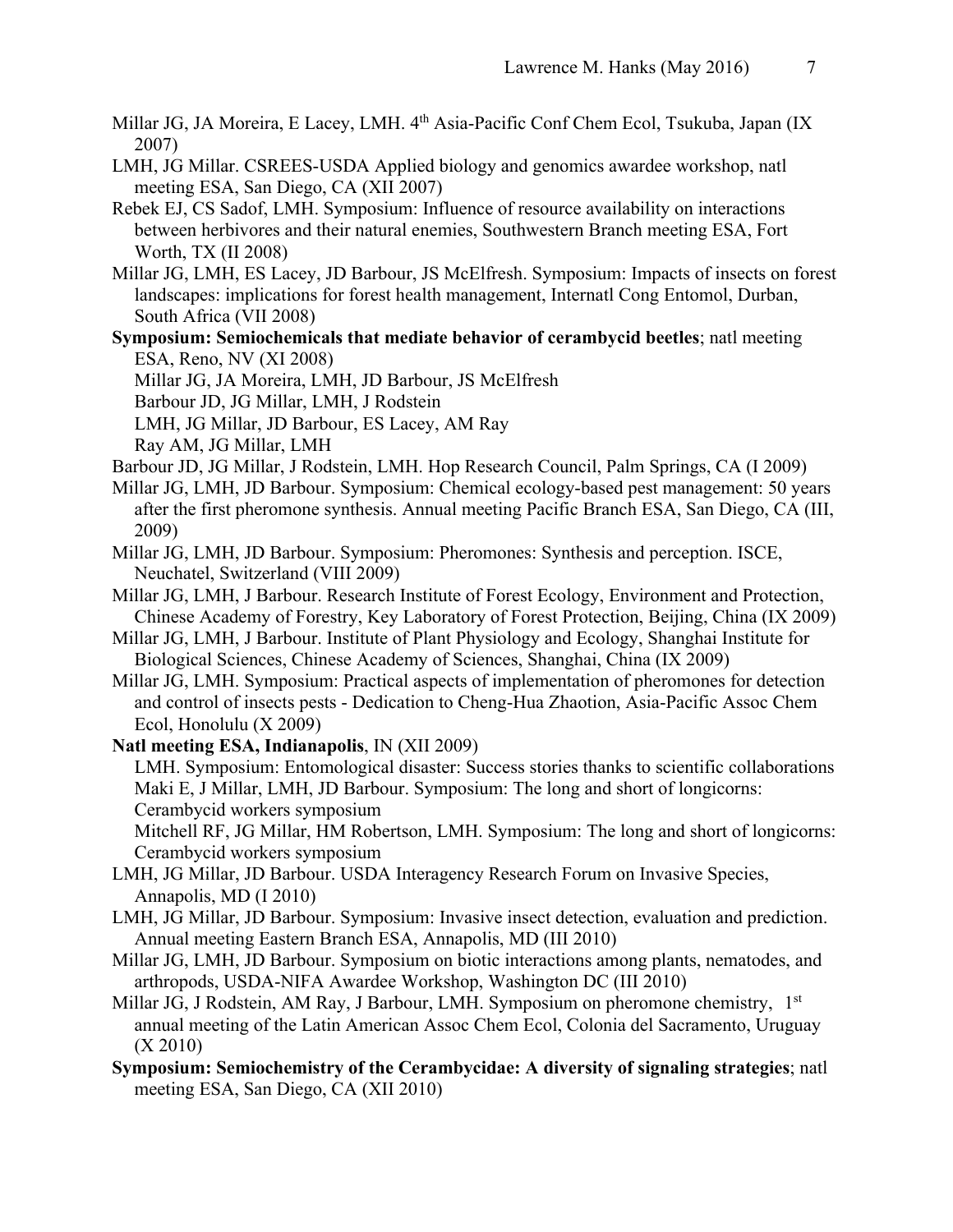LMH, JG Millar, JD Barbour, AM Ray, RF Mitchell, EE Graham, JCH Wong, BL Striman, MD Ginzel

Ray AM, JD Barbour, RF Mitchell, EE Graham, I Swift, JS McElfresh, LMH, JG Millar Barbour JD, JG Millar, J Rodstein, AM Ray, DG Alston, M Rejzek, JD Dutcher, LMH Mitchell RF, HM Robertson, LMH

- Millar JG, LMH, JD Barbour. USDA Interagency Research Forum on Invasive Species, Annapolis, MD (I 2011)
- **Annual meeting Asia Pacific Conf Chem Ecol**, Beijing, China (X 2011) Millar, JG, LMH

Ray AM, A Žunič, RL Alten, JS McElfresh, LM Hanks, JG Millar

- Ray AM, RF Mitchell, EE Graham, JD Barbour, ES Lacey, IP Swift, LM Hanks, JG Millar. Ecology workshop, Institute of Chemistry, Chinese Academy of Sciences, Beijing, China (X 2011)
- **USDA Interagency Research Forum on Invasive Species**, Annapolis MD (I 2012)

LMH, JG Millar

Millar JG, LMH

Teale SA, JG Millar, LMH

**Symposium: Forest insect semiochemistry**; annual meeting Pacific Branch of ESA, Portland, OR (III 2012)

Millar JG, LMH

Mitchell RF, DT Hughes, CW Luetje, JG Millar, HM Robertson, LMH

- Millar JG, LMH, A Ray, JS McElfresh, R Mitchell. Keynote Speaker, Symposium: Applied chemical ecology; ISCE, Vilnius, Lithuania (VII 2012)
- Ray AM, I Swift, LMH, JG Millar. Symposium: Systematics, biogeography, and ecology of Cerambycidae and Buprestidae. Internatl Cong Entomol, Daegu, South Korea (VIII 2012)
- Millar JG, LMH. Symposium on biotic interactions among plants, nematodes, and arthropods, USDA-NIFA Awardee Workshop, Washington DC (XI 2012)
- **Symposium: Chemical ecology of cerambycid beetles**; natl meeting ESA, Knoxville, TN (XI 2012)

LMH, JG Millar

Barbour JD, DB Walsh, DG Alston, JG Millar, LMH

Teale S, JD Wickham, LMH

Wickham JD, LMH, JG Millar

Mitchell RF, JG Millar, LMH

- Millar JG, AM Ray, LMH. 2<sup>nd</sup> meeting Latin American Assoc Chem Ecol, Huerte Grande, Argentina (XII 2012)
- Millar JG, LMH. Symposium, Use of aggregation pheromones in pest management. Natl meeting ESA, Austin, TX (XI 2013)
- LMH, JG Millar. USDA Interagency Research Forum on Invasive Species, Annapolis, MD (I 2014)
- LMH, JG Millar. Symposium: What's creeping up on us? A look at detection, movement, establishment and impact of some new and potential insect pests. Annual meeting Eastern Branch ESA, Williamsburg, VA (III 2014)
- **Symposium: Chemical ecology of cerambycid beetles**; natl meeting ESA, Portland, OR (XI 2014)

LMH, JG Millar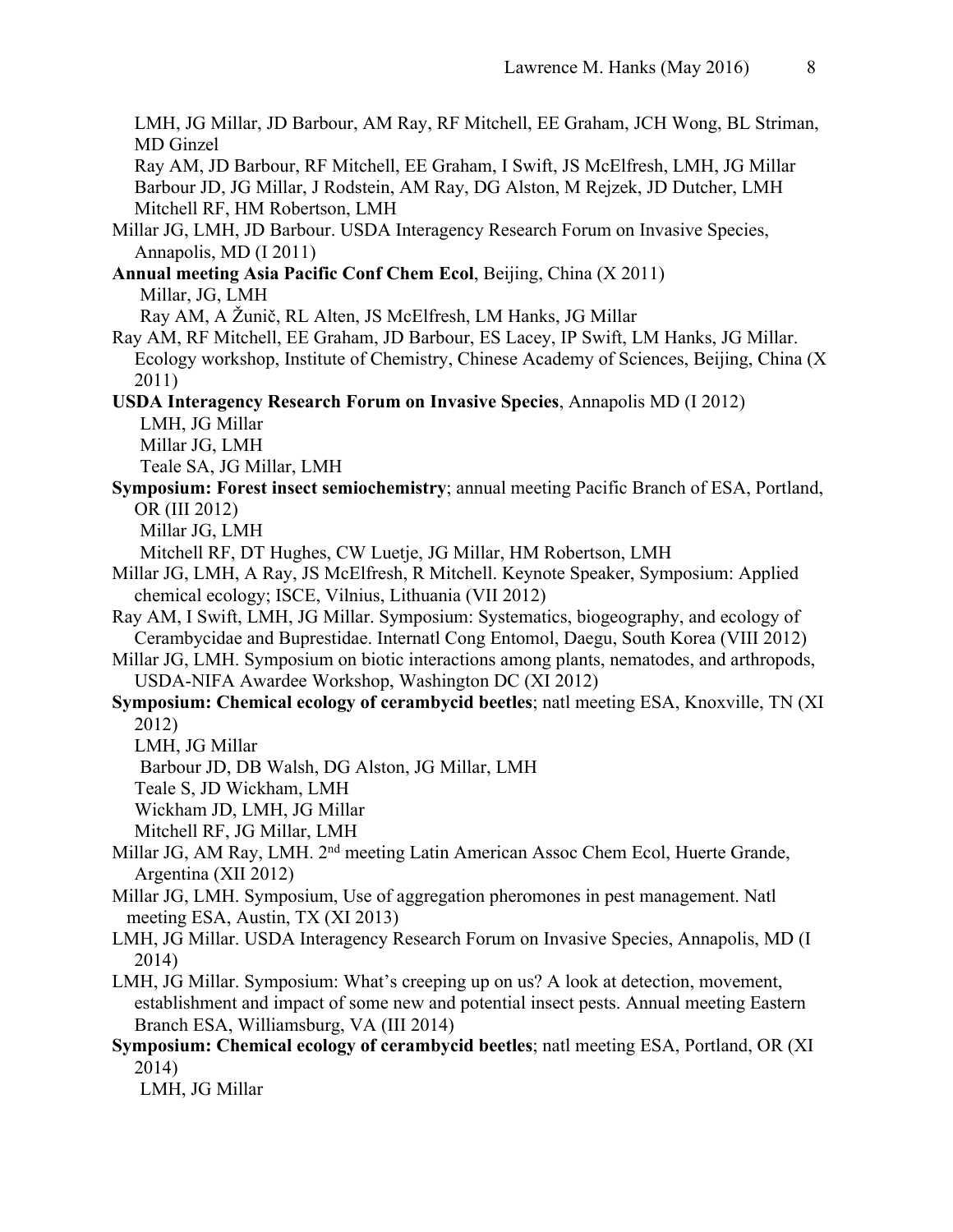Wickham JD, R Harrison, W Lu, Y Chen, LM Hanks, JG Millar

- LMH, JG Millar. USDA Interagency Research Forum on Invasive Species, Annapolis, MD (I 2015)
- Millar JG, LMH. USDA Interagency Research Forum on Invasive Species, Annapolis, MD (I 2016)
- Millar JG, LMH. Symposium: Insect chemical ecology, ethology, and evolution (ICE3), Swedish Ag Univ, Alnarp, Sweden (V 2016)
- Millar JG, LMH. Keynote presentation, symposium: The chemistry of chemical ecology, joint annual meeting of the ISCE and the Latin-American Assoc Chem Ecol, Foz do Iguassu (VII 2016)
- **Annual meeting of the ISCE**, Kyoto, Japan (VIII 2017)

Millar JG, WD Silva, Y Zou, JMS Bento, LMH. Keynote address, symposium: Characterization of semiochemicals: Analysis and synthesis

Millar JG, LMH, symposium: Chemical Ecology of Forest Ecosystems

- Millar JG, LMH. Symposium: Invasive species surveillance: New methods and tools for survey and early detection. IUFRO 125<sup>th</sup> Anniversary Congress, Freiburg, Germany (IX 2017)
- **Symposium: Chemical ecology of cerambycid beetles: Basic knowledge and practical applications**; Natl meeting ESA, Denver, CO (XI 2017)

Torto B, B Bobadoye, A Fomberg, B LeRu, K Adlbauer, LMH, JG Millar

Meier LR, Y Zou, JG Millar, LMH

LMH, JG Millar

Millar JG, WD Silva, JMS Bento, LMH

Mitchell R, T Curkovic, JA Mongold-Diers, J Bergmann, W Francke, LMH

- LMH, JG Millar. USDA Interagency Research Forum on Invasive Species, Annapolis, MD (I 2018)
- Millar JG, LMH. USDA Interagency Research Forum on Invasive Species, Annapolis, MD (I 2018)
- LMH, JG Millar. Symposium: Insect detection, evaluation, and prediction: methods for dealing with old and new invaders. Annual meeting Eastern Branch ESA, Annapolis, MD (III 2018)
- Millar JG and LMH. Keynote address, symposium: Interactions behind the pine wilt disease. Instituto Nacional de Invesigacao Agraria e Veterinaria, Oeiras, Portugal (VI 2018)
- Millar JG and LMH. Departmental seminar, Anhui Agricultural University, Hefei, China (X 2018)
- Millar JG and LMH. Departmental seminar, School of Pharmaceutical and Life Sciences, Changzhou University, Changzhou, China (X 2018)
- Millar JG and LMH. 2<sup>nd</sup> World Life Sciences Conference, China National Convention Center, Beijing, China (X 2018)
- Millar JG and LMH. 7<sup>th</sup> National Conference on Forest Protection, Baoding, China (X 2018)
- Millar JG and LMH. Departmental seminar (remote), Institute of Organic Chemistry, Technical University of Braunschweig, Germany (XI 2020)
- Millar JG, J Serrano, LMH, L Williams. Symposium: Semiochemicals identification and synthesis. Latin American Assoc Chem Ecol, Buenos Aires, Argentina (remote; XI 2021)
- Millar JG, Williams L III, Serrano JM, Halloran S, Grommes AC, Huseth AS, Kuhar TP, LMH. Symposium: Clickbait: Click beetles and wireworms (Coleoptera: Elateridae) as inspiration. Natl meeting ESA, Vancouver, BC, Canada (XI 2022)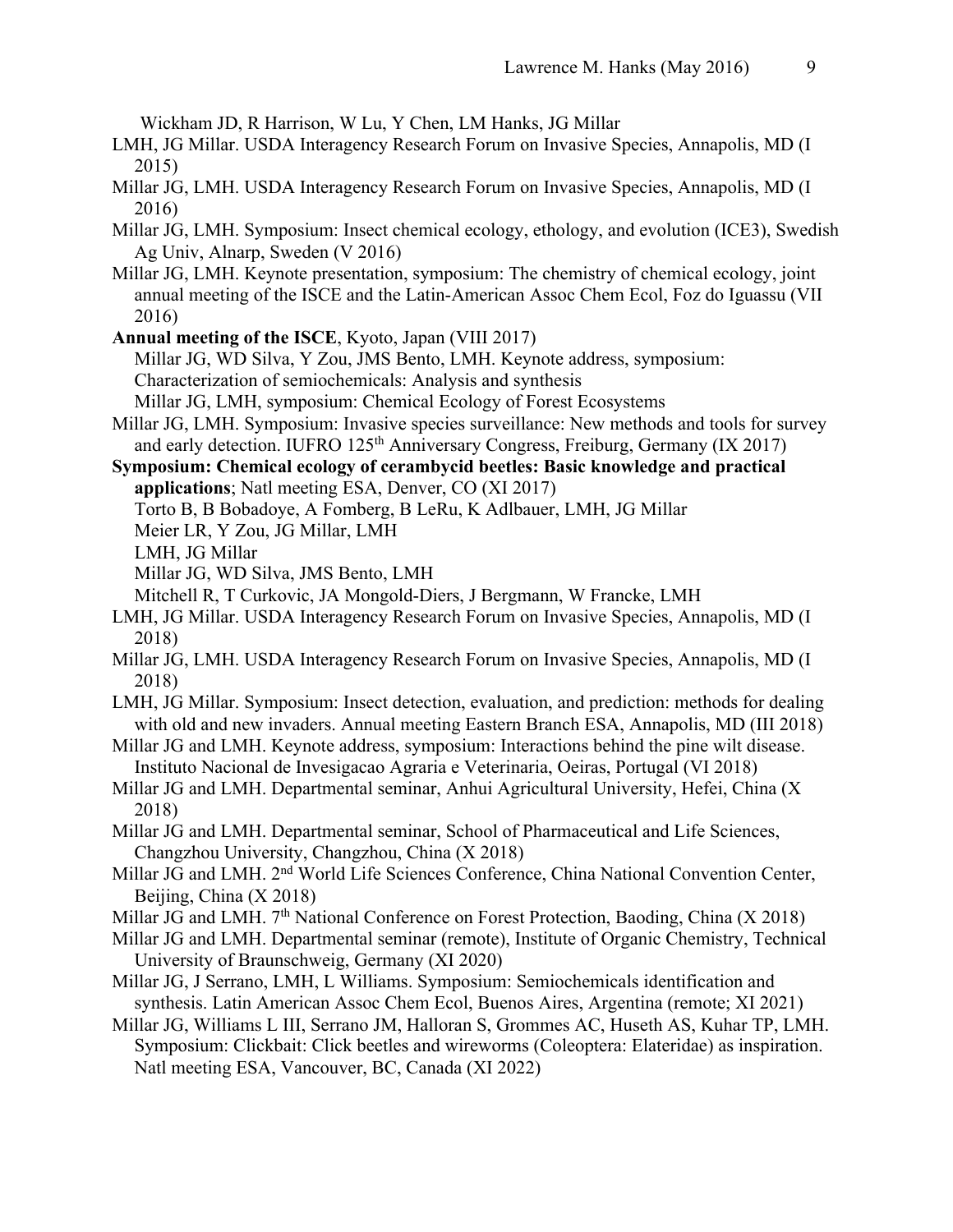### **Invited Lectures**

- LMH. Dept Entomology, Purdue Univ., West Lafayette, IN (X 1991)
- LMH. Dept Entomology, Univ. California at Riverside (IV 1993)
- LMH. Dept Biology, Univ. California at Riverside (X 1993)
- LMH. Dept Entomology, UIUC (II 1996)
- LMH. Illinois Natural History Survey, UIUC (II 1996)
- LMH. Dept Entomology, Purdue Univ., West Lafayette, IN (X 1997)
- LMH. Biology Dept., Univ. South Dakota, Vermilion, SD (IV 1998)
- LMH. Dept Entomology, Rutgers Univ., NJ (V 1998)
- LMH. Dept Entomology, Ohio State Univ. OARDC, Wooster, OH (V 1999)
- LMH. Ohio Plant Health Care Workshop, Ohio State Univ. OARDC, Wooster, OH (VIII 1999)
- LMH. Dept Entomology, Pennsylvania State Univ., Univ. Park, PA (IX 1999)
- LMH. Dept Biological Sciences, Eastern Illinois Univ., Charleston, IL (X 1999)
- LMH. Dept Entomology, Purdue Univ., West Lafayette, IN (IX 2000)
- LMH. Dept Entomology, Univ. Wisconsin, Madison, WI (IX 2000)
- LMH. Stress factors and tree growth, a seminar for industry professionals, The Morton Arboretum, Chicago, IL (II 2002)
- LMH. Lecture to Illinois Christmas Tree Growers Assn. (II 2002)
- LMH. Dept Entomology, Univ. Minnesota, Twin Cities, Minneapolis-St. Paul, MN (V 2002)
- LMH. Biology of parasitic Hymenoptera: Implications for biological control; short course of Midwest Institute of Biological Control, Urbana, IL. (VI 2002)
- LMH. Illinois Arborists Association, Chicago (X 2003)
- LMH. Dept Entomology, NC State Univ., Raleigh (X 2004)
- LMH. Dept Entomology, Michigan State Univ., Lansing, MI (XI 2005)
- LMH. Dept Entomology, Univ. California, Riverside (V 2006)
- LMH. Dept Entomology, Pennsylvania State Univ. (IX 2006)
- LMH. Dept Natural Resource Sciences, McGill Univ., Montreal, Canada (XII 2006)
- LMH. Dept Entomology, Univ. Wisconsin, Madison (V 2007)
- LMH. Dept Entomology, Texas A&M Univ., College Station (IV 2008)
- LMH. Dept Entomology, Univ. Arkansas, Fayetteville (IV 2009)
- Millar, JG, LMH, JD Barbour. Dept Entomology, Univ. California, Riverside (IX 2010)
- Millar, JG, LMH, JD Barbour. The Charles Doane Distinguished Lecture, Dept Entomology, Univ. Wisconsin, WI (XI 2010)
- LMH, Dept Entomology and Wildlife Ecology, Univ. Delaware, Newark (IX 2010)
- LMH, Dept Entomology, Univ. Kentucky, Lexington (IX 2010)
- LMH, Dept Entomology, Univ. Wisconsin, Madison (III 2015)
- Millar JG, LMH, Dept Plant and Soil Science, Univ. Vermont (X 2015)
- Millar JG, LMH, Dept Entomology, Univ. California, Davis (IV 2016)

### **Meetings Organized**

- Symposium: Ecology and management of introduced arthropod pests of Eucalyptus, with TD Paine, JG Millar. XX Internatl Cong Entomol., Firenze, Italy (VIII 1996)
- Informal conference: Manipulating habitat complexity to manage insect populations, with PM Shrewsbury*,* Natl meeting ESA, Montreal, Canada (XII 2000)
- Mini-symposium: Invasive Species, with RN Wiedenmann, Environmental Horizons 2001 conference, Environmental Council, UIUC (III 2001)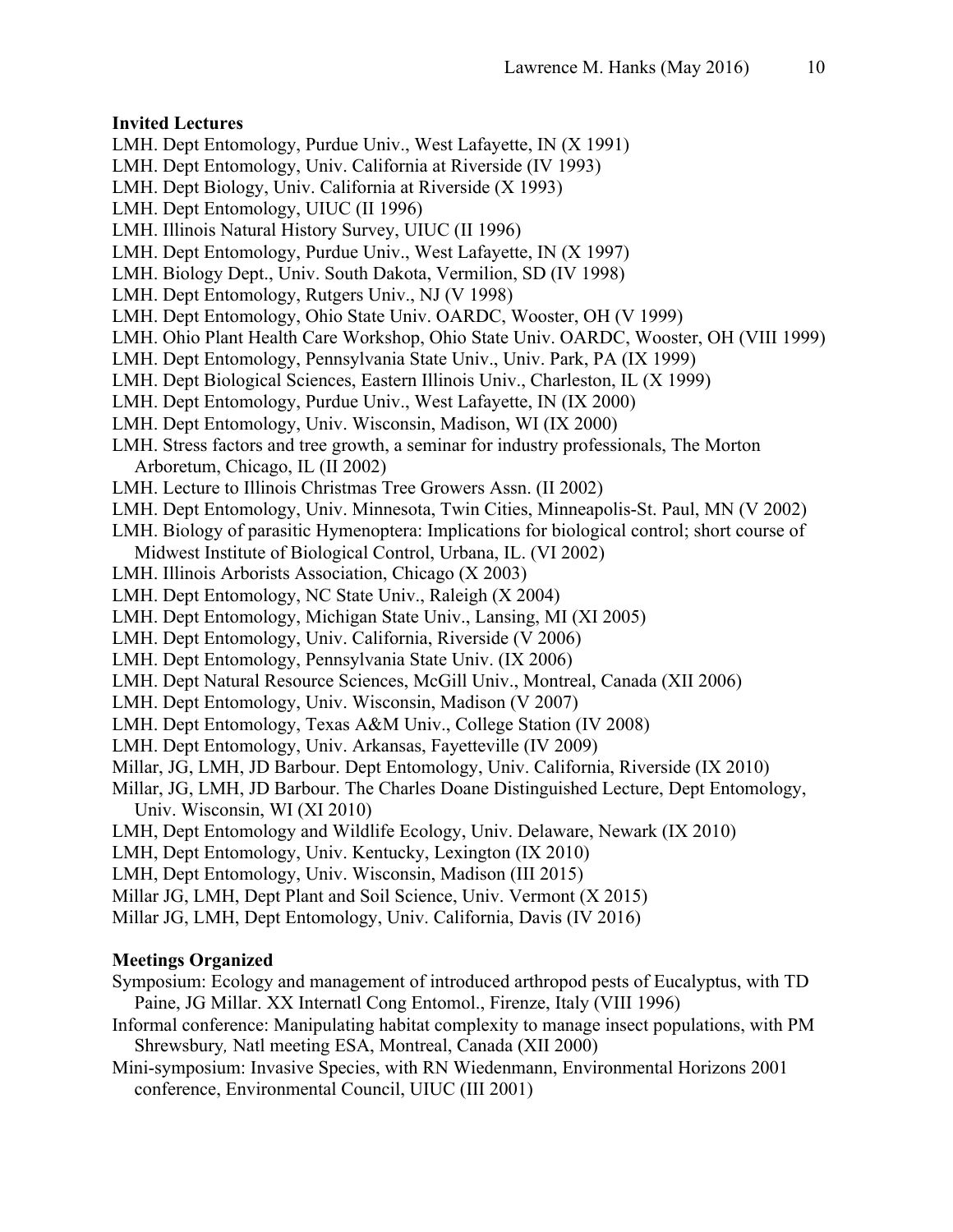- Fourth Natl Integrated Pest Management Symposium, USDA, local arrangements committee, Indianapolis, ID (IV 2003)
- Symposium: Management alternatives to conventional pesticides for pests of ornamental systems, with C Sadof. Annual meeting North central Branch ESA, Madison, WI (III 2003)
- Symposium: Semiochemicals of cerambycid beetles, with Q Wang. Internatl Cong Entomol, Brisbane, Australia (VIII 2004)
- Symposium: Semiochemistry and behavior of cerambycid beetles, with JG Millar. Annual meeting ESA, Salt Lake City, Utah (XI 2004)
- Symposium: Semiochemicals mediating behavior of cerambycid beetles, with JG Millar, JD Barbour. Annual meeting ESA, Indianapolis, IN (XII 2006)
- Symposium: Semiochemicals that mediate behavior of cerambycid beetles, with JG Millar, JD Barbour. Annual meeting ESA, Reno, NV (XI 2008)
- ISCE, MR Berenbaum et al., Urbana, IL (VII 2014)
- Symposium: Chemical ecology of cerambycid beetles: Basic knowledge and practical applications, Annual meeting ESA, Denver, CO (XI 2017)

#### **Contributed Talks**

LMH, RW Rust. Pacific Branch meeting ESA, Oakland, CA (VI 1981)

- LMH, RW Rust. Natl meeting ESA, San Diego, CA (XII 1981)
- LMH, RW Rust. Natl meeting ESA, Toronto, Canada (XII 1982)
- LMH, RF Denno. Eastern Branch meeting ESA, Williamsburg, VA (X 1985)
- LMH, RF Denno. Eastern Branch meeting ESA, Philadelphia, PA (X 1986)
- Sadof CS, LMH. Eastern Branch meeting ESA, Atlantic City, NJ (X 1987)
- LMH, RF Denno. Eastern Branch meeting ESA, Atlantic City, NJ (X 1987)
- LMH, RF Denno. Natl meeting ESA, Boston, MA (XI 1987)
- LMH, RF Denno. XVII Internatl Cong Entomol, Vancouver, BC, Canada (VII 1988)
- LMH, RF Denno. Natl meeting Ecol. Soc. Am., Davis, CA (VIII 1988)
- LMH, JG Millar, TD Paine. Natl meeting ESA, New Orleans, LA (XII 1990)
- LMH, JG Millar, TD Paine. Pacific Branch meeting ESA, Sacramento, CA (VI 1991)
- LMH, TD Paine, JG Millar. Natl meeting ESA, Reno, NV (XII 1991)

**Natl meeting ESA**, Baltimore, MD (XII 1992)

- Gould JR, JG Millar, TD Paine, LMH, RF Luck
- LMH, TD Paine, JG Millar
- LMH, JG Millar, TD Paine
- Denno RF, HG Döebel, LMH, VA Krischik, KL Olmstead. Natl meeting ESA, Indianapolis, IN (XII 1993)
- Paine TD, JG Millar, LMH, Q Wang. Natl meeting ESA, Dallas, TX (XII 1994)
- **Natl meeting ESA**, Las Vegas, NV (XII 1995)
- Millar JG, LMH, TD Paine, JA Downer
- LMH, TD Paine, JG Millar, U Schuch
- Campbell CD, LMH, JG Millar, TD Paine. Natl meeting ESA, Louisville, KY (XII 1996)
- **Natl meeting ESA**, Las Vegas, NV (XI 1998)
	- Reagel PF, LMH
	- Ginzel MD, LMH
	- Tooker JF, LMH
- **North-Central Branch meeting ESA**, Des Moines, IA (III 1999)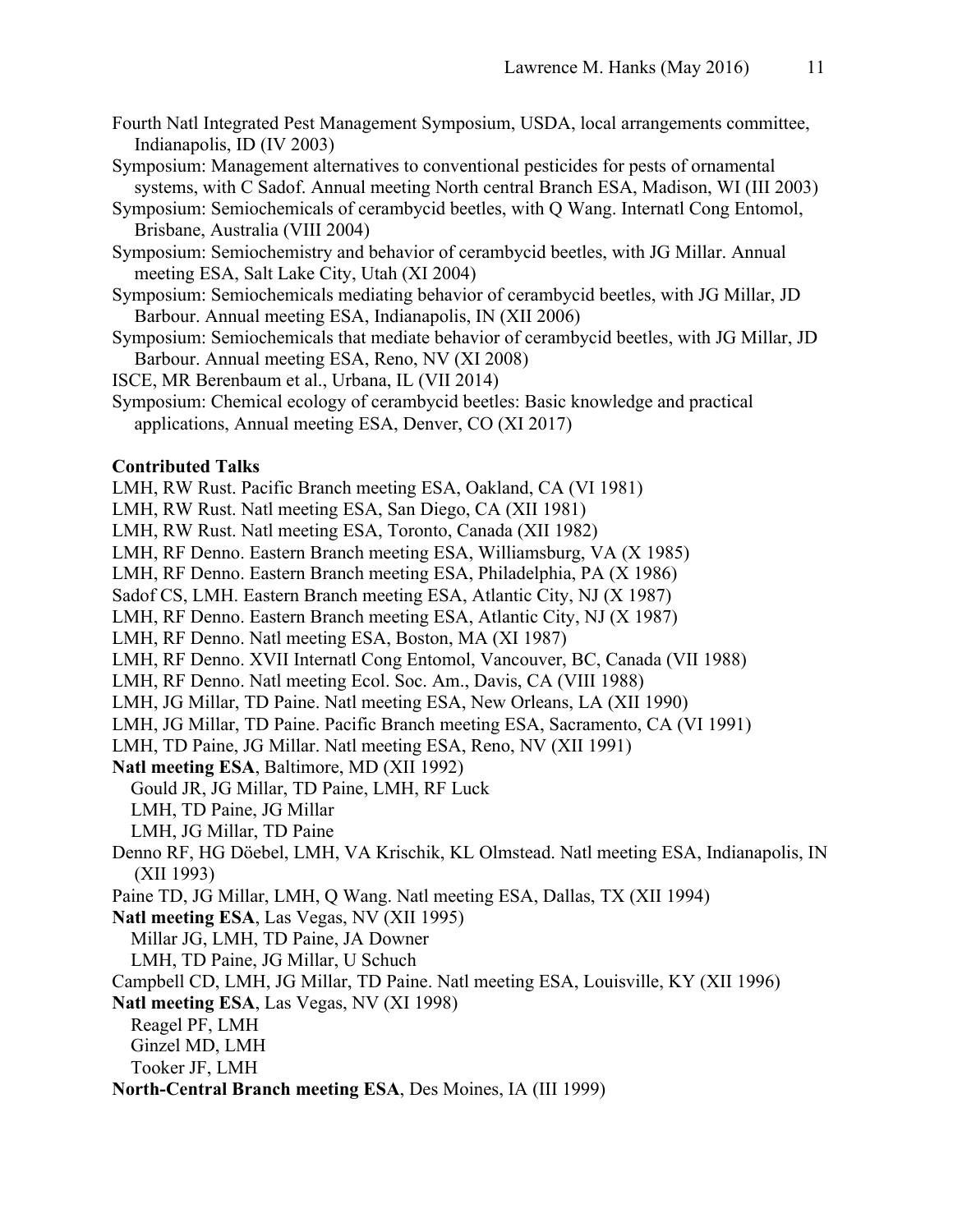LMH, J Appleby, CG Helm, KC Kruse, J Shafer, S Smith Reagel PF, LMH Tooker JF, LMH Ginzel MD, LMH Tooker JF, LMH. XII Internatl Entomophagous Insects Workshop, Pacific Grove, CA (IX 1999) Millar JG, TD Paine, LMH. Seminar: Integrated forest production, Lisbon, Portugal (X 1998) Appleby J, LMH, C Helm, KC Kruse, J Schafer, S Smith. Natl meeting ESA, Atlanta, GA (XII 1999) **Natl meeting ESA**, Atlanta, GA (XII 1999) Tooker JF, LMH Ginzel MD, GJ Blomquist, JG Millar, LMH Reagel, PF, LMH **North-Central Branch meeting ESA**, Minneapolis, MN (III 2000) -Reagel PF, JF Tooker, LMH -Ginzel MD, JF Tooker, LMH -Ellis JA, LMH. **Natl meeting ESA**, Montreal, Canada (XII 2000) Ginzel MD, LMH, VN Pham Walter AD, JA Ellis, LMH Reagel PF, LMH Tooker JF, LMH Ginzel MD, GJ Blomquist, JG Millar, LMH. Annual meeting ISDA, North Lake Tahoe, CA (VII 2001) **Natl meeting ESA**, San Diego, CA (XII 2001) Rebek EJ, CS Sadof, LMH Ginzel MD, LMH Ginzel MD, JN Steed, LMH Tooker JF, LMH Reagel PF, LMH Ellis JA, LMH Lacey ES, LMH Bennett AB, JF Tooker, MD Ginzel, LMH, CS Sadof Grossman EM, LMH Steed J, MD Ginzel, LMH **North-Central Branch meeting ESA**, East Lansing, Michigan (III 2002) Ginzel MD, LMH Tooker JF, LMH Ellis JA, LMH Reagel PF, LMH **Annual meeting Society for the Study of Evolution**, Champaign-Urbana, IL (VII 2002) Tooker JF, LMH. Ginzel MD, LMH Tooker JF, LMH. Annual meeting Ecol. Soc. Am., Tucson, AZ (VIII 2002) **Natl meeting ESA**, Ft. Lauderdale, FL (XI 2002) Tooker JF, LMH Ginzel MD, LMH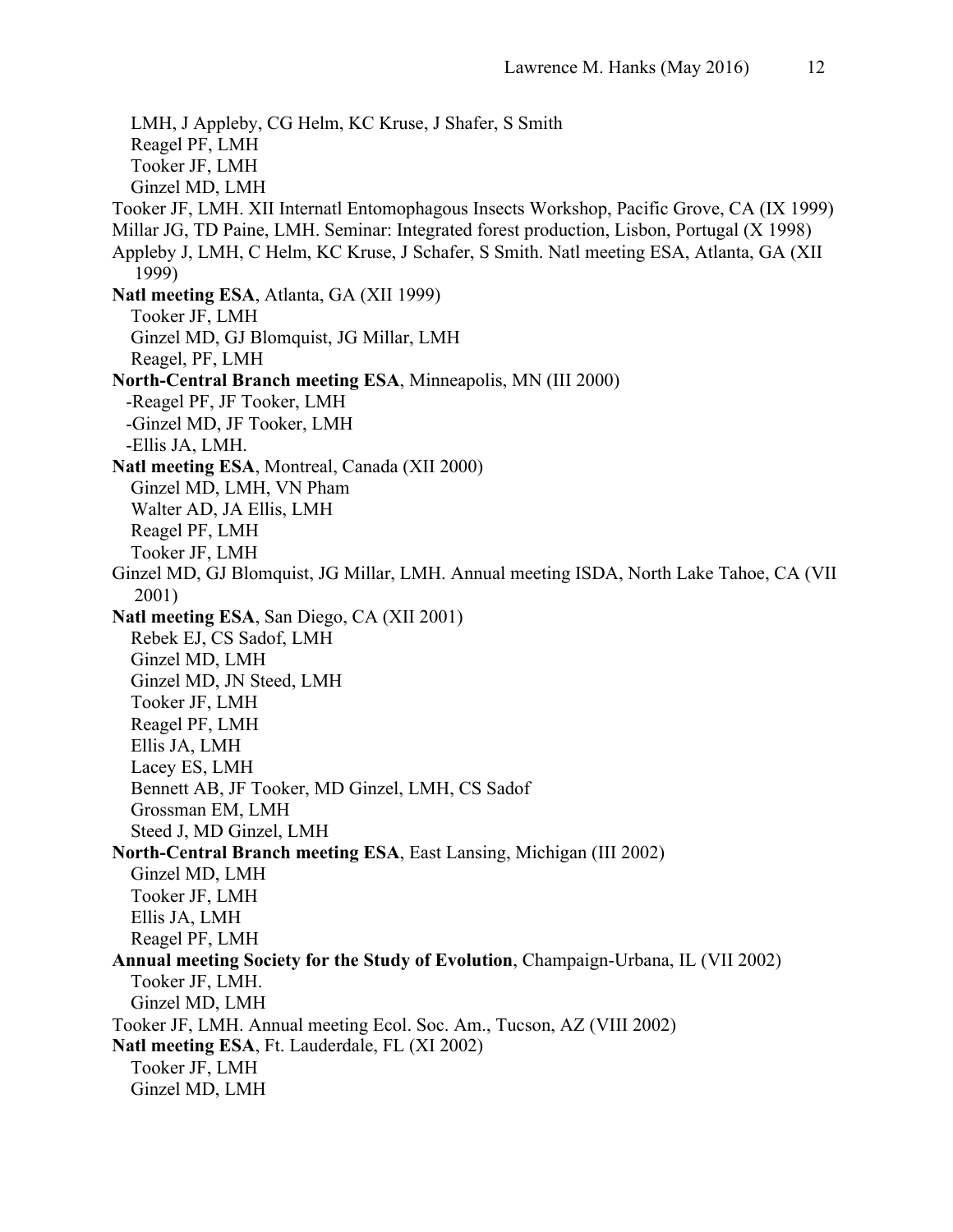Reagel PF, MD Ginzel, LMH Lacey ES, LMH Bennett AB, CS Sadof, LMH **USDA Interagency Res. Forum on Gypsy moth and other Invasive Species**, Annapolis, MD (I 2003) Smith MT, R Fuester, F Herard, LMH. Poster Fallon D, L Solter, M Keena, J Cate, M McManus, LMH. Poster **North-Central Branch meeting ESA**, Madison, WI (III 2003) Ginzel MD, JG Millar, LMH Tooker JF, LMH Lacey ES, LMH Tooker JF, LMH. XIII Internatl Entomophagous Workshop, Tucson, AZ (VII 2003) **Natl meeting Ecol. Soc. Am.**, Savannah, GA (VIII 2003) Ginzel MD, JG Millar, LMH Tooker JF, LMH Reagel PF, MD Ginzel, LMH Lacey ES, JG Millar, LMH Bennett AB, CS Sadof, LMH **Natl meeting ESA**, Cincinnati, OH (X 2003) Ray AM, MD Ginzel, LMH Bennett AB, CS Sadof, LMH Tooker JF, W Koenig, LMH **Joint meeting ISCE and Phytochem. Soc. North Am.** Ottawa, Canada (VII 2004) Ray AM, MD Ginzel, JA Moreira, JG Millar, LMH. Poster Lacey ES, MD Ginzel, JG Millar, LMH. Poster Rebek EJ, LMH, CS Sadof. 14<sup>th</sup> annual Ornamental Insect and Disease Workshop. Hendersonville, NC (IX 2004) **Natl meeting ESA**, Salt Lake City, UT (XI 2004) Cervantes DE, JD Barbour, LMH, JG Millar Moser SE, M Alleyne, R Wiedenmann, LMH Ray AM, MD Ginzel, ES Lacey, JG Millar, LMH Bennett AB, LMH Reagel PF, ES Lacey, MT. Smith, RW Fuester, LMH Cervantes DE, JG Millar, LMH, JD Barbour. 2005. Poster, Annual meeting Hop Research Council, Salishan, OR (I 2005) **North-Central Branch meeting ESA**, West Lafayette, IN (III 2005) Lacey ES, JG Millar, LMH Ray AM, JB Nardi, JG Millar, SJ Robinson, HM Robertson, LMH Kluger EC, LMH Lacey ES, AM Ray, JG Millar, LMH. Annual meeting ISDA, Washington DC (VII 2005) Ray AM, ES Lacey, LMH. Annual meeting ISDA, Washington DC (VII 2005) Dahl T, E Lacey, J Millar, LMH, F Stephen. Southern Forest Insect Work Conference, Austin, TX (VII 2005) Kluger EC, LMH. Annual meeting Ecol Soc Am, Montréal, Canada (VIII 2005) Reagel PF, ES Lacey, JF Tooker, MD Ginzel, MT Smith, RW Fuester, LMH. IX European Workshop on Insect Parasitoids, Cardiff Univ., Cardiff, Wales (IX 2005)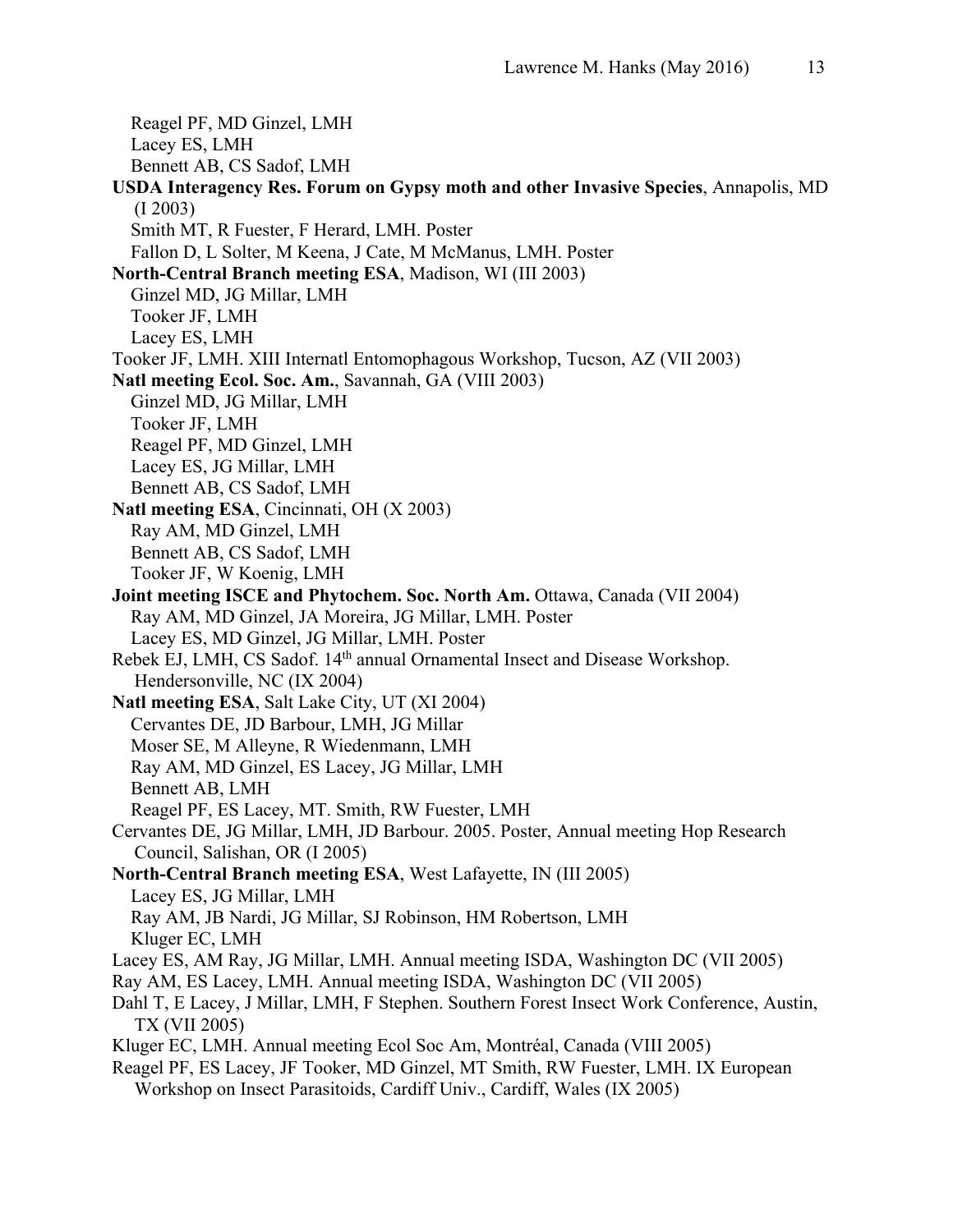**Natl meeting ESA**, Fort Lauderdale, FL (XI 2005) Reagel PF, ES Lacey, JF Tooker, MD Ginzel, MT Smith, LMH. Cervantes DE, ES Lacey, JG Millar, LMH, JD Barbour Lacey ES, AM Ray, JG Millar, LMH Rutledge CE, ES Lacey, AM Ray, JA Moreira, JG Millar, LMH Dahl TM, E Lacey, LMH, JG Millar, FM Stephen Sweeney J, P Silk, J Gutowski, J Millar, LMH. Annual meeting Entomol Soc Canada, Canmore, Canada (XI 2005) Ray AM, ES Lacey, LMH. North-Central Branch meeting ESA, Bloomington, IL (III 2006) Dahl TM, E Lacey, J Millar, LMH, F Stephen. North Am For Insect Work Conf, Ashville, NC (V 2006) Kluger EC, LMH. Annual meeting Ecol Soc Am, Memphis, TN (VIII 2006) **Natl meeting ESA**, Indianapolis, IN (XII 2006) Richardson ML, PF Reagel, RF Mitchell, LMH Reagel PF, EE Graham, MT Smith, RW Fuester, LMH Reed D, D Zahn, J Millar, LMH, T Paine Mitchell RF, ML Richardson, PF Reagel, LMH. Illinois State Acad Sci, Springfield, IL (IV 2007) Barbour JD, JG Millar, JS McElfresh, ES Lacey, LMH. Annual meeting ESA, Pacific Branch. Portland, OR (III 2007) **Natl meeting ESA**, San Diego, CA (XII 2007) Mitchell RF, LMH Lacey ES, AM Ray, JG Millar, LMH Ray AM, LMH Richardson ML, LMH Mitchell RF, LMH. North-Central Branch meeting ESA, Columbus, OH (III 2008) Mitchell RF, LMH. Illinois State Acad Sci, Urbana-Champaign, IL (IV 2008) Richardson ML, LMH. Natl meeting Ecol Soc Am, Milwaukee, WI (VIII 2008) **Natl meeting ESA**, Reno, NV (XI 2008) Ray AM, IP Swift, JS McElfresh, JD Barbour, JG Millar, LMH Reagel PF, LMH Mitchell RF, LMH, EE Graham, PF Reagel Graham EE, LMH Richardson ML, LMH Mitchell RF, EE Graham, PF Reagel, JG Millar, LMH. Annual meeting North Central Branch, ESA, St. Louis, MO (III 2009) Barbour J, J Millar, J Rodstein, J McElfresh, I Wright, K Barbour, A Ray, LMH. Annual meeting Pacific Branch, ESA, San Diego, CA (V 2009) **Natl meeting ESA**, Indianapolis, IN (XII 2009) Graham EE, LMH, RF Mitchell Ray AM, D McKenna, LMH Mitchell RF, HM Robertson, JG Millar, LMH. North-Central Branch Meeting ESA, Louisville, KY (III 2010) Maki E, JG Millar, J Rodstein, LMH, JD Barbour. 94th Annual Pacific Branch ESA, Boise, ID (IV 2010) **Natl meeting ESA**, San Diego, CA (XII 2010)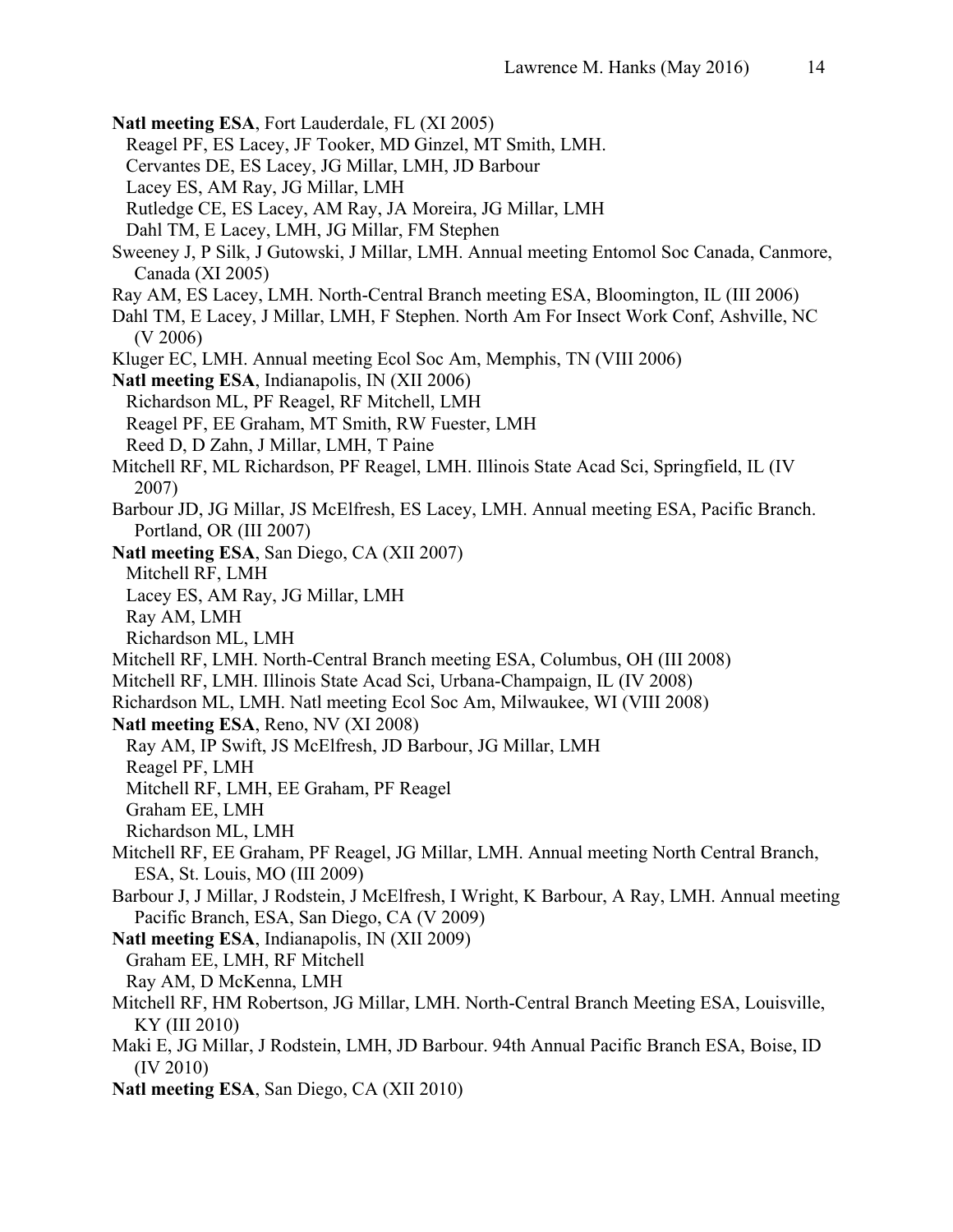Wong JCH, RF Mitchell, PR Reagel, BL Striman, KP Robinson, JD Barbour, JG Millar, LMH Graham EE, TM Poland, D McCullough, JG Millar, LMH

- Mitchell RF, JCH Wong, BL Striman, JG Millar, LMH. North-Central Branch meeting ESA, Minneapolis, MN (III 2011)
- **Annual meeting ISCE, Vancouver, BC** (VII 2011) Teale SA, JD Wickham, F Zhang, J Su, Y Chen, W Xiao, LMH, JG Millar Mitchell RF, DT Hughes, CW Luetje, JG Millar, HM Robertson, LMH
- **Natl meeting ESA**, Reno, NV (XI 2011) Mitchell RF, DT Hughes, CW Luetje, JG Millar, HM Robertson, LMH Mitchell RF, BL Striman, KP Robinson, EE Graham, JD Barbour, JG Millar, LMH
- **Annual meeting Asia Pacific Assoc Cheml Ecol, Beijing, China (X 2010)**
- Ray AM., A Žunič, RL Alten, JS McElfresh, LMH, JG Millar
- Teale SA, JD Wickham, F Zhang, J Su,Y. Chen, W Xiao, LMH, JG Millar
- Rodstein J, JS McElfresh, JD Barbour, AM Ray, LMH, IM Wright, K Barbour, EC Maki, JG Millar. Poster, Div. Organic Chemistry, Am Chem Soc Natl Meeting Denver, CO (VIII 2001)
- Allison JD, JL McKenney, JG Millar, LMH, JS McElfresh, RF Mitchell. Annual meeting ISCE, Vilnius, Lithuania (VII 2012)
- Mitchell RF, DT Hughes, CW Luetje, JG Millar, LMH, HM Robertson. Annual meeting ISCE, Daegu, South Korea (VIII 2012)
- **Natl meeting ESA, Knoxville, TN (XI 2012)**
- Silliman CA, J Millar, A. Smith, LMH
- Meier LR, JCH Wong, JA Mongold-Diers, PF Reagel, T Stanton, LMH
- Wong JCH, AM Ray, JG Millar, LMH
- Smith AA, LMH, JG Millar, AV Suarez
- LMH, JG Millar. Poster, Annual USDA Interagency Research Forum on Invasive Species, Annapolis MD (I 2012)
- Mitchell RF, JG Millar, LMH. Annual meeting ISCE, Melbourne, Australia (VIII 2013)
- **Natl meeting ESA, Austin, TX (XI 2013)**
- Ray AM, JG Millar, JA Moreira, JS McElfresh, I Swift, JD Barbour, LMH
- Meier LR, JCH Wong, JA Mongold-Diers, PF Reagel, JG Millar, LMH
- Handley K, JA Hough-Goldstein, LMH, JG Millar, V D'Amico
- Smith AA, JG Millar, LMH, AV Suarez
- Handley K, JA Hough-Goldstein, LMH, JG Millar, V. D'Amico. Eastern branch meeting of the ESA, Williamsburg, VA (III 2014)
- **Natl meeting ESA, Portland, OR (XI 2014)**
- Hough-Goldstein JA, K Handley, V D'Amico, LM Hanks, JG Millar
- D'Amico V, K Handley, JA Hough-Goldstein, LM Hanks, JG Millar
- Dunn E, V D'Amico, JA Hough-Goldstein, LMH, JG Millar
- Johnson TD, LMH
- Silliman CA, MD Ginzel, LMH
- Schmeelk T, LMH
- Wong J, JA Mongold-Diers, LMH
- Meier L, JA Mongold-Diers, JG Millar, LMH
- Dunn C, V D'Amico, JA Hough-Goldstein, LMH, JG Millar. Annual meeting ESA eastern branch (III 2015)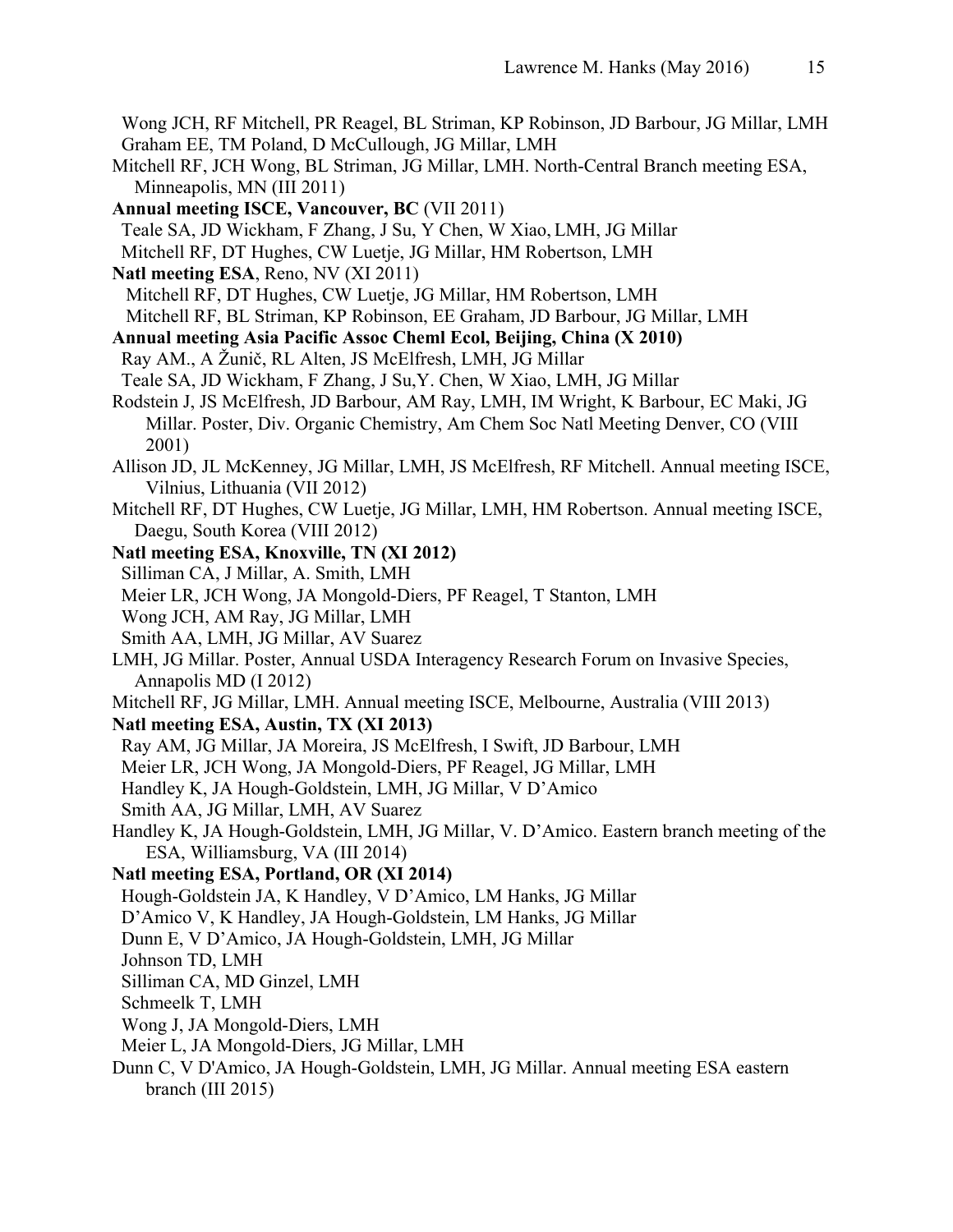Vachula S, TD Johnson, LMH. Annual meeting ESA Northcentral Branch. (III 2015)

Mitchell RF, JG Millar, LMH. Annual meeting ISCE, Stockholm, Sweden (VIII 2015)

- **Natl meeting ESA, Minneapolis, MN (XI 2015)**
- Lyons-Yerion CD, S Cook, LMH, JG Millar, CJ Williams, R Shrum, JD Barbour Johnson CD, LMH
- Paine R, JG Millar, LM Hanks, J Gould, KM Daane
- Meier L, G Hughes, M Ginzel, JA Mongold-Diers, Y Zou, JG Millar, LMH
- Smith AA, A Suarez, JG Millar, LMH
- Wong J, JG Millar, LMH
- Hansen L, T Xu, J Wickham, Y Chen, D Hao, LMH, JG Millar, SS Teale. Poster presentation; USDA Interagency Research Forum on Invasive Species, Annapolis, MD (I 2016)
- Nakamuta K, Y Zou, CE Rutledge, CT Maier, LMH, AB Richards, ES Lacey, JG Millar. Annual meeting Japanese Soc Appl Entomol Zool, Osaka Prefecture University, Osaka, Japan (III 2016)

**North-central branch meeting ESA**, Cleveland, OH (VI 2016)

- Meier LR, JA Mongold-Diers, Y Zou, JG Millar, LMH
- Johnson T, E Hanson, A Yu, LMH
- Hazel A, LMH
- **Joint meeting ESA and the International Congress of Entomology,** Orlando, FL (IX 2016) Lyons-Yerion CD, SP Cook, LMH, JG Millar, CJ Williams, FW Merickel, R Shrum, JD Barbour (poster)
	- Hazel, A, LMH
	- Hayes RA, H Nahrung, M Griffiths, P Arnold, LMH, JG Millar
	- Meier LR, JA Mongold-Diers, Y Zou, MG Millar, LMH
	- Johnson T, LMH
- Molander M, L Westerberg, P Milberg, K Bergman, I Winde, J Burman, F Nyabuga, E Hedenström, M Ryrholm, JG Millar, LMH, M Larsson
- Kiritani, I, LMH, Millar JG, Nakamuta K. Poster, 61<sup>st</sup> annual meeting Japanese Soc Appl Entomol Zool (III 2017)
- **North-central branch meeting ESA**, Indianapolis, IN (VI 2017)
- Meier LR, JA Mongold-Diers, Y Zou, JG Millar, LMH Johnson T, LMH
- **Natl meeting ESA, Denver, CO** (XI 2017)
- Kreitman DA, JD Wickham, W Lu, Z Dong, Y Zou, Y Chen, LMH, JG Millar Johnson TD, Rice B, LMH

Silva W, Y Zou, J M Bento, LMH, JM. X Encontro Brasileiro de Ecologia Química, São Carlos

- Federal Univ., São Paulo, Brazil (XII 2017)
- Johnson T, LMH. North-central branch meeting ESA, Madison, WI (III 2018)
- European Congress of Entomology, Naples, Italy (VII 2018)
- Larsson M, M Molander, J Millar, LMH, E Hedenstrom
- Millar J, LMH, J Wickham, A Zunic-Kosi, S. Teale, A Ray
- **Natl meeting ESA, Vancouver, Canada (2018)**
- Lyons-Yerion CD, JD Barbour, LMH, SP Cook, JG Millar, CJ Williams, FW Merickel **Natl meeting ESA, St. Louis, MO (XI 2019)**
- Wickham J, Zhao L, Wu Yixia, Fan J, Zhang L, Sun J, LMH, Millar J
	- Lyons-Yerion CD, Barbour JD, LMH, Mongold-Diers JA, Millar JG, Williams GJ, Cook SP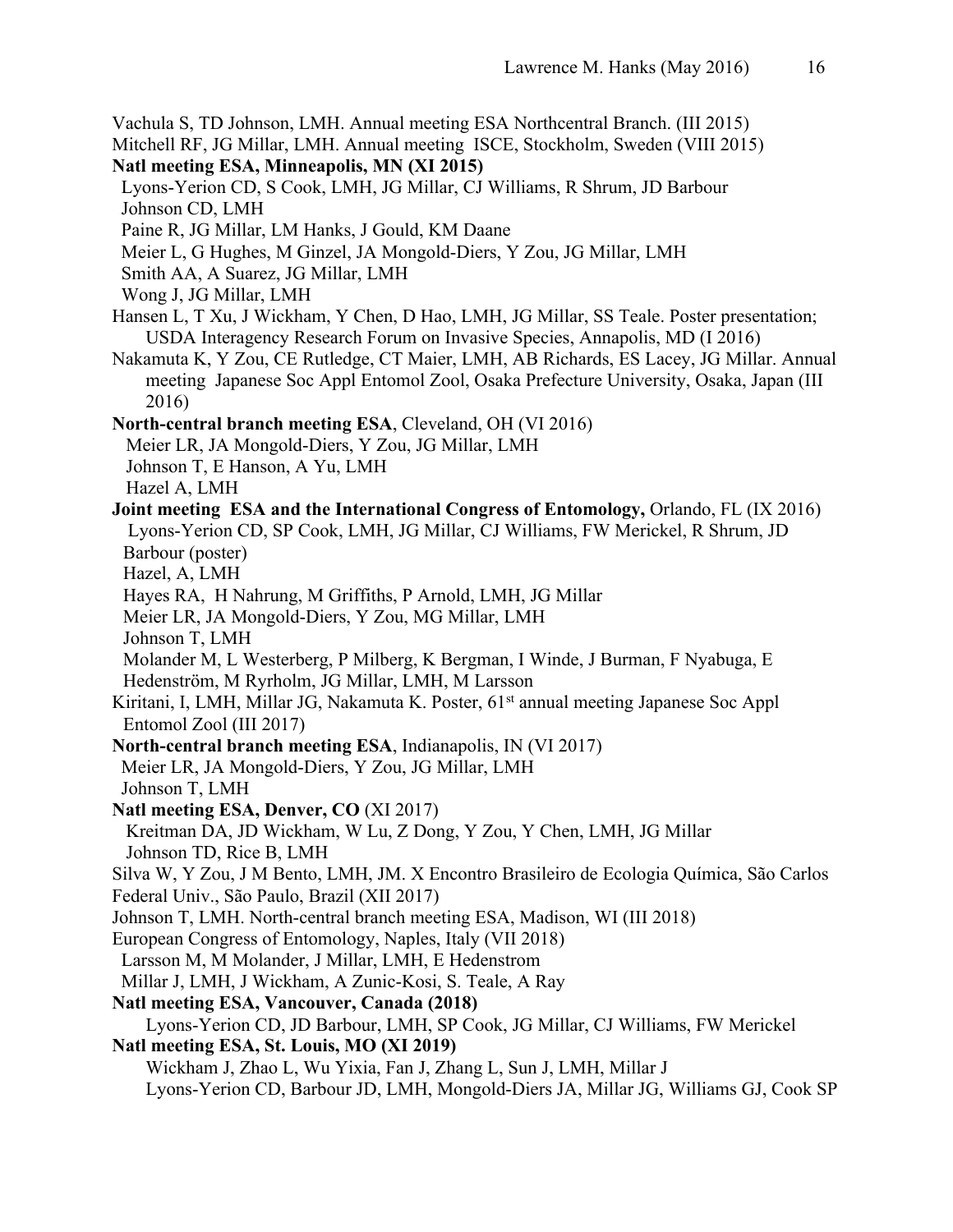Johnson, TD, LMH Roques A, et al. IUFRO Congress on Invasive Species, Prague, Czech Republic (IX 2021) Grommes-Yeager, LMH, Millar, JG. Natl. meeting ESA, Denver, CO (XI 2021)

### **Courses Taught and Students Advised**

| Course                | Semester                                           |
|-----------------------|----------------------------------------------------|
| Seminar in Entomology | Spring 1997, 1999, 2009                            |
| Fund. Pest Management | Fall (alternate years) 1997-2017                   |
| Intro. to Entomol.    | Fall (annually) 1998-1999 (team), 2000-2018 (solo) |

## Major professor

*Masters Students* Ginzel, Matthew David (1999) - continued PhD program Tooker, John F (1999) - continued PhD program Reagel, Peter F (2001) - continued PhD program Moore, Robert G (2001) - Medical Entomologist, Medical Corps, US Army, retired Ellis, Jodie A (2002) - Executive Director, State of Idaho Board of Veterinary Medicine, Boise, ID Otto, Erin Mae (Grossman) (2002) - Officer/Instructor, USDA-APHIS-PPQ, Frederick, MD Bennett, Ashley Blaire (2003) - Assistant professor, New Mexico State University, Cooperative Extension Service, Los Lunas, NM Lacey, Emerson Scott (2003) - continued PhD program Ray, Ann Marie (2005) - continued PhD program Kluger, Emily A (2007) - Smithereen Pest Control, Chicago, IL Philpott, Dominic (2007) - Dentist, Comfort Dental, Northglenn, CO Mitchell, Robert Forrest (2008) - continued PhD program Robinson, Kenneth P (2011, Program in Ecology, Evolution, and Conservation Biology) - Associate Scientist, AbbVie Pharmaceuticals, Abbott Park, IL Striman, Becca L (2011) - PhD student, University of Prince Edward Island, Charlottetown, Canada Silliman, Christina A (2014) - PhD student, Department of Curriculum and Instruction, College of Education, UIUC Wong, Joseph CH (2013) - continued PhD program Meier, Linnea R (2014) - continued PhD program Schmeelk, Thomas C (2015) – Department of Agriculture, Conservation, and Forestry, Maine Forest Service, Augusta, ME Diesel, Natalie (2017) – Missouri Department of Conservation, Columbia, MO Grommes-Yeager, Anna (2022)

## *Completed PhD Students*

Tooker, John F (2003) - Associate Professor, Dept Entomology, The Pennsylvania State University

Ginzel, Matthew D (2003) - Associate Professor, Dept Entomology, Purdue University

Lacey, Emerson S (2007) - Staff Research Associate, Dept Entomology, Univ. California, Riverside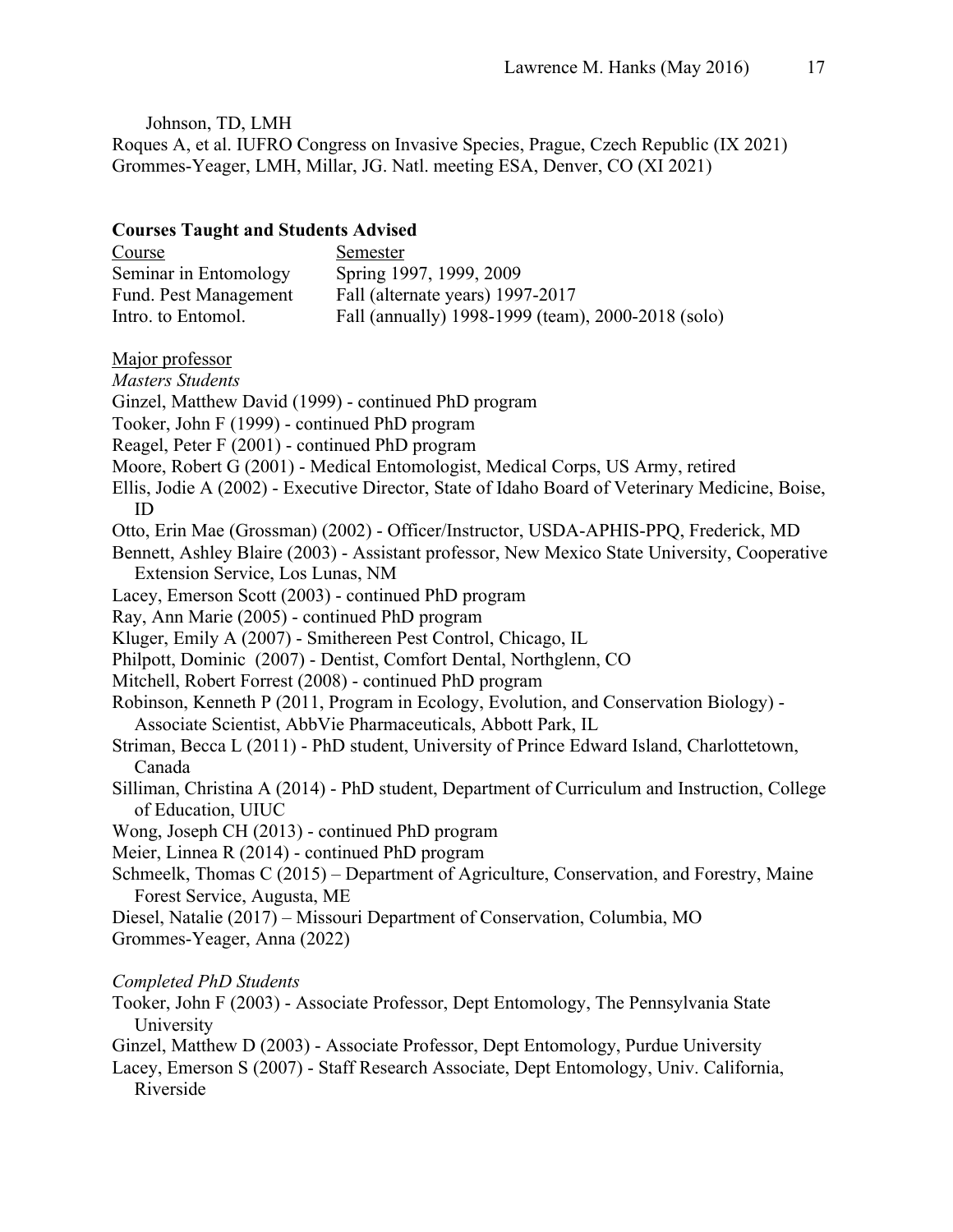Reagel, Peter F (2009) - Entomologist, USDA-APHIS-PPQ, Seattle, WA Ray, Ann M (2009) - Associate Professor, Dept Biology, Xavier Univ., Cincinnati, OH Richardson, Matthew L (2009) - Assistant Director of Urban Agriculture, University of DC Graham, Elizabeth A (2010) - Entomologist, USDA Forest Service, Juneau, AK Mitchell, Robert F (2012) - Assistant professor, University of Wisconsin, Oshkosh Wong, Joseph CH (2016) - Entomologist, USDA-APHIS, Los Angeles, CA Meier, Linnea R (2018) - USDA-APHIS, Buzzards Bay, ME Johnson, Todd (2019) - Department of Natural Resources and the Environment, University of New Hampshire, Durham, NH

*Former postdocs* Adrian Smith (co-advised with A Suarez)

*Current Master's Students* None

*Current PhD Students* None

Committee member

- *Master's committees:* ME O'Neal (1998), CR Favret (2000), R Loughner (Natural Resources and Environmental Sciences, 2002), M Hauser (2002), L Zuehls (Program in Ecology and Evolutionary Biology, 2003), JL McGovern (2005), LM Knolhoff (2005); M Randrianandrasana (2007), K McCormick (NRES; 2009), Sarah Hughes (2013), A Walker (2013), Allen Lawrance (2016), Adam Kranz (2017), Jake Dixon (2018), Daniel Pearlstein (2019), William Montag (2019)
- *PhD committees:* Clair E Rutledge (1998), Rosanna Giordano (1998), TH Zhang (2001), Christopher MF Pierce (2003), Sean A Collins (2003), Jeffrey W Gilardi (2003), Andrew R Deans (2005), Martin Hauser (2005), EJ Muturi (2007), BF O'Neill (Chair, 2008), MM Jones (2010), Adam Wallner (2010), LB Kent (2011), Kapil Raje (Dept Entomology, Purdue Univ.; 2012), Tania Jogesh (2014), Maminirina Randrianandrasana (2014), Allison Gardner (2016), Sarah Hughes (2017), Tanya Josek (2019), Selina Ruzi (PEEC)
- *Prelim committees:* MJ Carroll (1999), SM Farris (1999), M Metz (1999), JP Sullivan (1999), RA Petersen (Chair; 2000), DJ Schulz (1999), Y Ben-Shahar (2000), J Sullivan (1999), JS Heilveil (2000), JF Tooker (2000), W Li (Chair; 2000), MD Ginzel (2001), H Zhang (2001), X Li (2002), HM Patch (2001), CMF Pierce (Chair, 2002), JW Gilardi (2003), PF Reagel (2003, 2009), JG Lundgren (Chair, 2003), A Valario (2003), DM Takiya (Chair; 2004), ES Lacey (2005); SA Yi (NRES, Chair, 2005), AM Ray (2006), CM McDonnell (2006), EE Graham (2007), ML Richardson (Program in Ecology, Evolution, and Conservation Biology, 2007), HM Hines (Chair, 2007), E Bess (2007), N Guodong (2007), MM Jones (2009), RF Mitchell (2009), SM Krishnankutty (Chair, 2009), DM Lagos (Chair, 2010), M Randrianandrasana (2010), S. Shreve (2010), LB Kent (2011), T Jogesh (2011), T Agunbiade (Chair, 2012), D Arias-Penna (2012), N Naeger (2012), J Wong (2013), F Larabee (2013), T Jogesh (2014), S Ruiz (PEEC, 2014); TD Johnson (2016), LR Meier (2017), N Baena (2018), N Anderson (2018), J Gibson (2018), S Geirs (2018), Charles Dean (2018), Raphael Achury (2018), Rachael Skinner (2019), Jonathan Tetlie (2021)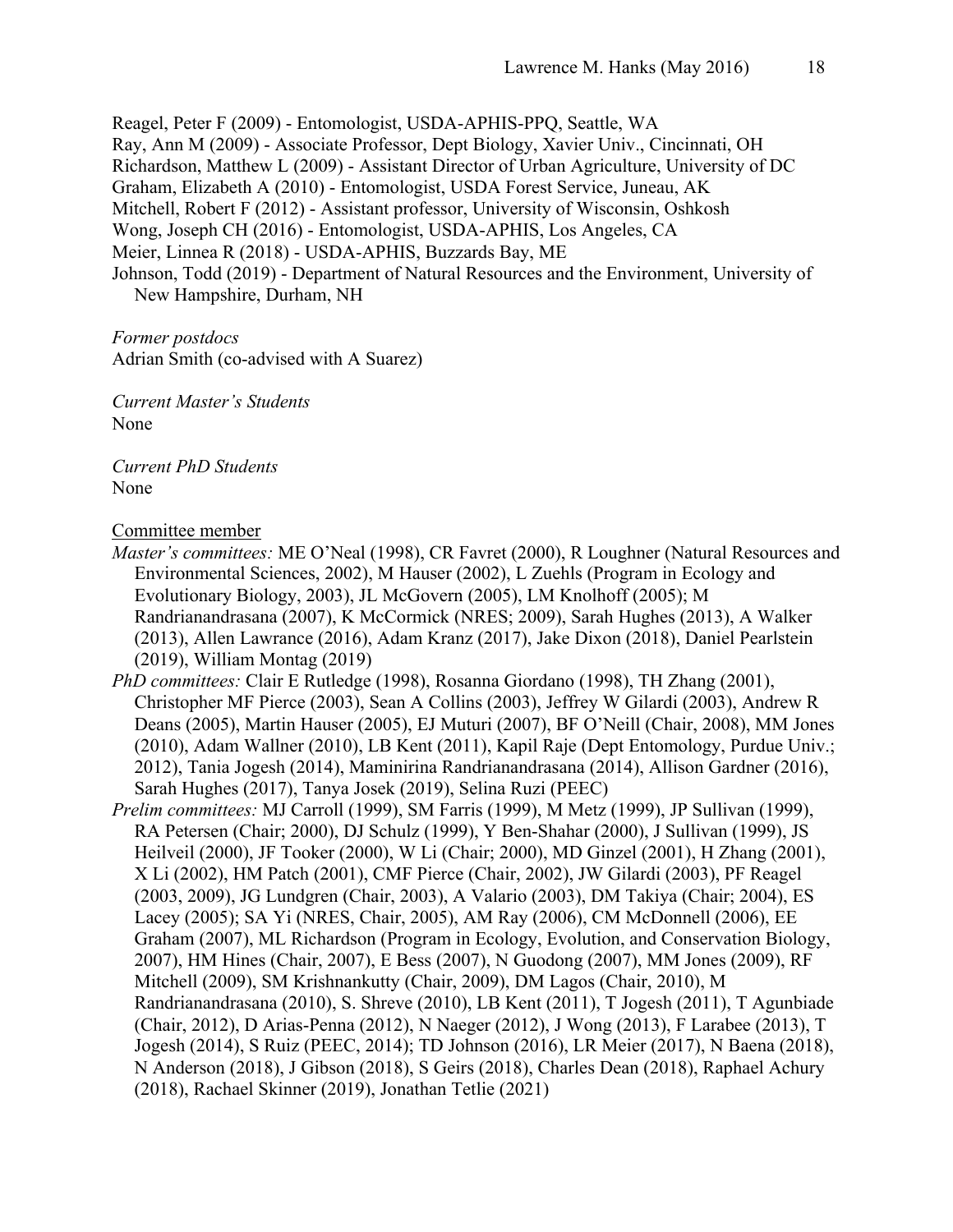*Individual Plan of Study, Entomology:* Robert Orpet (2012), Benjamin Chiavini (2021)

Other contributions to Instructional Programs

- Undergrad technicians, research experience, independent study: Sue Kalis, Magdalena Ruiz, Ellie Kron, Lori Kae Schwab, John Westburg, Amy Crumrin, Erik Preston, Nick Rauter, Ashley Walter, Amanda Cleaveland, Erik Jackson, Jessica Mohler, Kamryn Rinkenberger, Michael Currier, James Hitchens, Edisorn Pardungkiattisak, Daniel Rahe, Monica Lee, Matthew Swecker, Ariana Brodsky, Victoria Rodriguez, Alexandra Wirtas, Elizabeth A. Hanson, Brian M. Willis, Allen Yu, Suzanne M. Vachula, Nicholas Mendes, Lorenzo D'Alessio, Heidi Pierce, Aaron Blue
- Guest lectures: Insects and People, Discovery section, M. Berenbaum instructor (1998-2003), Insects and People, IB109, Honors section, M. Berenbaum instructor (1997-2005), Biological Control of Insect Pests, Rob Weidenmann instructor (2000), Biological Control IB484 S Raghu instructor (2007), Insect Ecology, M. Berenbaum instructor (2000, 2002, 2014), Animal Behavior IB429, A Suarez instructor (2005, 2007), Insects and People IB109, M. Berenbaum instructor (Spring 2010, 2012), Insect Ecology IB444, M Berenbaum instructor (2008), honors IB199, A Suarez instructor (2004, 2006), Chemical Ecology IB445, M. Berenbaum instructor (2010)
- Special Problems in Entomology: AD Walter (2000); UJ Atilano (2001), J Westberg (2002), A Crumrin (2002)
- Lab presentation, Insect Physiology (2000, 2002)
- Graduate Programs: Program in Ecology and Evolutionary Biology, School of Integrative Biology (1999-present)
- Howard Hughes Medical Institute Program for Undergraduate Research: VN Pham, UIUC (S 2001); J Steed, Milliken Univ. (2001)
- Introductory research, IB390, Michael Currier (2007), Mark Knaub (2007), Paul Masonick (2007), Brett Forestiere (2008-9), Matthew Swecker (2008), Alexandra Wirtas (2013), Allen Yu (2014-2016), Brian M Willis (2014-2015), Elizabeth A Hanson (2015-2016), Emily Althoff, Rebecca Back, Nicholas Mendes, Julia Monk, Jacob Vilker

## **Professional Service**

Editorship

Editorial board, Journal of Insect Behavior (2005 - 2012)

Editorial board, Forest Entomology, Journal of Economic Entomology (2007 - 2012)

Editorial board, Arboriculture & Urban Forestry (2008 - 2012)

Editorial board, Frontiers in Ecology and Evolution (2015 – present)

Offices Held in Professional Societies

Committee on Education and Youth, ESA; vice chair (1999-2000), member (2000-2001)

Review Panels

USDA Natl Research Initiative, Biologically-Based Pest Management panel (2001, 2002, 2003) NSF Course, Curriculum, and Laboratory Improvement Program, Educational Materials Development, Natl Dissemination (VII 2004)

Natl Program Panel to review ARS CRIS Research Project Plans, Biological Control and Development of Insects and Mites, Office of Scientific Quality Review, USDA-ARS (II 2005)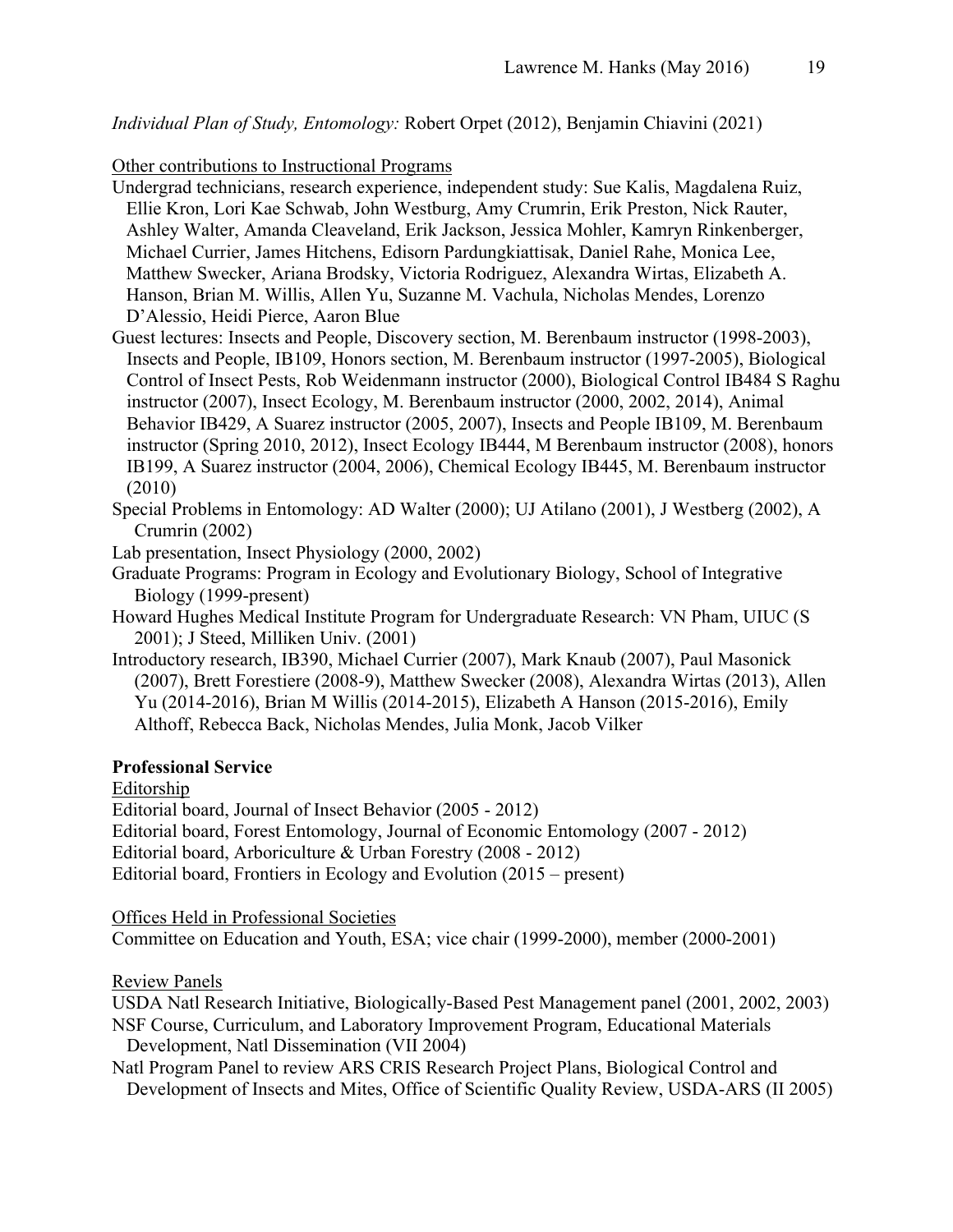- USDA Natl Research Initiative, Arthropod and Nematode Biology and Management (A): Organismal and Population Biology, panel manager (2007)
- USDA NIFA AFRI, Plant-Associated Insects and Nematodes (2013)
- USDA NIFA CPPM-ARDP and MBT (VIII 2016)
- USDA NIFA AFRI Pests and Beneficial Species in Agricultural Production Systems (2017, 2021)
- USDA Forest Service evaluation panel of research scientist (VII 2019)

Service to Disciplinary and Professional Societies or Associations

- Moderator, Section C: Biology, Ecology and Behavior. Natl meeting ESA, Baltimore, MD (XII 1992)
- Ex-officio member, USDA-CSREES NCR-125 Arthropod Biological Control (1998-2000)
- Moderator, Student competition, Section Cd: Behavior and Ecology. Natl meeting ESA, Atlanta, GA (XII 1999)
- Moderator, Informal conference: Asian longhorned beetle-status of research and eradication*.*  Natl meeting ESA, Montreal, Canada (XII 2000)
- Moderator, formal conference: The ecological basis of conservation biological control of insect pests. Natl meeting ESA, Fort Lauderdale, Florida (XI 2002)

Judge of student presentations, North-Central Branch meeting ESA, Madison, WI (III 2003)

Revised the online Style Guide for submitting publications to the ESA, with student Robert Mitchell (2008)

#### Reviews

Journal manuscripts (N = 94): *African Journal of Agricultural Research, Agricultural and Forest Entomology, American Midland Naturalist, American Naturalist, Analytica Chimica Acta, Animal Behaviour, Annals of the Entomological Society of America, Arboriculture and Urban Forestry, Arthropod-Plant Interactions, Behavioral Ecology, BioControl, Biocontrol Science and Technology, Biological Conservation, Biological Control, Biological Invasions, Biological Journal of the Linnean Society, Biology Letters, BioScience, Biotropica, BMC-Ecology, Bulletin of Entomological Research, Canadian Entomologist, Canadian Journal of Forest Research, Chemoecology, Cities and the Environment, Collection of Czechoslovak Chemical Communications, Cretaceous Research, Crop Protection, Ecological Applications, Ecological Entomology, Ecological Modelling, Ecological Monographs, Ecology, Ecology Letters, Entomologia Experimentalis et Applicata, Entomological Science, Entomological News, Environmental Entomology, European Journal of Entomology, Evolution, Florida Entomologist, Forest Ecology and Management, Forestry, Forest Science, Functional Ecology, Insect Physiology, Insects, Insect Science, Interciencia, Israel Journal of Zoology, Journal of Agricultural and Urban Entomology, Journal of Animal Ecology, Journal of Applied Ecology, Journal of Chemical Ecology, Journal of Economic Entomology, Journal of Entomological Science, Journal of Ethology, Journal of Experimental Zoology, Journal of Insect Behavior, Journal of Insect Physiology, Journal of Insect Science, Journal of Medical Entomology, Journal of Natural History, Journal of Pest Science, Journal of the Acadian Entomological Society, Journal of the Kansas Entomological Society, Journal of Tropical Biology, Journal of Tropical Ecology, Kuwait Journal of Science and Engineering, Landscape Online, Microbial Ecology, Nature, Naturwissenschaften, New Zealand Journal of Crop and Horticultural Science, Oecologia, Oikos, Oriental Insects, PeerJ, Pest Management*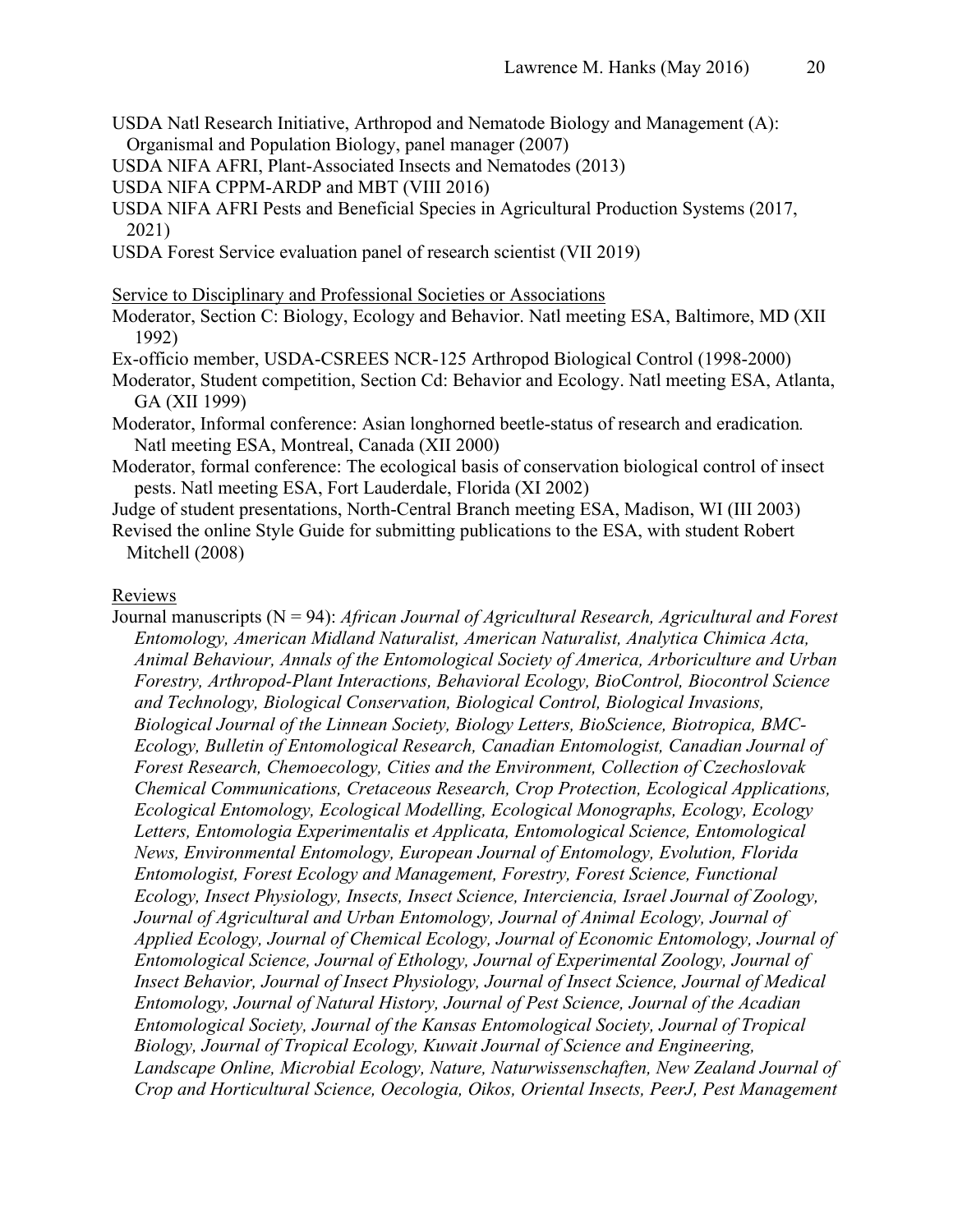*Science, Philosophical Transactions (Series B) of the Royal Society, Phytoparasitica, PLoS ONE, Proceedings of the National Academy of Sciences USA, Scientific Reports, Studies on Neotropical Fauna and Environment, The Canadian Entomologist, The Coleopterists Bulletin, The Great Lakes Entomologist, The Journal of the Acadian Entomological Society, The Southwestern Naturalist, Tree Physiology, Turkish Journal of Agriculture and Forestry, Zoological Science*

- Grant proposals: California Dept Food and Agriculture, and Univ. California Pierce's Disease Research Grant program; Internatl Foundation for Science (Sweden); Maryland Agricultural Experiment Station Competitive Grants; Natl Science Foundation (Div. Envl. Biol.; Integrative Organismal Biology; Symbiosis, Defense, and Self Recognition; DEB - Ecological Biology Cluster; International Research Fellowship Program); Ohio Agricultural Research and Development Center Competitive Grants; USDA-CSREES Special Grants Program on Tropical and Subtropical Agriculture Research; USDA-NRICGP (Entomology & Nematology, Biologically-Based Pest Management); USDA-NRICGP 51.2 Arthropod and Nematode Biology and Management (A): Organismal and Population Biology (panel manager, 2007); USDA Small Business Innovation Research Program; Univ. Idaho Agricultural Experiment Station; Pesticide Reduction Options Program of the Minnesota Agricultural Utilization Research Institute; National Geographic Society
- Document review: USDA Forest Service "Wood Import Pest Risk Assessment and Mitigation Evaluation, 2000, 2001" USDA Forest Service, Gen. Tech. Rep. FPL-GTR-137, "Pest Risk Assessment of the Importation into the United States of Unprocessed Logs and Chips of Eighteen Eucalypt Species from Australia", 2003; Canadian Food Inspection Agency, Plant Health Risk Assessment Unit, Plant Health Risk Assessment for *Tetropium fuscum* (Fabr.), brown spruce longhorned beetle (X 2005); Dissertation of Arif Shah, Dept Entomology, Arid Agriculture University Rawalpindi, Pakistan (XII 2013)
- Project plan review: USDA-Agricultural Research Service-CRIS, Natl Program 304 Project, Crop Protection and Quarantine (2002, 2015)
- Pre-publication reviews: M Rejzek chapter on cerambycid beetles in *A Coleopterist's Handbook*, 4th Edition, Cooter, J, et al., Amateur Entomologist's Society: Feltham, UK (2003); *Economic Armored Scales of the United States*, by DR Miller, JA Davidson, for Cornell Univ. Press (2003); *Integrated Pest Management Park District Manual: Increasing the Effectiveness and Reducing the Risk in Pest Management*, Safer Pest Control Project, Chicago, IL (2003). MR While, RE Charlton, *The ecological significance of tallgrass prairie arthropods*, for Annual Review of Entomology (2005); *Insect Outbreaks*, P. Barbosa (2010)

Univ./Campus Service (UIUC)

Luckmann Award Committee, Illinois Natural History Survey (1997, 1998) Entomology Graduate Student Admissions Committee (1997-8, 2004-5; Chair: 1998-9) Participant in meeting on plant-pest interaction specialization in curriculum of Natural Resources and Environmental Sciences (III 1997)

Developed Review and Improvement Annual Indicators for the Dept Entomology for Dr. WD Seitz, Associate Head for Academic Programs (1998)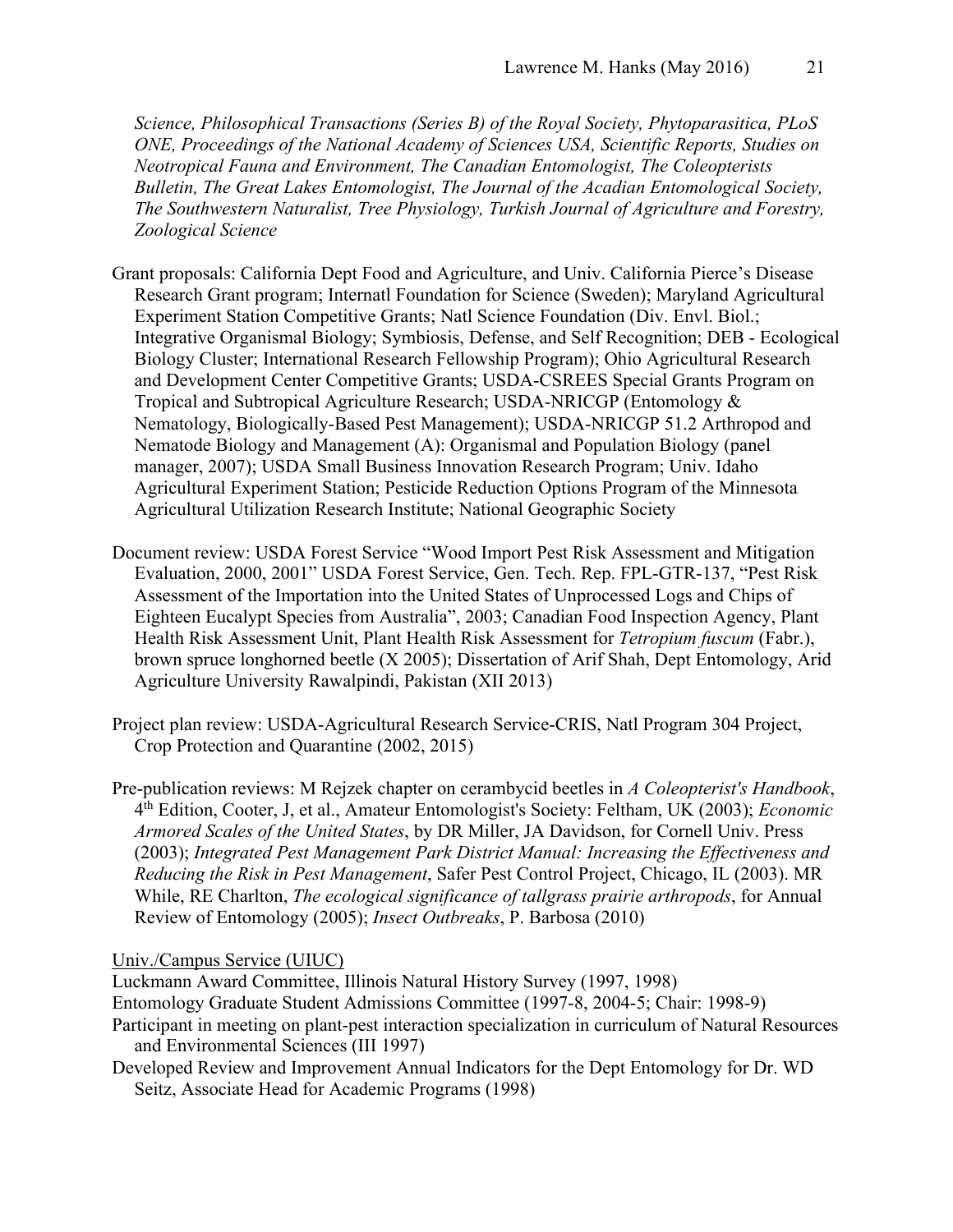- Distinction Committee, School of Life Sciences (1997-1999, 2010; 2007, 2012 chair; 2016-17; 2017-18 chair) Fellowship Committee, School of Life Sciences/SIB (1997-1999; 2015-16) Capricious Grading Committee, School of Life Sciences (1999) Capricious Grading Committee, Dept Entomology (1999) Biology MS/MST Admissions Committee, School of Life Sciences (1999, 2000) Medical Scholars Program Admissions Committee, School of Life Sciences (1998-1999) Research Board, UIUC (proposal reviews) Univ. Illinois Field Research Club Grants-in-Aid-of-Research (1999) Faculty search committee, Dept Entomology (Fall 1999) Consultant to College of Agricultural, Consumer, and Environmental Sciences, Extension, *Integrated Pest Management* publication, section on Asian longhorned beetle (1999) Consultant on design of quarantine facility for the Illinois Natural History Survey (Spring 2000) Presentation on Asian longhorned beetle situation for External Advisory Committee for the College of Agricultural, Consumer, and Environmental Sciences (IV 2000) Judge, Graduate Student Symposium, Program in Ecology and Evolutionary Biology (II 2001) Participant in informal workshop: Invasive Insects in the Midwest, with MR Berenbaum and RN Wiedenmann, Natl meeting ESA, San Diego, CA (XII 2001) Campus-wide retreat for UIUC Entomologists, with RN Wiedenmann, ME Gray, MR Berenbaum (V 2001) Seminar Committee chair, Dept Entomology, Spring 2001-Spring 2006; co-chair with A. Suarez (2006-present) Demonstration of research for the Univ. Illinois Turfgrass and Landscape Horticulture Field Day, Dept Natural Resources and Environmental Sciences (2002, 2003) Biology Distinction Committee, Schools of Integrative Biology, Molecular and Cellular Biology (2004, 2006-2007, chair 2007-08, 2016-17) Search committee for head of the Center of Ecological Entomology, Illinois Natural History Survey (2005) School of Integrative Biology representative on steering committee for the Program in Ecology, Evolution, and Conservation Biology (2006-2007) Judge, Student prize for outstanding innovation and invention, Lemelson-MIT Foundation, Technology Entrepreneur Center, College of Engineering (2007, 2008, 2009) UIUC Faculty Senate (2007-2008) Participant in focus group conducted by the Committee on Faculty Retention, Office of the Provost and Chancellor (III 2009)
- School of Integrative Biology Executive Committee (2010-2012)
- Search committee for Assistant of Associate Professor of Integrative Insect Biology position, Department of Entomology (2012)
- Search committee for Chair in Toxicology position, Department of Entomology (2019–2022)

# **Public Service**

Presentation on invasive exotic wood-boring insects, Annual meeting Research Committee of California Assoc. Nurserymen, Riverside, CA (X 1989)

Presentation on invasive exotic wood-boring insects, annual Entomology Conference, Univ. California at Riverside, CA (1990-1995)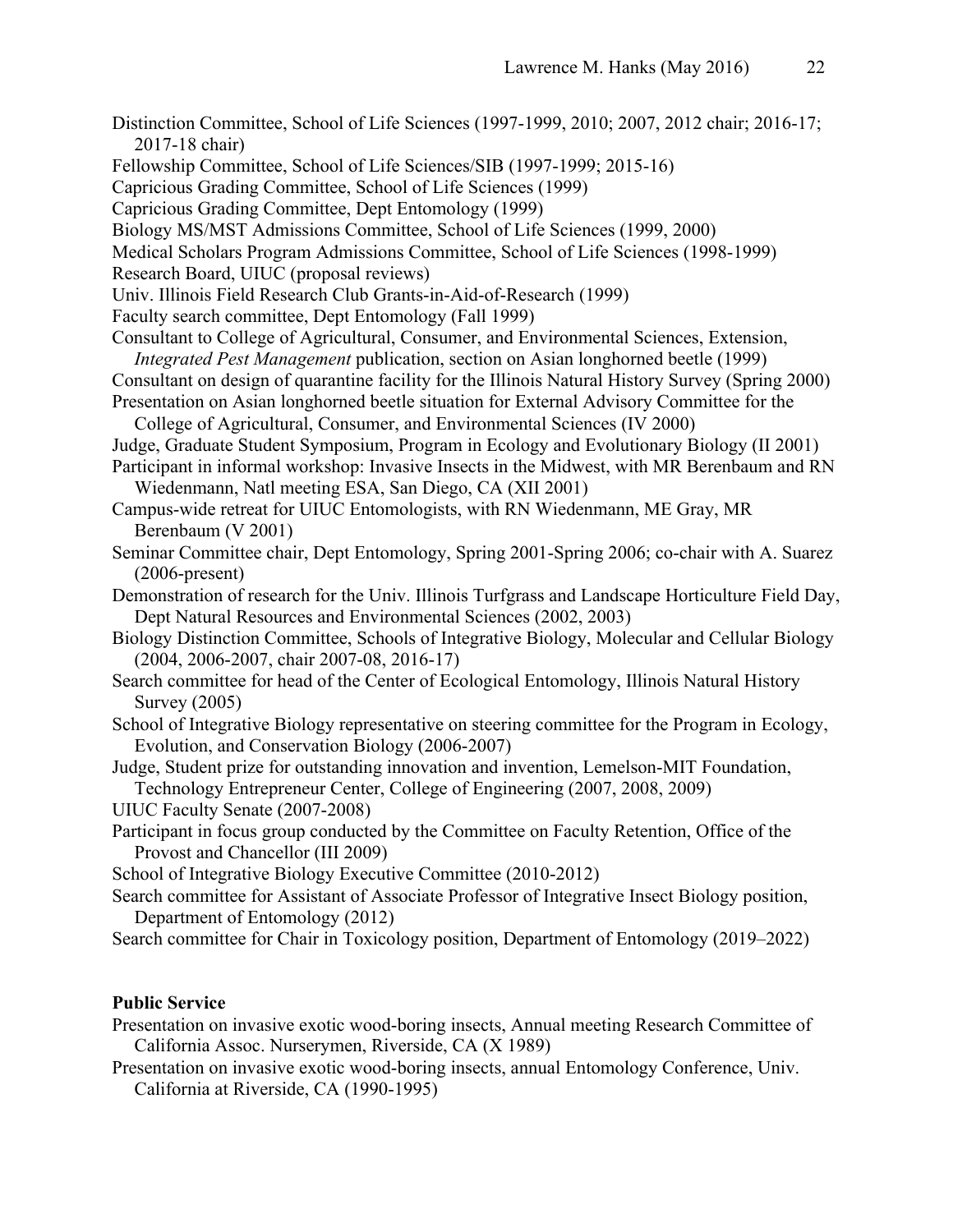- Presentation on invasive exotic wood-boring insects, Annual meeting Univ. California Biomass Workgroup, Napa, CA (XI 1990)
- Presentation on invasive exotic wood-boring insects, Annual meeting Calif. For. Pest Council, Sacramento, CA (XI 1990, 1991, 1994, 1995)
- Presentation on wood-boring insect pests, Rancho Santa Fe Association, Rancho Santa Fe, CA (VII 1991)
- Presentation, Annual Southwest Ornamental Pest Management Workshop, Albuquerque, NM (II 1992)
- Presentation on invasive exotic wood-boring insects, Landscape Management Research Conference, Univ. California at Riverside, CA (IX 1992, 1994, 1995)
- Presentation in workshop on eucalyptus borer biology, ecology, and control, California Departments of Transportation, Forestry and Fire Protection: San Bernardino (IV 1993), Sacramento (VI 1993), Oakland (VIII 1993)
- Presentation on invasive exotic wood-boring insects, Spring meeting of the Southern California Pest Committee, California Dept Forest and Fire Protection, Riverside, CA (V 1994)
- Consultant to Campus Planning Office, Univ. California, San Diego, on health status of campus trees (X 1994)
- Cooperator, with Drs. JG Millar, TD Paine, GD Tribe, Plant Protection Research Institute, Cape Town, Republic of South Africa, on establishing biological control agents for the eucalyptus longhorned borer in South Africa (1994-1995)
- Presentation on invasive exotic wood-boring insects, Meeting of the Entomological Association of Southern California, Arcadia, CA (VI 1995)
- Consultant to J Paul Getty Museum in selecting resistant eucalypt species for planting on the grounds of the new museum in Los Angeles, CA (VII 1996)
- Presentation on invasive exotic wood-boring insects , Meeting of the Professional Tree Care Association of San Diego, CA (X 1995)
- Presentation on invasive pests of eucalypts, Regional meeting California Urban Forest Council (III 1996)
- Consultant to John W Dale, technical coordinator, in preparation of *"California Forest Health in 1994 and 1995", publication R5-FPM-PR-002*, USDA Forest Service, Pacific Southwest Region (XII 1996)
- Representative of Illinois Agricultural Experiment Station to USDA-CSREES Cooperative Regional Project NCR-193 *"Maintaining plant health: Managing insect pests and diseases of landscape plants*; (1998-1999), committee member (2000-2001)
- Member of scientific advisory panel for USDA Animal and Plant Health Inspection Service on the Asian Longhorned Beetle (1998-2001)
- Consultant for selecting recipient of *Sterling Prize*, Simon Fraser Univ., Vancouver, BC (1998)
- Consultant to Dr. Steven M Bylina, Deputy Commissioner, Dept Streets and Sanitation for City of Chicago, management of Asian longhorned beetle (VIII 1998)
- Consultant to JJ McCarthy, Senior Forester for City of Chicago, representing Mayor Daley at Mayor's Conference in Arizona; information on eucalyptus longhorned borer project as a model system for managing Asian Longhorned Beetle in Chicago (XI 1998)
- Provided display on Asian Longhorned Beetle for UIUC Dept Entomology Insect Expo (X 1998, 1999)
- Presentation on insects to 4<sup>th</sup> grade class of Saint Mathew's Parish School, Pacific Palisades, CA (XII 1998)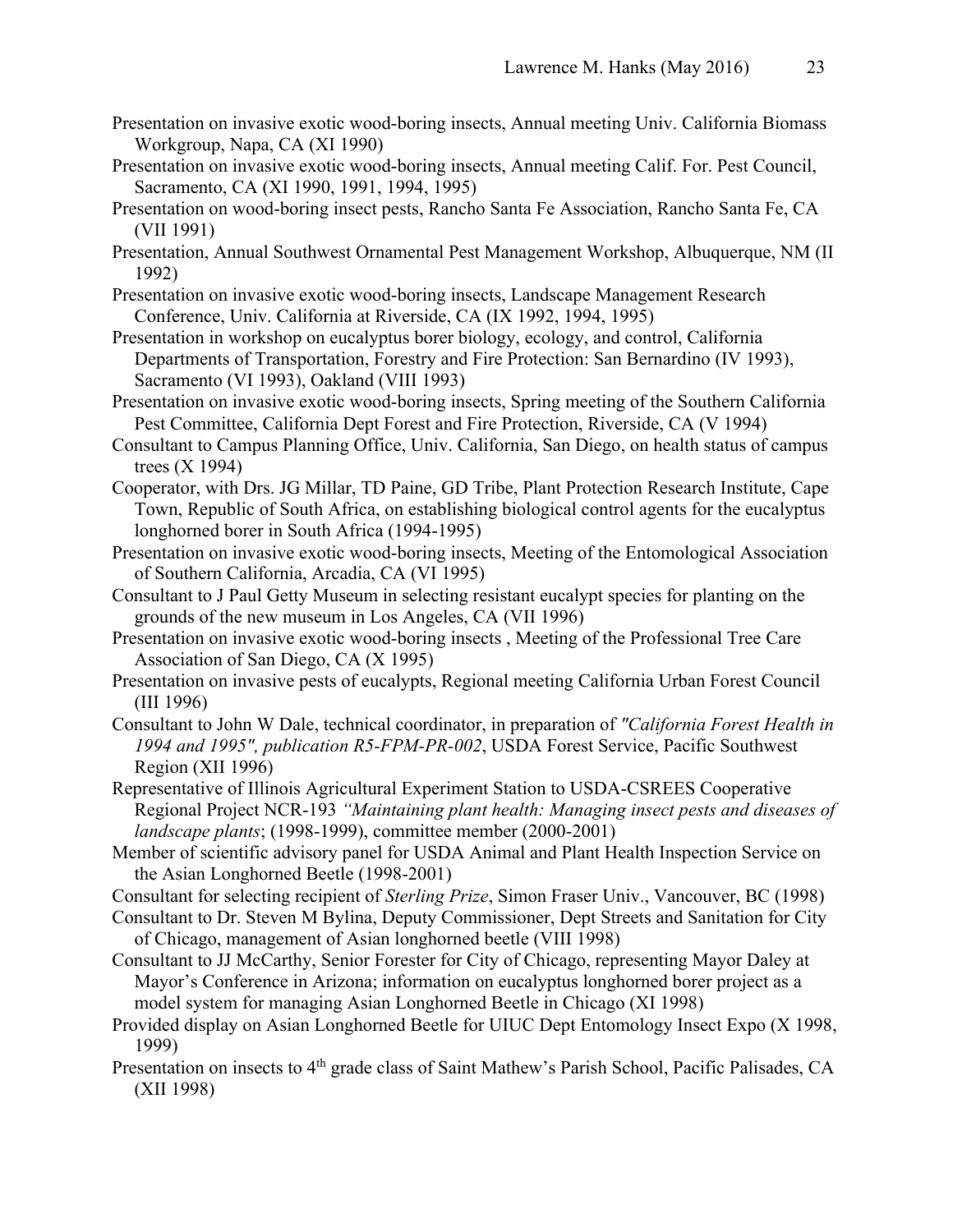- Consultant to Bruce Steward, R&D development for Bayer Corporation, on use of insecticide Merit against scale insects (II 1999)
- Consultant to Joe Boggs, Ohio State Univ. Cooperative Extension, for Buckeye Yard and Garden Line about methods of managing Asian longhorned beetle (III 1999)
- Presentation for *I Love to Read Day* for 2<sup>nd</sup> grade class, Thomas Paine School, Urbana, IL (VI) 1999)
- Consultant to USDA Inter-agency Research Planning Meeting: Asian longhorned beetle Riverdale, MD (IV 1999)
- Consultant to Sharon J Collman, Center for Urban Horticulture, Univ. Washington Seattle, WA, on managing lecanium scale on street trees (IX 1999)
- Fact checker for Audubon Magazine, Chris Chang, article on Asian longhorned beetle (X 1999)
- Member of science panel for eradication program against the Asian Longhorned Beetle, USDA Animal and Plant Health Inspection Service, Plant Protection and Quarantine (IX 1998)
- Consultant to SI Seewooruthus, Acting Principal Research and Development Officer, Ministry of Agriculture, Reduit, Mauritius, Indian Ocean, on methods of managing wood-boring pests of eucalypts (XI 1999)
- Contribution of photos for article by KM Jetter et al. "Household willingness to pay for biological and chemical public pest control programs" in Update—Agricultural and Resource Economics, U. C. Davis, Winter 1999 issue
- Consultant to Dan Gilrein, County Extension Specialist, Regional Entomology, Eastern Long Island; information on rearing exotic pest *Callidiellum rufipenne* (X 1999)
- Presentation about invasive exotic wood-boring insects, Rantoul Garden Club and Tree Committee, Rantoul, IL (V 2000)
- Consultant to EJ Dobesberger, Plant Health Risk Assessment Unit of the Science Division, Canadian Food Inspection Agency in developing a commodity-specific pest risk assessment for the brown spruce longhorn beetle (*Tetropium fuscum* F.) (VI 2000)
- Consultant to J Sweeney, Atlantic Forestry Centre, Canadian Forest Service on strategies for trapping the brown spruce longhorn beetle, and summarizing biological information for the media. (2000-2006)
- Consultant to Dr. Allan J Paul, Dept Veterinary Pathobiology, UIUC, about suspected parasite of horses (VIII 2000)
- Consultant to S Dunlop, Forestry Specialist, Forestry Section, Plant Health and Production Division, Canadian Food Inspection Agency, on methods for managing brown spruce beetle (VIII 2000)
- Consultant to Dr. Richard Wassersug, Dept Anatomy and Neurobiology, Dalhousie Univ., Halifax, Nova Scotia, on management of brown spruce beetle (X 2000)
- Consultant to Kluwer Academic Publishers (Biomedical Unit) on submitted book on biology of bagworms (I 2001)
- Reviewer of research program, USDA Forest Service, Insect Unit, NC-4501, East Lansing, MI (I 2001)
- Presentation about invasive exotic wood-boring insects, St. Joseph Garden Club, St. Joseph, IL (II 2001)
- Consultant to Mark Hardy, Hardy's Reindeer Farm, Rantoul, IL, on managing spider mites in Christmas tree plantations (V 2001)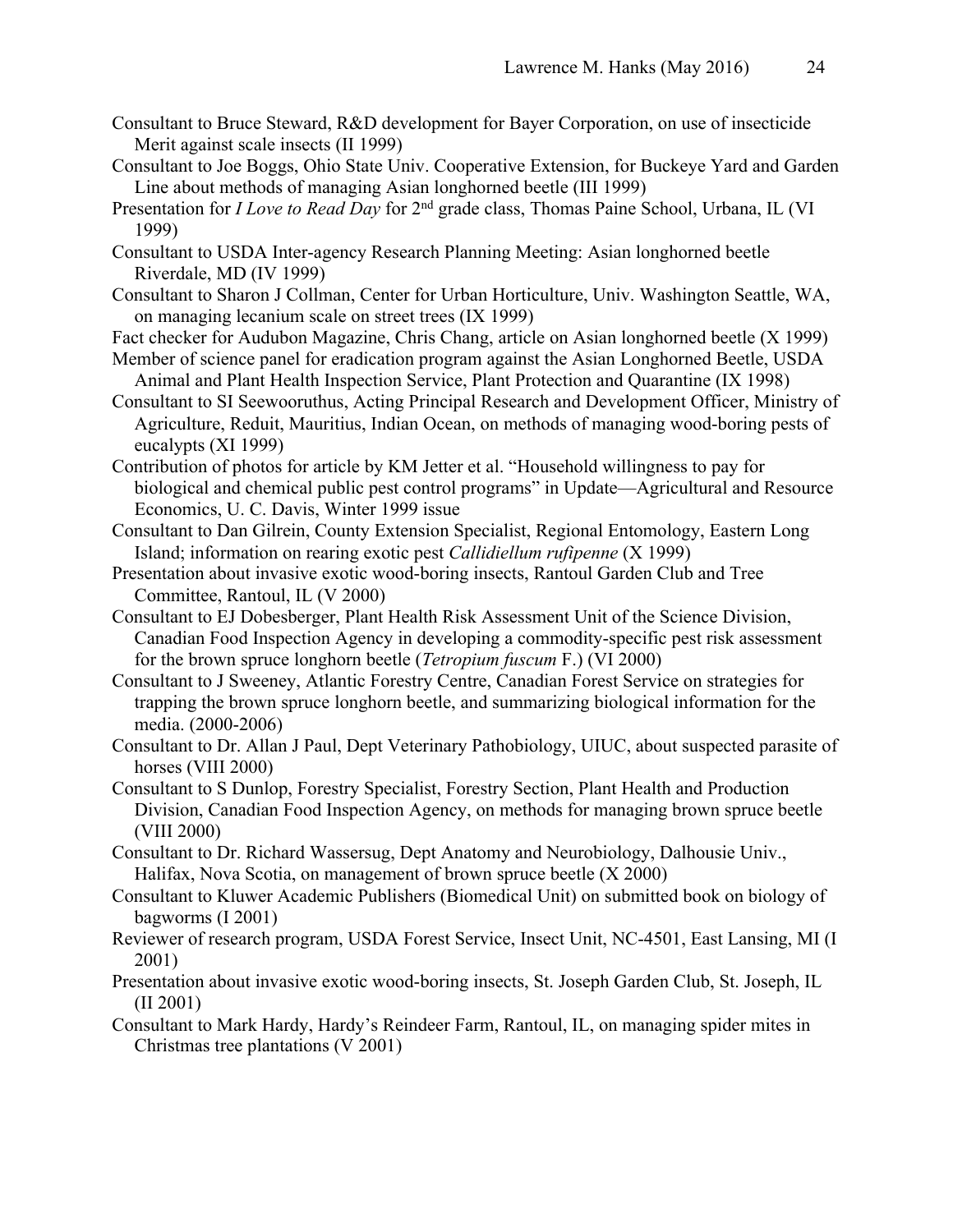- Consultant to Federico Ruiz Fernández, Centro de Investigación y Tecnología. Grupo Empresarial ENCE, Madrid, Spain; establishing biological control of invasive cerambycids (V 2001)
- Hosted visiting scientist Dr. An Yulin, Senior Agronomist, Chief of Plant Quarantine Laboratory, Nanjing, China, molecular research on Asian longhorned beetle (V 2001)
- Consultant to Ken Hobson, Dept Zoology, Univ. Oklahoma, on chemical ecology of longhorned beetles, for developing a management program for the red oak borer (VII 2001)
- Consultant to Ramus Capital, New York, Rep. Nick Vouloumanos, on threat of invasive woodborers to timber holdings in the Pacific States (2001)
- Presentation by LF Solter, M Keena, J Cate, M McManus, LMH, USDA Asian Longhorned Beetle Research and Development Program, College Park, MD (XI 2001)
- Presentation on biological control of scale insect pests in pine plantations, Annual meeting Illinois Christmas Tree Growers Association, Peoria, IL (II 2002)
- Provided beetle specimens for research to Eduarto Barata, Departamento de Biologia, Univ. de Évora, Portugal (VIII 2002)
- Research advisor, technology development team for a national action plan to manage Asian longhorned beetle, USDA-Animal and Plant Health Inspection Service, Forest Service, Agricultural Research Service (VIII 2002)
- Collaborator with D Seigler, Dr. Jacob Friedman (Dept Plant Science, Univ. Tel Aviv), in a study of chemical diversity in *Foeniculum vulgare* (2002)
- Consultant to rock musician Patty Smyth, domestic insect pests (IX 2002)
- Consultant to journalist Lawrence Pinsky, Montreal, Canada, on similarities between human and insects societies (IX 2002)
- Consultant to GL Hartman, Crop Sciences, UIUC, on bioassay methods for plant volatile attractants of aphids (X 2002)
- Consultant to Smaili M Charif, INRA, Laboratoire d'entomologie, Morocco, on identification of herbivorous insect of eucalypts (XI 2002)
- Member of the City of Urbana Tree Commission, Urbana, IL (I 2003 to present)
- Consultant to freelance writer Jim Grob, Seattle, WA, for article on biology and behavior of invasive longhorned beetles, published online at ScientificAmerican.com, "The beetle battle: How early, aggressive action against the citrus longhorned beetle, cousin of the destructive Asian longhorned beetle, have thwarted an ecological disaster" (II 2003)
- Presentation on insects to PlayTime Preschool, Urbana, IL (V 2003)
- Consultant to JD Barbour, Univ. Idaho, Parma Research and Extension Center, on identification of pheromones for the California prionus, a pest of hops (VII 2003)
- Consultant to A Ward, Stahmann Farms, Pallamallawa, Australia, on developing an integrated pest management program for *Agrianome spinicollis*, a pest of pecans (VII 2003)
- Consultant to M Landolt, Murdoch Univ., Perth, Australia, on methods of detecting wood borers in eucalypts (VII 2003)
- Consultant with JF Tooker to Cara Rosenbloom, Anthony DiMeo, Proc Pictures, on biology of gall wasps, and provision of images of gall wasps used in feature film *Kinsey* (Fox-Searchlight Pictures; released 2005) (VII 2003)
- Consultant to J Fisher, Manager of Monitoring Systems, Suterra LLC Biological Pest Control Products, Bend, OR, on pheromones of cerambycid beetles (I 2004)
- Consultant to DM Suckling, HortResearch, Auckland, New Zealand, on methods of surveying for the exotic wood borer *Neoclytus acuminatus acuminatus* (III 2004)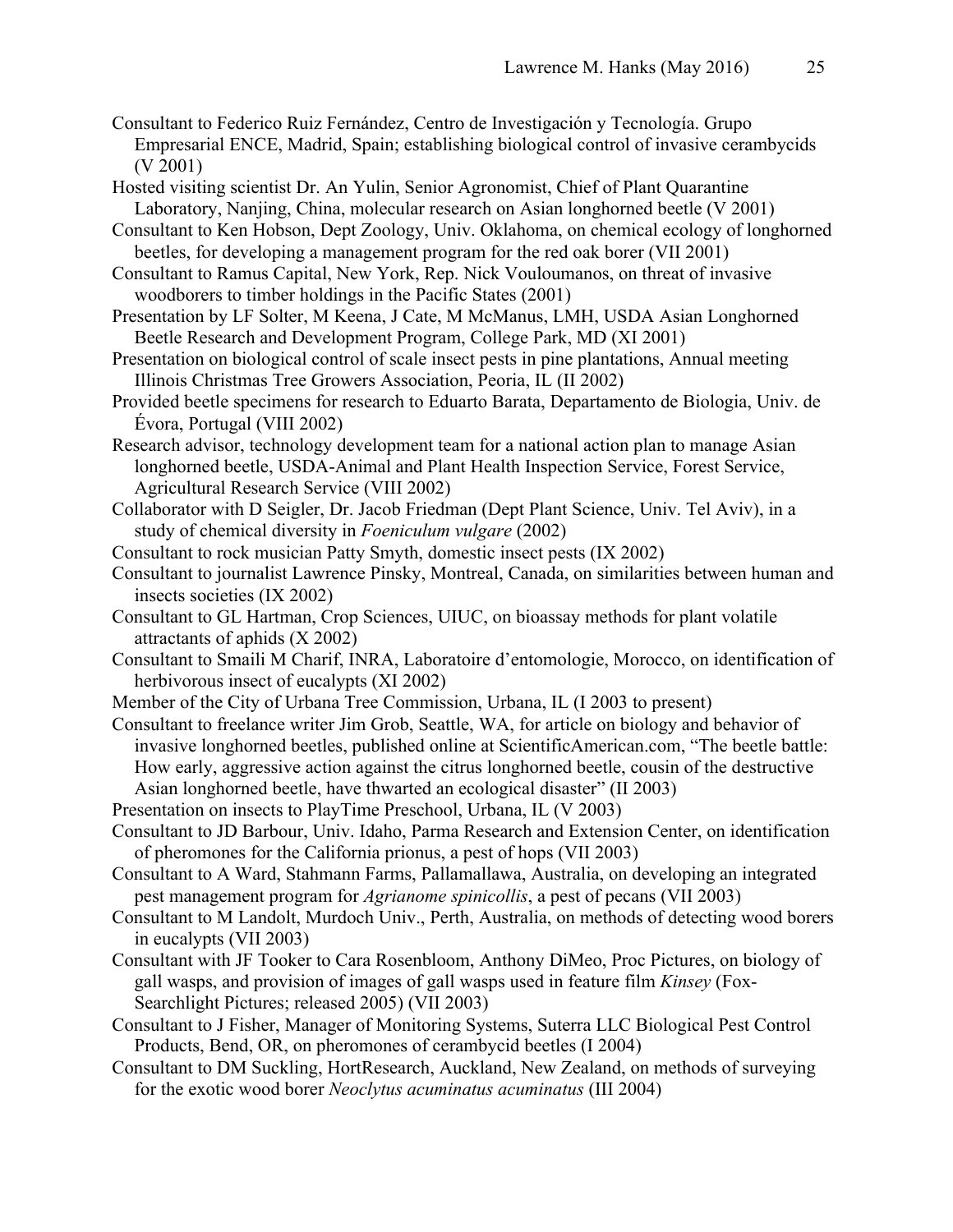- Consultant to C Oehlschlager, ChemTica Internatl, Costa Rica, on semiochemical research on *Pseudophilus testaceus*, a cerambycid pest of palms in the Middle East (IV 2004)
- Consultant to Paul Barber, School of Biological Sciences & Biotechnology, Murdoch Univ., Perth, Australia, on chemical methods of controlling wood-boring beetles in eucalypts (V 2004)
- Consultant to Ellen M Engelhart, Research Technologist, Dept Entomology, The Pennsylvania State Univ., on methods of sampling volatiles from tree trunks (V 2004)
- Consultant to Laura Southworth, scientific illustrator, on examples of thermoregulation in insects for Campbell Biology text (V 2004)
- Cooperator with Claus Tittiger, Dept Biochemistry, Univ. Nevada, Reno, on PCR-based survey of cDNAs of wood-boring beetles for genes involved in detoxification of secondary compounds of pines (V 2004)
- Consultant with JF Tooker to Middlemarch Films on biology of gall wasps for documentary film *Charters of Freedom* (NOVA, PBS) (VI 2004)
- Consultant to Christopher Pierce, Coordinator for the Indiana Cooperative Agricultural Pest Survey, USDA-APHIS-PPQ, on invasive wood-boring insects (IX 2004, V 2005)
- Consultant to HM Robertson, Dept Entomology, UIUC, on identification of aphrodisiac pheromone in drosophila (XI 2004)
- Consultant to MA Schuler, Institute for Genomic Biology, UIUC, on methods of sampling and identifying plant volatiles (XI 2004)
- Dissertation committee member for EJ Rebek, Dept Entomology, Purdue Univ. (completed 2004)
- External examiner for KCM. Habib, Kenyatta Univ., Nairobi, Kenya (completed 2004)

Cooperator with Kathleen Siwicki, Swarthmore College, Swarthmore, PA, on hydrocarbons that are behavioral cues in courtship of *Drosophila melanogaster* (XII 2004, VI 2005)

- Consultant to RS Cowles, Conn. Agr. Expn. Stn., Windsor, CT, on biological control of armored scale insects in Christmas tree plantations (II 2005)
- Consultant to RT Bauer, Dept Biology, Univ. Louisiana, Lafayette, LA, on methods of sampling cuticular hydrocarbons of shrimp (III 2005)
- Consultant to K Hoover, Penn. State Univ., on selecting cerambycid species for a study on symbionts (IV 2005)
- Consultant to Dick Bashford, Forest Entomology, Forestry Tasmania, Hobart, Tasmania, on plant volatiles as attractants for wood-boring beetles (IV 2005)
- Consultant to Jill M Mateo, Dept Comparative Human Development, Univ. Chicago, on methods of sampling semiochemicals of squirrels (VI 2005)
- Consultant to William Fagan, Dept Biology, Univ. Maryland, College Park, on field methods for studying the behavior of a wood-boring weevil (I 2006)
- Consultant to FR Fernánez, Centro de Investigación y Tecnología de ENCE, Huelva, Spain, on biological control of wood-boring insects (I 2006)
- Consultant to Carlos E Coviella, Laboratorio de Ecologia, Dept. Ciencias Basicas, Univ. Nac. Lujan, Buenos Aires, Argentina, on methods of rearing an Australian weevil that is an invasive exotic pest (III 2006)
- Advisor to Sharon Stanners, Release Management, SAS Institute, Cary, NC, on improvements to the installation process of SAS 9.1 (V 2006); reviewed support document delivery system for SAS 9.2 (III 2008)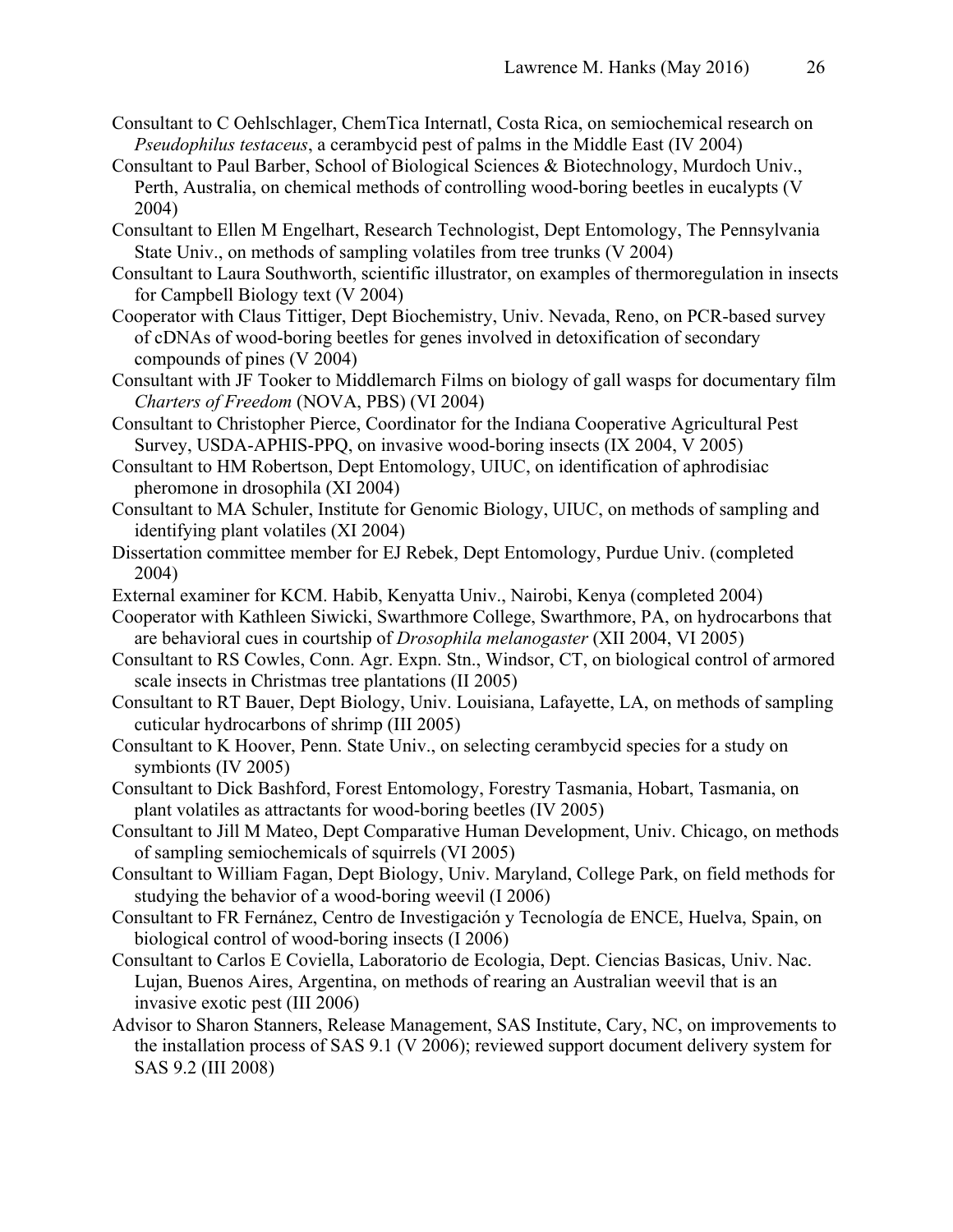- Consultant to N Gruenhagan, US Bureau of Reclamation, Mid-Pacific Region, on methods of detecting larvae of wood-boring insects in host plants (VI 2006)
- Provided eggs of longhorned beetles for host specificity trials of exotic parasitoids imported as biological control agents of emerald ash borer, US Forest Service, North Central Research Station (2006)
- Consultant to Dr. P Shrewsbury, Dept Entomology, Univ. Maryland, on methods of controlling mites in a insect rearing facility (IX 2006)
- External authority, dissertation committee member of M St-Germain, Dept Natural Resource Sciences, McGill Univ., Montreal, Canada (XII 2006)
- Consultant to Susan Villarreal, Dept Entomology, Cornell Univ., on reproductive behavior of cerambycid beetles (I 2007)
- Consultant to P Switzer, Eastern Illinois Univ., Charleston, on methods for identifying contact pheromone of Japanese beetle (2007)
- Consultant to John S Strazanac, Dept Plant and Soil Sciences, West Virginia Univ., Morgantown, WV, on techniques for rearing biological control agent of emerald ash borer (II 2007)
- Consultant to Michigan Dept. Ag. and USDA Forest Service on biological control program for emerald ash borer (V 2007)
- Consultant to JE Armstrong, Biological Sciences, Illinois State Univ., Normal, IL, on biology of galling insects of prairie plants (VII 2007)
- Advised UIUC Chancellor Richard Herman on methods of eliminating wood-boring pests that were emerging from rustic objects d'art in the home (IX 2007); identification of peridomestic pest (III 2008)
- Advised Dr. Michael Ward, Illinois Natural History Survey, on methods for controlling museum pests (XI 2007)
- Consultant to Amelia Wolf, Stanford Univ., on ecological relationships between ants and cerambycid beetles on *Acacia* trees in Africa (VI 2008)
- Consultant to S Sithanantham, Univ. Madras, India, on methods of controlling pest cerambycid species and identifying pheromones (X 2009)
- Consultant to Kamryn Rinkenberger, Houston Zoo, on methods of controlling mites in insect colonies (IV 2010)
- Consultant to Dr. Marwan Keshlaf, Ministry of Agriculture, University of Tripoli, Libya, on methods for trapping beetle vectors of pinewilt disease (I 2014)
- Consultant to Juli Gould, USDA-APHIS-PPQ-CPHST, Buzzards Bay, MA, on methods of trapping live beetles for testing host specificity of an exotic egg parasitoid that is a potential biological control agent (V 2014)
- Consultant to R. Maruthadurai, ICAR Research Complex, Old Goa, India, on methods of trapping cashew stem borer (VI 2014)
- Consultant to N. Bakthavatsalam, National Bureau of Agriculturally Important Insects, Bangalore, India, on methods of trapping cashew stem borer (VI 2014)
- Consultant to M. Schroder, Univ. Pretoria, South Africa, on methods of rearing a weevil pest of eucalypts (VII 14)
- Consultant to J. R. LaBonte, Oregon Dept. Agric., on trap design for wood-boring insects. (VIII 2014)
- Consultant to Jonathan King, Research Specialist, National Geographic Society, on identification of beetle species featured in an article. (X 2014)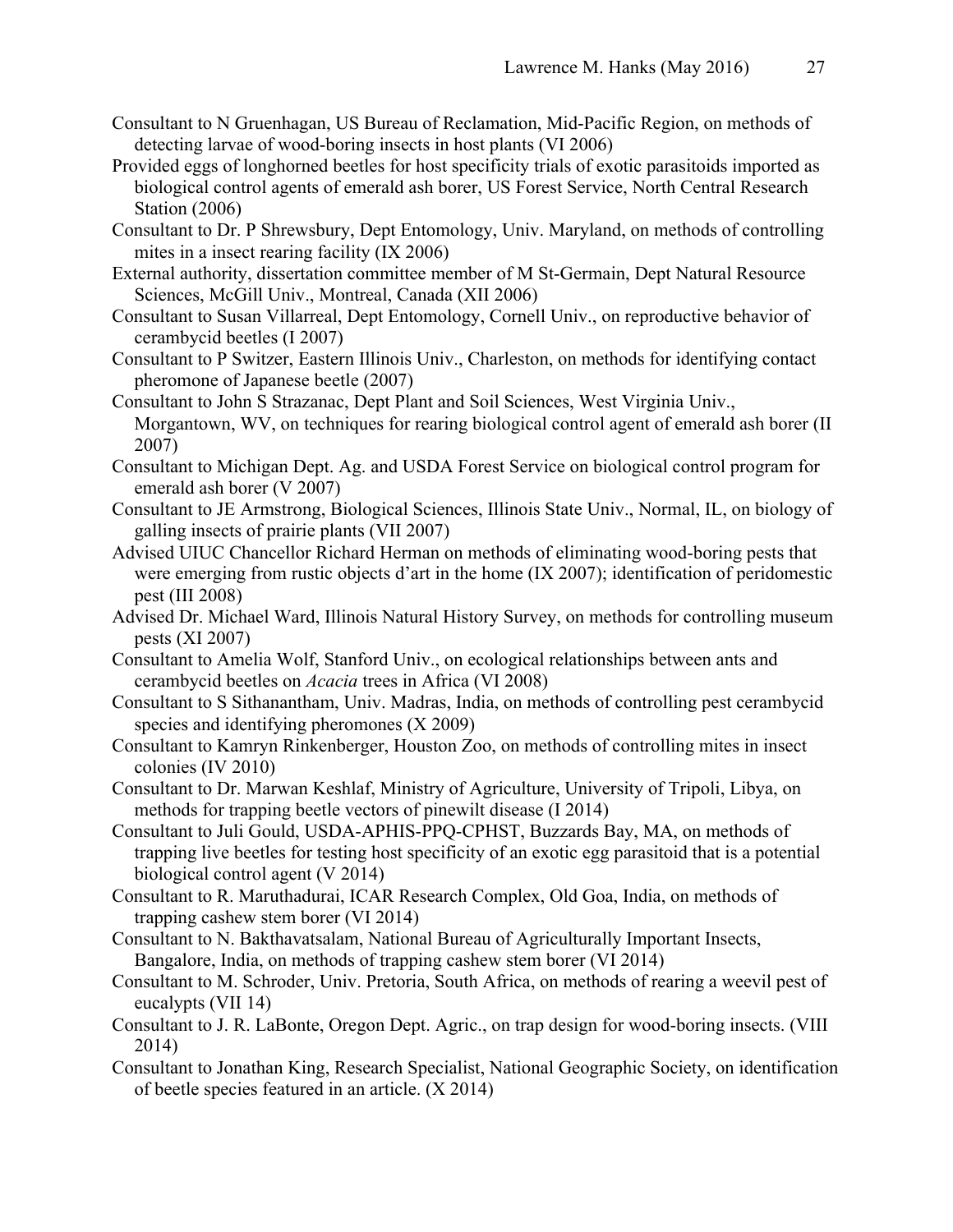- Consultant to Wayne Steffens, Minnesota Dept Nat. Res., on methods of trapping beetles to assess species diversity (IV 2015)
- Consultant to Matthew Brookhouse, Fenner School of Environmental and Society, The Australian National University, Canberra, on methods of trapping insects that are forestry pests in the Australian alps (XI 2019)

### **Publications**

Book Chapters

- LMH, RF Denno. 1993. The role of demic adaptation in colonization and spread of scale insect populations, pp. 393-411. *In* KC Kim, BA McPheron (eds.), Evolution of insect pests: Patterns of variation. John Wiley and Sons, NY
- LMH, RF Denno. 1998. Dispersal and adaptive deme formation in sedentary coccoid insects. Pp. 239-262. *In* S Mopper, SY Strauss (eds.), Genetic structure and local adaptation in natural insect populations: Effects of ecology, life history, and behavior. Chapman Hall, NY
- Paine TD, JG Millar, LMH. 2004. Host preference testing for parasitoids of a eucalyptus borer in California. Pp. 138-142 *in* RG Van Driesche, R Reardon (eds.), Assessing host ranges for parasitoids and predators used for classical biological control: A guide to best practice. USDA-Forest Service, Forest Health Technology Enterprise Team, Morgantown, WV
- LMH. 2006. Changing relationships among biodiversity, management, and biosecurity in managed and unmanaged forests. Pp. 153-159 *In* TD Paine (ed.), Invasive forest insects, Introduced forest trees, and altered ecosystems – Ecological pest management in global forests of a changing world. Kluwer, The Netherlands
- Millar JG, LMH, JA Moreira, JD Barbour, ES Lacey. 2009. Pheromone chemistry of cerambycid beetles. Pp. 52-79 *In* K Nakamura, JG Millar (eds.), Chemical ecology of wood-boring insects. Forestry and Forest Products Research Institute, Ibaraki, Japan
- LMH, Wang Q (2017) Reproductive biology of cerambycids. In: Wang Q (ed.) Cerambycidae of the world: biology and pest management. CRC Press/Taylor & Francis, Boca Raton, pp 133– 159
- Millar JG, LMH (2017) Chemical ecology of cerambycids. In: Wang Q (ed) Cerambycidae of the world: biology and pest management. CRC Press/Taylor & Francis, Boca Raton, pp 161– 208

#### Articles

- 1)Bechtel RC, LMH, RW Rust. 1981. Orthopteroids of Sand Mountain and Blow Sand Mountains, Nevada. Entomol News 92:125–129
- 2)Miller G, J Warren, K Gohre, LMH. 1982. Gas chromatographic method for determining strychnine residues in alfalfa. J Assoc Off Ana Chem 65:901–903
- 3)Rust RW, LMH. 1982. Notes on the biology of *Aegialia hardyi* Gordon and Cartwright (Coleoptera: Scarabaeidae). Pan-Pac Entomol 58:319–325
- 4)Bechtel RC, LMH, RW Rust. 1983. Coleoptera of Sand Mountain and Blow Sand Mountains, Nevada. Southwest Nat 28:473–478
- 5)Miller GC, WW Miller, LMH, J Warren. 1983. Soil sorption and alfalfa uptake of strychnine. J Environ Qual 12:526–529
- 6)Rust RW, LMH, RC Bechtel. 1983. Aculeate Hymenoptera of Sand Mountain and Blow Sand Mountain, Nevada. Great Basin Nat 43:403–408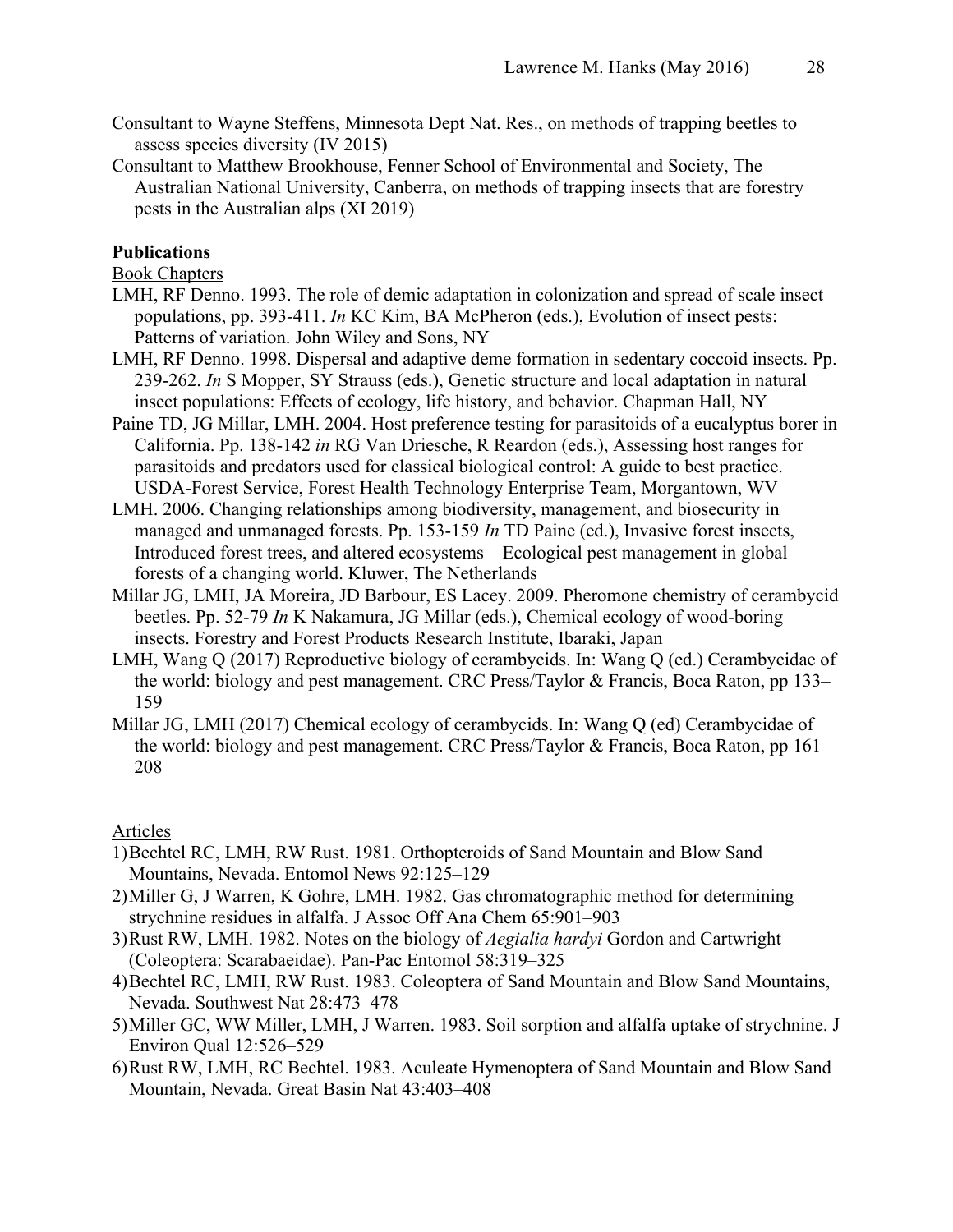- 7)LMH, CS Sadof. 1990. The effect of ants on nymphal survivorship of *Coccus viridis* (Homoptera: Coccidae). Biotropica 22:210–213
- 8)LMH, TD Paine, JG Millar. 1991. Mechanisms of resistance in Eucalyptus against larvae of the eucalyptus longhorned borer (Coleoptera: Cerambycidae). Environ Entomol 20:1583–1588
- 9)LMH, JG Millar, TD Paine. 1991. Evaluation of cold temperatures and density as mortality factors of the eucalyptus longhorned borer (Coleoptera: Cerambycidae) in California. Environ Entomol 20:1653–1658
- 10) LMH, JS McElfresh, JG Millar, TD Paine. 1992. Control of the straw itch mite (Acari: Pyemotidae) in an insect rearing facility. J Econ Entomol 85:683–686
- 11) LMH, JS McElfresh, JG Millar, TD Paine. 1993. *Phoracantha semipunctata* (Coleoptera: Cerambycidae), a serious pest of Eucalyptus in California: biology and laboratory-rearing procedures. Ann Entomol Soc Am 86:96–102
- 12) LMH, RF Denno. 1993. Natural enemies and plant water relations influence the distribution of an armored scale insect. Ecology 74:1081–1091
- 13) LMH, RF Denno. 1993. The white peach scale, *Pseudaulacaspis pentagona* (Targioni-Tozzetti) (Homoptera: Diaspididae): life history in Maryland, host plants, and natural enemies. Proc Entomol Soc Wash 95:79–98
- 14) LMH, TD Paine, JG Millar. 1993. Host species preference and larval performance in the phloem-boring beetle *Phoracantha semipunctata* F. Oecologia 95:22–29
- 15) Paine TD, JG Millar, TS Bellows, LMH, JR Gould. 1993. Integrating classical biological control with plant health in the urban forest. J Arboriculture 19:125–130
- 16) LMH, RF Denno. 1994. Local adaptation in the armored scale insect *Pseudaulacaspis pentagona* (Targioni-Tozzetti) (Homoptera: Diaspididae). Ecology 75:2301–2310
- 17) LMH, TD Paine, JG Millar, JL Hom. 1995. Variation among *Eucalyptus* species in resistance to Eucalyptus longhorned borer in California. Entomol Exp Appl 74: 185-194
- 18) LMH, JG Millar, TD Paine. 1995. Biological constraints on host range expansion by the wood-boring beetle *Phoracantha semipunctata* F. (Coleoptera: Cerambycidae). Ann Entomol Soc Am 88:183–188
- 19) LMH, JR Gould, TD Paine, JG Millar, Q Wang. 1995. Biology and host relations of *Avetianella longoi* (Hymenoptera: Encyrtidae), an egg parasitoid of the eucalyptus longhorned borer (Coleoptera: Cerambycidae). Ann Entomol Soc Am 88:666–671
- 20) LMH, JG Millar, TD Paine. 1996. Mating behavior of the eucalyptus longhorned borer (Coleoptera: Cerambycidae) and the adaptive significance of long "horns". J Insect Behav 9:383–393
- 21) LMH, JG Millar, TD Paine. 1996. Body size influences mating success of the eucalyptus longhorned borer (Coleoptera: Cerambycidae). J Insect Behav 9:369–382
- 22) Paine TD, JG Miller, TS Bellows, LMH. 1997. Enlisting an underappreciated clientele: public participation in distribution and evaluation of natural enemies in urban landscapes. Am Entomol 43:163–172
- 23) LMH, C Campbell, TD Paine, JG Millar. 1997. Host range expansion of *Helcostizus rufiscutum* Cushman (Hymenoptera: Ichneumonidae) to *Phoracantha semipunctata* Fabr. (Coleoptera: Cerambycidae) in California. Pan-Pac Entomol 73:190–191
- 24) LMH, JG Millar, TD Paine. 1998. Dispersal of the eucalyptus longhorned borer (Coleoptera: Cerambycidae) in urban landscapes. Environ Entomol 27:1418–1424
- 25) LMH. 1999. Influence of the larval host plant on reproductive strategies of cerambycid beetles. Annu Rev Entomol44:483–505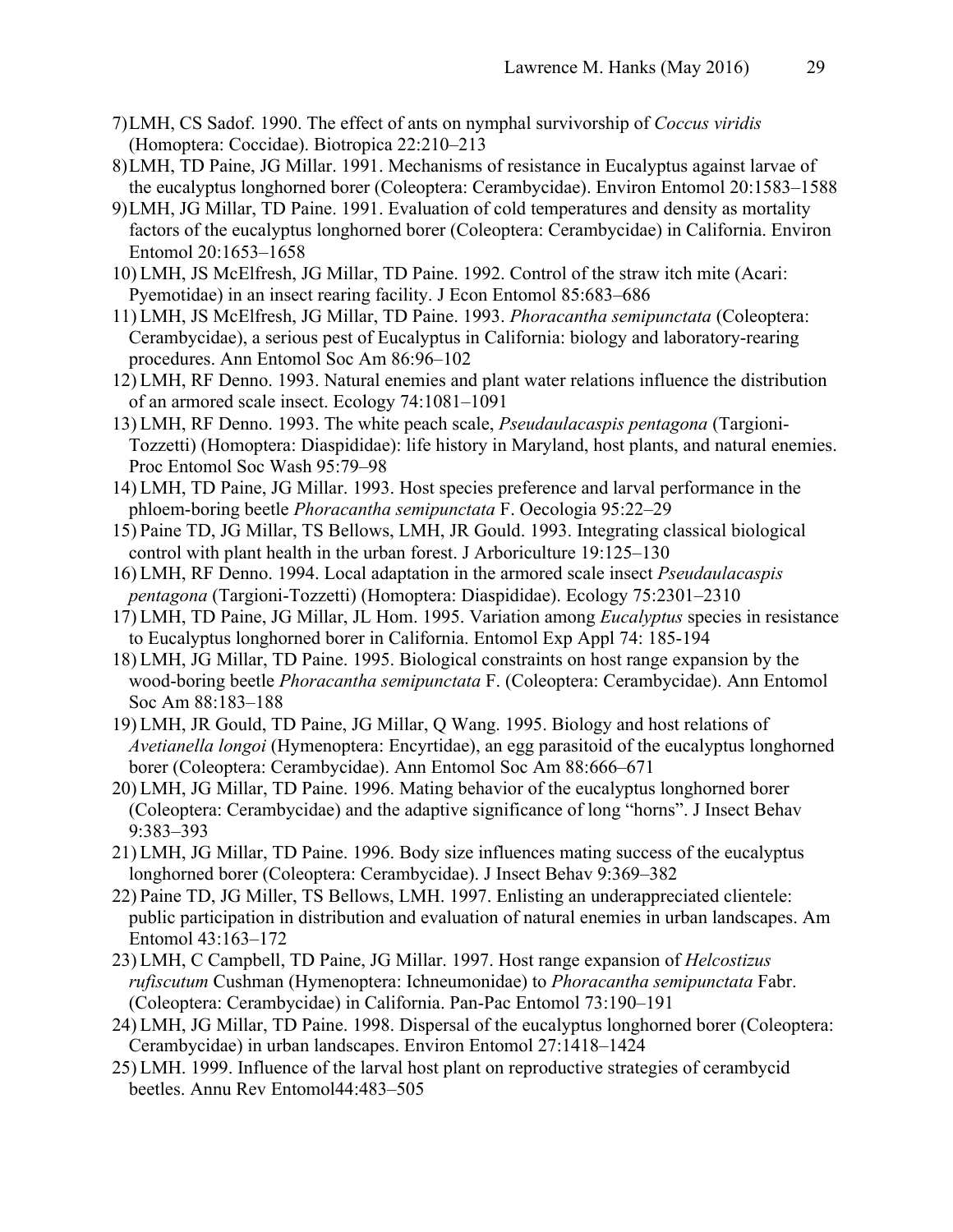- 26) LMH, TD Paine, JG Millar, CD Campbell, UK Schuch. 1999. Water relations of host trees and resistance to the phloem-boring beetle *Phoracantha semipunctata* F. (Coleoptera: Cerambycidae). Oecologia 119:400–407
- 27) Tooker JF, LMH. 1999. Dwarf millipedes (Diplopoda: Polyxenidae) on pines in an ornamental landscape. Proc Entomol Soc Wash 101:696–697
- 28) Tooker JF, LMH. 2000. Flowering plant hosts of adult hymenopteran parasitoids of central Illinois. Ann Entomol Soc Am 93:580–588
- 29) Moore RG, LMH. 2000. Avian predation of the evergreen bagworm (Lepidoptera: Psychidae). Proc Entomol Soc Wash 102:350–352
- 30) LMH, JG Millar, TD Paine, CD Campbell. 2000. Classical biological control of the Australian weevil *Gonipterus scutellatus* (Coleoptera: Curculionidae) in California. Environ Entomol 29:369–375
- 31) Luhring K, TD Paine, JG Millar, LMH. 2000. Suitability of the eggs of two species of eucalyptus longhorned borers (*Phoracantha recurva* and *P. semipunctata*) as hosts for the encyrtid parasitoid *Avetianella longoi*. Biol Control 19:95–104
- 32) Grafton-Cardwell EE, JG Millar, NV O'Connell, LMH. 2000. Sex pheromone of yellow scale, *Aonidiella citrina* (Homoptera: Diaspididae): Evaluation as an IPM tactic. J Agr Urban Entomol 17:75–88
- 33) Paine TD, LMH, JG Millar, EO Paine. 2000. Attractiveness and suitability of host tree species for colonization and survival of *Phoracantha semipunctata* (Coleoptera: Cerambycidae). Can Entomol 132:907–915
- 34) Paine TD, E. Paine, LMH, JG Millar. 2000. Resource partitioning among parasitoids (Hymenoptera: Braconidae) of *Phoracantha semipunctata* in their native range. Biol Control 19:223–231
- 35) Tooker JF, LMH. 2000. Influence of plant community structure on natural enemies of pine needle scale (Homoptera: Diaspididae) in urban landscapes. Environ Entomol 29: 1305-1311
- 36) Paine TD, JG Millar, EO Paine, LMH. 2001. Influence of log age and refuge from natural enemies on colonization and survival of *Phoracantha semipunctata*. Entomol Exp Appl 98:157–163
- 37) LMH, JG Millar, TD Paine, Q Wang, EO Paine. 2001. Patterns of host utilization by two parasitoids (Hymenoptera: Braconidae) of the eucalyptus longhorned borer (Coleoptera: Cerambycidae). Biol Control 21:152–159
- 38) Solter LF, M Keena, JR Cate, ML McManus, LMH. 2001. Infectivity of four species of nematodes (Rhabditoidea: Steinernematidae, Heterorhabditidae) to the Asian longhorn beetle, *Anoplophora glabripennis* (Motschulsky) (Coleoptera: Cerambycidae). Biocontrol Sci Tech 11:547–552
- 39)Joyce AL, JG Millar, TD Paine, LMH. 2002. The effect of host size on the sex ratio of *Syngaster lepidus*, a parasitoid of eucalyptus longhorned borers (*Phoracantha* spp.). Biol Control 24:207–213
- 40) Millar JG, TD Paine, CD Campbell, LMH. 2002. Methods for rearing *Syngaster lepidus* and *Jarra phoracantha* (Hymenoptera: Braconidae), larval parasitoids of the phloem-colonizing longhorned beetles *Phoracantha semipunctata* and *P. recurva* (Coleoptera: Cerambycidae). Bull Entomol Res 92:141–146
- 41) Tooker JF, PF Reagel, LMH. 2002. Nectar sources of day-flying Lepidoptera of Central Illinois. Ann Entomol Soc Am 95:84–96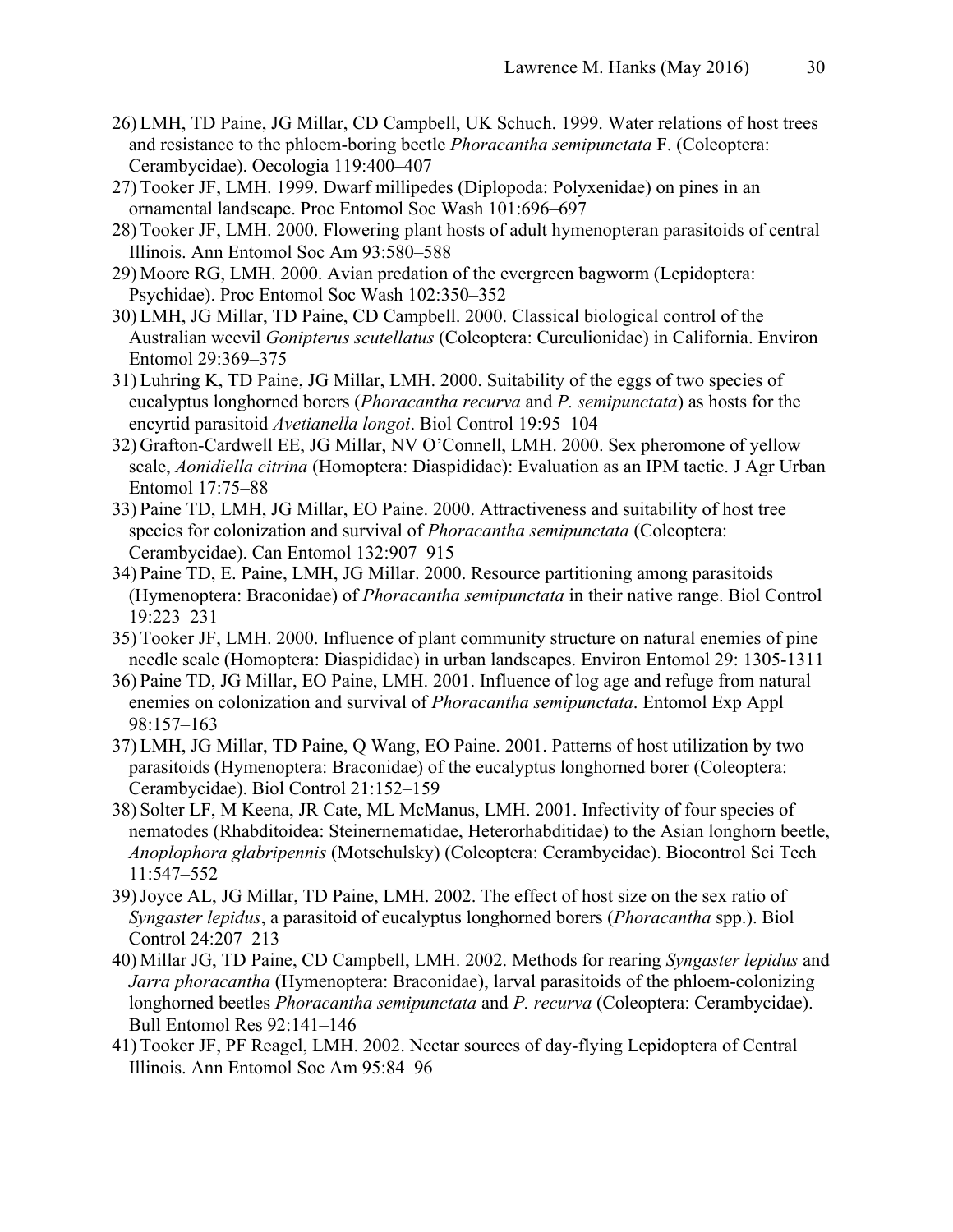- 42) Ginzel MD, LMH. 2002. Evaluation of synthetic hydrocarbons for mark-recapture studies on the red milkweed beetle. J Chem Ecol 28:1037–1043
- 43) Tooker JF, WA Koenig, LMH. 2002. Altered host plant volatiles are proxies for sex pheromones in the gall wasp *Antistrophus rufus*. Proc. Natl Acad. Sci. USA 99:15486–15491
- 44) Reagel PF, MD Ginzel, LMH. 2002. Aggregation and mate location in the red milkweed beetle (Coleoptera: Cerambycidae). J Insect Behav 15:811–830
- 45) Millar JG, TD Paine, AL Joyce, LMH. 2003. The effects of *Eucalyptus* pollen on longevity and fecundity of eucalyptus longhorned borers (Coleoptera: Cerambycidae). J Econ Entomol 96:370–376
- 46) Ginzel MD, GJ Blomquist, JG Millar, LMH. 2003. Role of contact pheromones in mate recognition in *Xylotrechus colonus*. J Chem Ecol 29:533–545
- 47) Ginzel MD, LMH. 2003. Contact pheromones as mate recognition cues of four longhorned beetle species (Coleoptera: Cerambycidae). J Insect Behav 16:181–187
- 48) Favret C, JF Tooker, LMH. 2003. *Iowana frisoni* Hottes (Hemiptera: Aphididae) redescribed, with notes on its biology. Proc Entomol Soc Wash 106:26–34
- 49) Ginzel MD, JG Millar, LMH. 2003. (*Z*)-9-Pentacosene—contact sex pheromone of the locust borer, *Megacyllene robiniae.* Chemoecology 13:135–141
- 50) Tooker JF, LMH. 2004. Stereochemistry of host plant monoterpenes as mate location cues for the gall wasp *Antistrophus rufus*. J Chem Ecol 30:473–477
- 51) Tooker JF, AR Deans, LMH. 2004. Description of the *Antistrophus rufus* (Hymenoptera: Cynipidae) species complex, including two new species. J Hymenoptera Res 13:125–133
- 52) Moore RG, LMH. 2004. Aerial dispersal and host plant selection by neonate *Thyridopteryx ephemeraeformis* (Lepidoptera: Psychidae). Ecol Entomol 29:327–336
- 53) Fallon DJ, LF Solter, M Keena, M McManus, JR Cate, LMH. 2004. Susceptibility of Asian longhorned beetle*, Anoplophora glabripennis* (Motschulsky) (Coleoptera: Cerambycidae) to entomopathogenic nematodes. Biol Control 30:430–438
- 54) Paine TD, AL Joyce, JG Millar, LMH. 2004. Effect of variation in host size on the sex ratio, size, and survival of *Syngaster lepidus*, a parasitoid of eucalyptus longhorned beetles (*Phoracantha* spp.), II. Biol Control 30:374–381
- 55) Tooker JF, LMH. 2004. Trophic position of the endophytic beetle *Mordellistena aethiops* Smith (Coleoptera: Mordellidae). Environ Entomol 33:291–296
- 56) Luhring KA, JG Millar, TD Paine, D Reed, LMH, H Christiansen. 2004. Ovipositional preferences and progeny development of the egg parasitoid *Avetianella longoi*: factors mediating replacement of one species by a congener in a shared habitat. Biol Control 30:382– 391 (see corrigendum, Biol Control 31:257)
- 57) Tooker JF, LMH. 2004. Impact of prescribed burning on endophytic insect communities of prairie perennials (Asteraceae: *Silphium* spp.). Biodiv Conserv 13:1875–1888
- 58) Lacey ES, MD Ginzel, JG Millar, LMH. 2004. Male-produced aggregation pheromone of the cerambycid beetle *Neoclytus acuminatus acuminatus*. J Chem Ecol 30:1493–1507
- 59) Tooker JF, LMH. 2004. Endophytic insect communities of two prairie perennials (Asteraceae: *Silphium* spp.). Biodiv Conserv 13:2551–2566
- 60) Ginzel MD, LMH. 2005. Role of host plant volatiles in mate location for three species of longhorned beetles. J Chem Ecol 31:213–217
- 61) LMH, TD Paine, JG Millar. 2005. Influence of the larval environment on performance and adult body size of the wood-boring beetle *Phoracantha semipunctata*. Entomol Exp Appl 114:25–34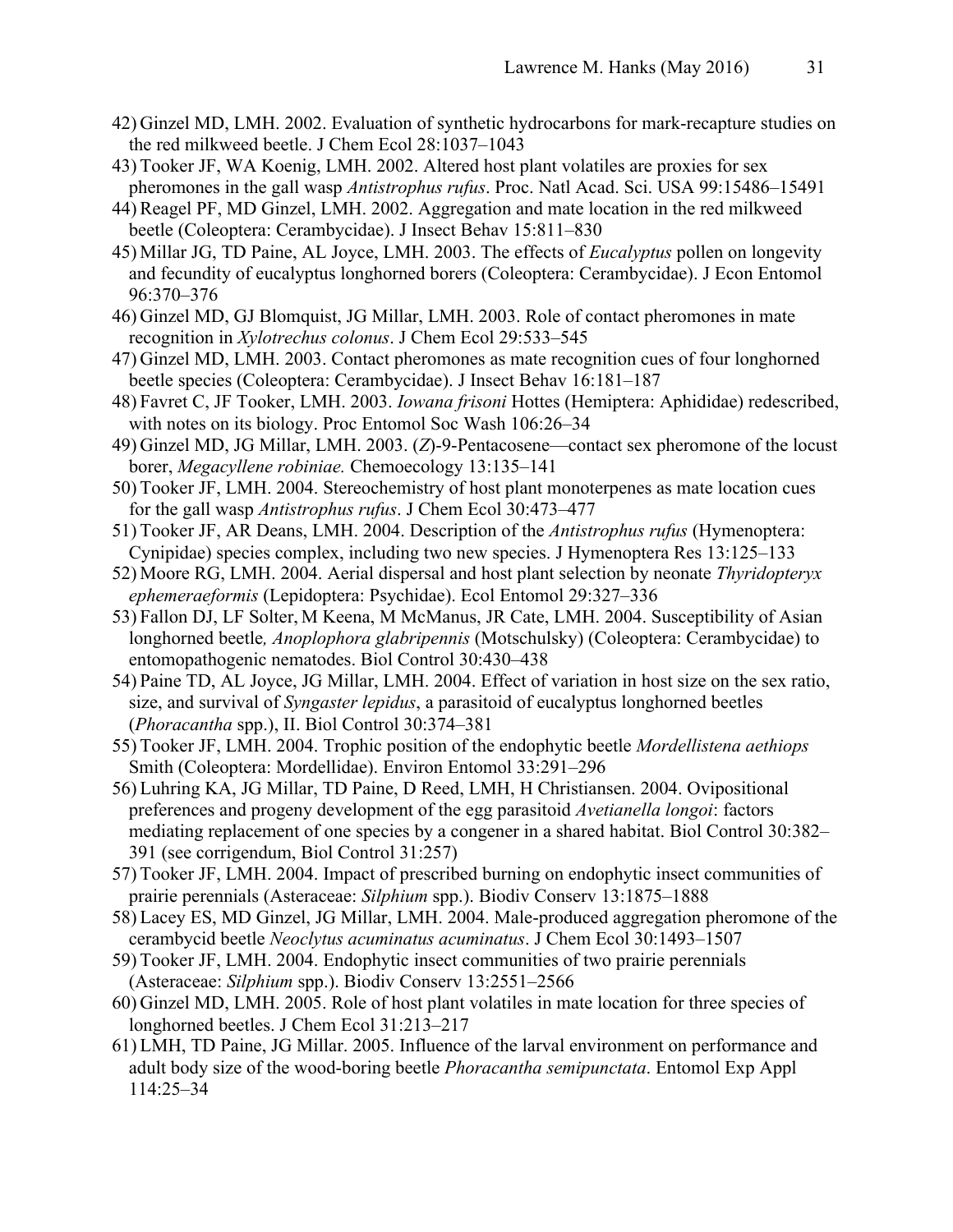- 62) Tooker JF, AL Crumrin, LMH. 2005. Plant volatiles are behavioral cues for the adult females of the gall wasp *Antistrophus rufus*. Chemoecology 15:85–88
- 63) Rebek EJ, CS Sadof, LMH. 2005. Manipulating the abundance of natural enemies in ornamental landscapes with floral resource plants. Biol Control 33:203–216
- 64) Ellis JA, AD Walter, JF Tooker, MD Ginzel, PF Reagel, ES Lacey, AB Bennett, EM Grossman, LMH. 2005. Conservation biological control in urban landscapes: Manipulating parasitoids of bagworm (Lepidoptera: Psychidae) with flowering forbs. Biol Control 34:99– 107
- 65) Rebek EJ, CS Sadof, LMH. 2006. Influence of floral resource plants on control of an armored scale pest by the parasitoid *Encarsia citrina* (Craw.) (Hymenoptera: Aphelinidae). Biol Control 37:320–328
- 66) Tooker JF, M Hauser, LMH. 2006. Floral host plants of Syrphidae and Tachinidae (Diptera) of central Illinois. Ann Entomol Soc Am 99:96–112
- 67) Tooker JF, LMH. 2006. Tritrophic interactions and reproductive fitness of the prairie perennial *Silphium laciniatum* Gillette (Asteraceae). Environ Entomol 35:537–545
- 68) Ginzel MD, JA Moreira, AM Ray, JG Millar, LMH. 2006. (*Z*)-9-nonacosene major component of the contact sex pheromone of the beetle *Megacyllene caryae*. J Chem Ecol 32:435–451
- 69) Ray AM, ES Lacey, LMH. 2006. Predicted taxonomic patterns in pheromone production by longhorned beetles. Naturwissenschaften 93:543–550
- 70) Cervantes DE, LMH, ES Lacey, JD Barbour. 2006. First documentation of a volatile sex pheromone in a longhorned beetle (Coleoptera: Cerambycidae) of the primitive subfamily Prioninae. Ann Entomol Soc Am 99:718–722
- 71) Barbour JD, DE Cervantes, ES Lacey, LMH. 2006. Calling behavior in the primitive longhorned beetle *Prionus californicus* Mots. J Insect Behav 19:623–629
- 72) Lacey ES, JA Moreira, JG Millar, AM Ray, LMH. 2007. Male-produced aggregation pheromone of the cerambycid beetle *Neoclytus mucronatus mucronatus*. Entomol Exp Appl 122:171–179
- 73) Lacey ES, AM Ray, LMH. 2007. Calling behavior of the cerambycid beetle *Neoclytus acuminatus acuminatus*. J Insect Behav 20:117–128
- 74) Barbour JD, ES Lacey, LMH. 2007. Cuticular hydrocarbons mediate mate recognition in a species of longhorned beetle (Coleoptera: Cerambycidae) of the primitive subfamily Prioninae. Ann Entomol Soc Am 100:333–338
- 75) LMH, JG Millar, JA Moreira, JD Barbour, ES Lacey, JS McElfresh, FR Reuter, AM Ray. 2007. Using generic pheromone lures to expedite identification of aggregation pheromones for the cerambycid beetles *Xylotrechus nauticus*, *Phymatodes lecontei*, and *Neoclytus modestus modestus*. J Chem Ecol 33:889–907
- 76) Reed DA, KA Luhring, CA Stafford, AK Hansen, JG Millar, LMH, TD Paine. 2007. Host defensive response against an egg parasitoid involves cellular encapsulation and melanization. Biol Control 41:214–222
- 77) Lacey ES, JA Moreira, JG Millar, LMH. 2008. A male-produced aggregation pheromone blend consisting of alkanediols, terpenoids, and an aromatic alcohol from the cerambycid beetle *Megacyllene caryae*. J Chem Ecol 34:408–417
- 78) Lacey ES, MD Ginzel, JG Millar, LMH. 2008. 7-methylheptacosane is a major component of the contact sex pheromone of the cerambycid beetle *Neoclytus acuminatus acuminatus*. Physiol Entomol 33:209–216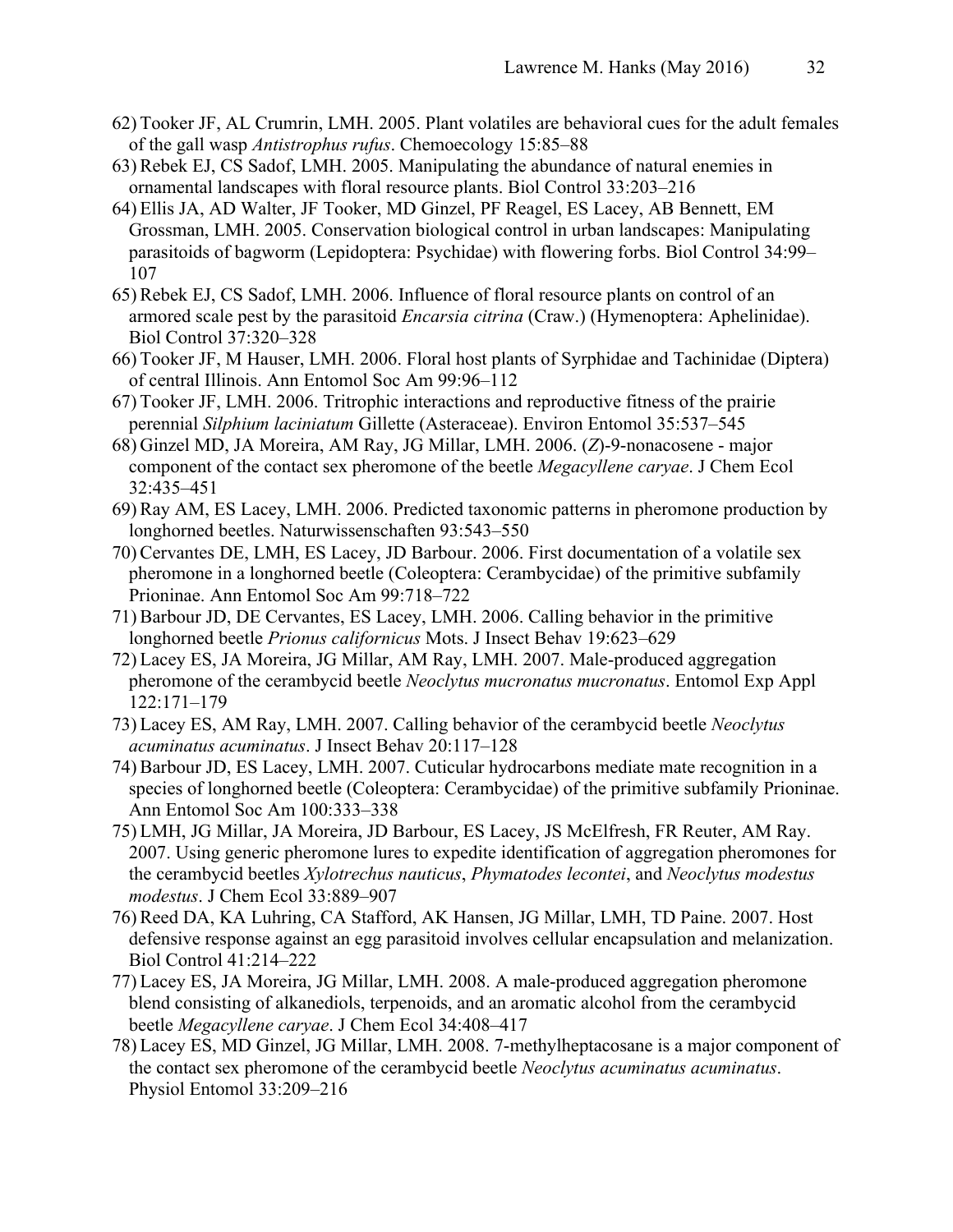- 79) Moser SE, M Alleyne, R. Wiedenman, LMH. 2008. Influence of oviposition experience on multiparasitism between *Pimpla disparis* Vierick and *Itoplectis conquisitor* Say (Hymenoptera: Ichneumonidae). Environ Entomol 37:1307–1312
- 80) Mitchell RF, LMH. 2008. Insect frass as a pathway for transmission of bacterial wilt of cucurbits. Environ Entomol 38:395–403
- 81) LMH, JD Barbour, K Kratz, WC Webb. 2009. *Ad libitum* water source for a common raven. Wilson J Ornith 121:210–212
- 82) Ray AM, MD Ginzel, LMH. 2009. Male *Megacyllene robiniae* (Coleoptera: Cerambycidae) use multiple tactics when aggressively competing for mates. Environ Entomol 38:425–432
- 83) Ray AM, JG Millar, JS McElfresh, IP Swift, JD Barbour, LMH. 2009. Male-produced aggregation pheromone of the cerambycid beetle *Rosalia funebris*. J Chem Ecol 35:96–103
- 84) Philpott DE, SH Berlocher, RF Mitchell, LMH. 2009. Molecular validation of a morphological character for distinguishing between the armored scale insects *Chionaspsis pinifoliae* and *C. heterophyllae* (Hemiptera: Diaspididae). Ann Entomol Soc Am 102:381–385
- 85) Rodstein J, JS McElfresh, JD Barbour, AM Ray, LMH, J.G. Millar. 2009. Identification and synthesis of a female-produced sex pheromone for the cerambycid beetle *Prionus californicus*. J Chem Ecol 35:590–600
- 86) Richardson ML, LMH. 2009. Effects of grassland succession on communities of orbweaving spiders. Environ Entomol 38:1595–1599
- 87) Richardson ML, LMH. 2009. Partitioning of niches among four species of orb-weaving spiders in a grassland habitat. Environ Entomol 38: 651–656
- 88) Lacey ES, JG Millar, JA Moreira, LMH. 2009. Male-produced aggregation pheromones of the cerambycid beetles *Xylotrechus colonus* and *Sarosesthes fulminans*. J Chem Ecol 35:733– 740
- 89) Rutledge CE, JG Millar, CM Ramero, LMH. 2009. Identification of an important component of the contact sex pheromone of *Callidiellum rufipenne* (Coleoptera: Cerambycidae). Environ Entomol 38:1267–1275.
- 90) Ray AM, IP Swift, JA Moreira, JG Millar, LMH. 2009. (*R*)-3-hydroxyhexan-2-one is a major pheromone component of *Anelaphus inflaticollis* (Coleoptera: Cerambycidae). Environ Entomol 38:1462–1466
- 91) Richardson ML, RF Mitchell, PF Reagel, LMH. 2010. Causes and consequences of cannibalism in non-carnivorous insects. Annu Rev Entomol 55:39–53
- 92) Graham EE, RF Mitchell, PF Reagel, JD Barbour, JG Millar, LMH. 2010. Treating panel traps with a fluoropolymer enhances their efficiency in capturing cerambycid beetles. J Econ Entomol 103:641–647
- 93) Rodstein J, JG Millar, JD Barbour, JS McElfresh, IM Wright, KS Barbour, AM Ray, LMH. 2011. Determination of the relative and absolute configurations of the female-produced sex pheromone of the cerambycid beetle *Prionus californicus*. J Chem Ecol 37:114–124
- 94) Ray AM, A Žunič, RL Alten, JS McElfresh, LMH, JG Millar. 2011. *cis*-Vaccenyl acetate, a sex attractant pheromone of *Ortholeptura valida*, a longhorned beetle in the subfamily Lepturinae. J Chem Ecol 37:173–178
- 95) Barbour JD, JG Millar, J Rodstein, AM Ray, DG Alston, M Rejzek, JD Dutcher, LM Hanks. 2011. Synthetic 3,5-dimethyldodecanoic acid serves as a general attractant for multiple species of *Prionus* (Coleoptera: Cerambycidae). Ann Entomol Soc Am 104:588–593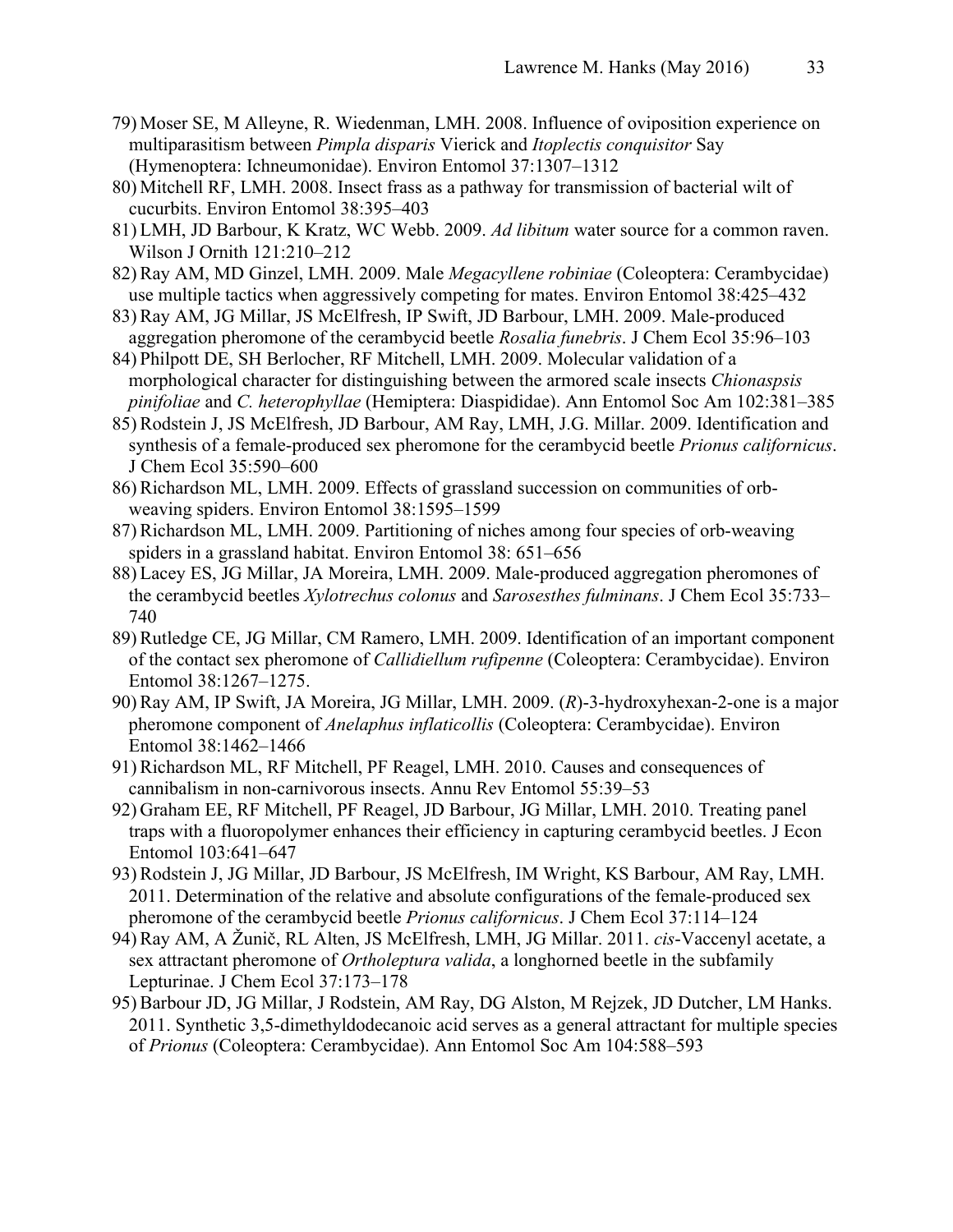- 96) Maki EC, JG Millar, J Rodstein, LMH, JD Barbour. 2011. Evaluation of mass trapping and mating disruption for managing *Prionus californicus* Motschulsky (Coleoptera: Cerambycidae) in hop production yards. J Econ Entomol 104:933–938
- 97) Maki EC, J Rodstein, JG Millar, KS Barbour, LMH, JD Barbour. 2011. Synthesis and field tests of possible minor components of the sex pheromones of *Prionus californicus*. J Chem Ecol 37:714–716
- 98) Teale SA, JD Wickham, F Zhang, J Su, Y Chen, W Xiao, LMH, JG Millar. 2011. A maleproduced aggregation pheromone of *Monochamus alternatus* (Coleoptera: Cerambycidae), a major vector of pine wood nematode. J Econ Entomol 104:1592–1598
- 99) Kluger EC, SH Berlocher, JF Tooker, LMH. Consequences of habitat fragmentation for the prairie-endemic weevil *Haplorhynchites aeneus* (Boehman). Insect Conserv Divers 40:1388– 1396
- 100) Richardson ML, LMH. 2011. Differences in spatial distribution, morphology, and communities of herbivorous insects among three cytotypes of *Solidago altissima* L. (Asteraceae). Am J Botany 98:1595–1601
- 101) Mitchell RF, EE Graham, JCH Wong, PF Reagel, BL Striman, GP Hughes, MA Paschen, MD Ginzel, JG Millar, LMH. 2011. Fuscumol and fuscumol acetate are general attractants for many species of cerambycid beetles in the subfamily Lamiinae. Entomol Exp Appl 141:71–77
- 102) Fierke MK, DD Skabeikis, JG Millar, SA Teale, JS McElfresh, LMH. 2012. Identification of a male-produced aggregation pheromone for *Monochamus scutellatus scutellatus* and an attractant for the congener *Monochamus notatus* (Coleoptera: Cerambycidae). J Econ Entomol 105:2029–2034
- 103) Graham EE, JF Tooker, LMH. 2012. Floral host plants of adult beetles in Central Illinois: An historical perspective. Ann Entomol Soc Am 105:287–297
- 104) LMH, JG Millar, JA Mongold-Diers, JCH Wong, LR Meier, PF Reagel, RF Mitchell. 2012. Using blends of cerambycid beetle pheromones and host plant volatiles to simultaneously attract a diversity of cerambycid species. Can J For Res 42:1050–1059
- 105) Macias-Samano JE, D Wakerchuk, JG Millar, LMH. 2012. 2-Undecyloxy-1-ethanol in combination with other semiochemicals attracts three *Monochamus* species (Coleoptera: Cerambycidae) in British Columbia, Canada. Can Entomol 144:821–825
- 106) Mitchell RF, DT Hughes, CW Luetje, JG Millar, F Soriano-Agatón, LMH, HM Robertson. 2012. Sequencing and characterizing odorant receptors of the cerambycid beetle *Megacyllene caryae*. Insect Biochem Mol Biol 42:499–505
- 107) Smith AA, JG Millar, LMH, AV Suarez. 2012. Experimental evidence that workers recognize reproductives through cuticular hydrocarbons in the ant *Odontomachus brunneus*. Behav Ecol Sociobiol 66:1267–1276
- 108) Ray AM, JD Barbour, JS McElfresh, J. A. Moreira, I. Swift, I. M. Wright, A. Žunic, RF Mitchell, EE Graham, R. L. Alten, JG Millar, LMH. 2012. 2,3-Hexanediols as sex attractants and a female-produced sex pheromone for cerambycid beetles in the prionine genus *Tragosoma*. J Chem Ecol 38:1151–1158
- 109) Reagel PF, MT Smith, LMH. 2012. Effects of larval host diameter on body size, adult density, and parasitism of cerambycid beetles. Can Entomol 144:1–4
- 110) Wong JCH, RF Mitchell, BL Striman, JG Millar, LMH. 2012. Blending synthetic pheromones of cerambycid beetles to develop trap lures that simultaneously attract multiple species. J Econ Entomol 105:906–915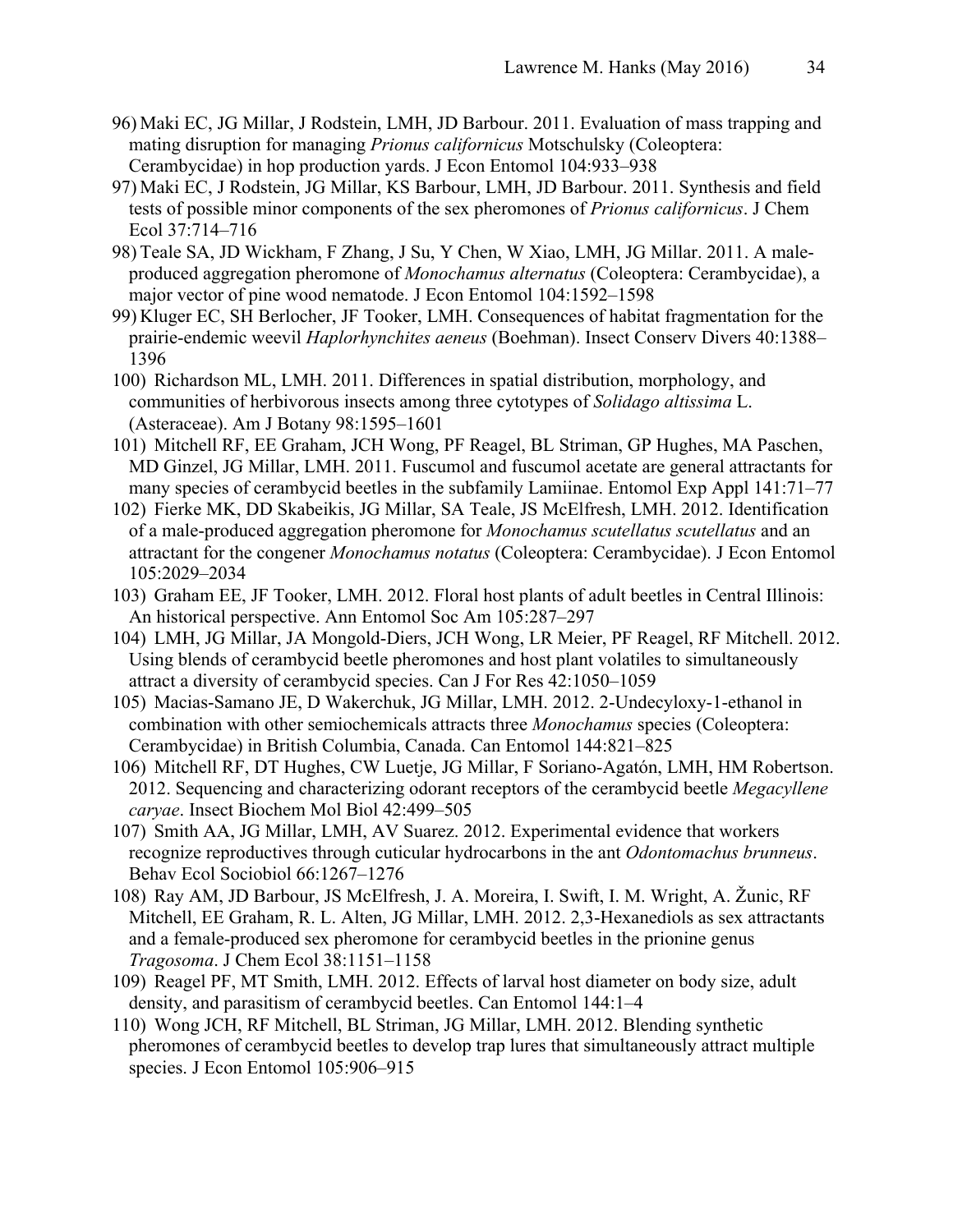- 111) LMH, JG Millar. 2013. Field bioassays of cerambycid pheromones reveal widespread parsimony of pheromone structures, enhancement by host plant volatiles, and antagonism by components from heterospecifics. Chemoecology 23:21–44
- 112) Mitchell RF, JG Millar, LMH. 2013. Blends of (*R*)-3-hydroxyhexan-2-one and alkan-2 ones identified as potential pheromones produced by three species of cerambycid beetles. Chemoecology 23:121–127
- 113) Pajares JA, G Alvarez, DR Hall, P Douglas, F Centeno, N Ibarra, M Schroeder, SA Teale, Z Wang, S Yan, JG Millar, LMH. 2013. 2-Undecyloxy)-ethanol is a major component of the male-produced aggregation pheromone of *Monochamus sutor.* Entomol Exp Appl 149:118– 127
- 114) Smith AA, JG Millar, LMH, AV Suarez. 2013. A conserved fertility signal despite population variation in the cuticular chemical profile of the trap-jaw ant *Odontomachus brunneus*. J Experimental Biol 216:3917–3924
- 115) Smith AA, W Vanderpool, JG Millar, LMH, AV Suarez. 2014. Conserved male-specific cuticular hydrocarbon patterns in the trap-jaw ant *Odontomachus brunneus*. Chemoecology 24:29–34
- 116) Wickham JD, RD Harrison, W Lu, Z Guo, JG Millar, LMH, Y Chen. 2014. Generic pheromone lures as attractants for cerambycid beetles in an Asian tropical montane rainforest. J Econ Entomol 107:259–267
- 117) LMH, PF Reagel, RF Mitchell, JCH Wong, LR Meier, CA Silliman, EE Graham, BL Striman, KP Robinson, JA Mongold-Diers, JG Millar. 2014. Seasonal phenology of the cerambycid beetles of east-central Illinois. Ann Entomol Soc Am 107:211–226
- 118) Handley K, Hough-Goldstein J, LMH, Millar JG, D'Amico V (2015) Species richness and phenology of cerambycid beetles in urban forest fragments of northern Delaware. Ann Entomol Soc Am 108:251–262
- 119) Hansen L, Tian X, Wickham J, Chen Y, LMH, Millar JG, Teale SA (2015) Identification of a male-produced pheromone component of the citrus longhorned beetle, *Anoplophora chinensis*. PLOS ONE 10:e0134358
- 120) Mitchell RF, Reagel PF, Wong JCH, Meier LR, Silva WD, Mongold-Diers J, Millar JG, LMH (2015) Cerambycid beetle species with similar pheromones are segregated by phenology and minor pheromone components. J Chem Ecol 41:431–440
- 121) Narai Y, Zou Y, Nakamuta K, Mongold-Diers JA, LMH, Millar JG (2015) Candidate aggregation pheromones of two potentially invasive Asian cerambycid species in the genus *Xylotrechus*. J Econ Entomol 108:1444–1446
- 122) Paine TD, Millar JG, LMH, Gould J, Wang Q, Daane K, Dahlsten DL, Peterson EG (2015) Cost-benefit analysis for biological control programs that targeted insect pests of eucalypts in urban landscapes of California. J Econ Entomol 108:2497–2504
- 123) Ray AM, Millar JG, Moreira JA, McElfresh JS, Mitchell RF, Barbour JD, LMH (2015) North American species of cerambycid beetles in the genus *Neoclytus* share a common hydroxyhexanone-hexanediol pheromone structural motif. J Econ Entomol 108:1860–1868
- 124) Zou Y, Millar JG, Blackwood JS, Duzor RV, LMH, Mongold-Diers JA, Wong JCH, Ray AM (2015) (2*S*,4*E*)-2-hydroxyoct-4-en-3-one, a male-produced attractant pheromone of the cerambycid beetle *Tylonotus bimaculatus*. J Chem Ecol 41:670–677
- 125) Collignon MR, Swift I, Zou Y, McElfresh JS, LMH, Millar JG (2016) The influence of host plant volatiles on the attraction of longhorned beetles (Coleoptera: Cerambycidae) to pheromones. J Chem Ecol 42:215–229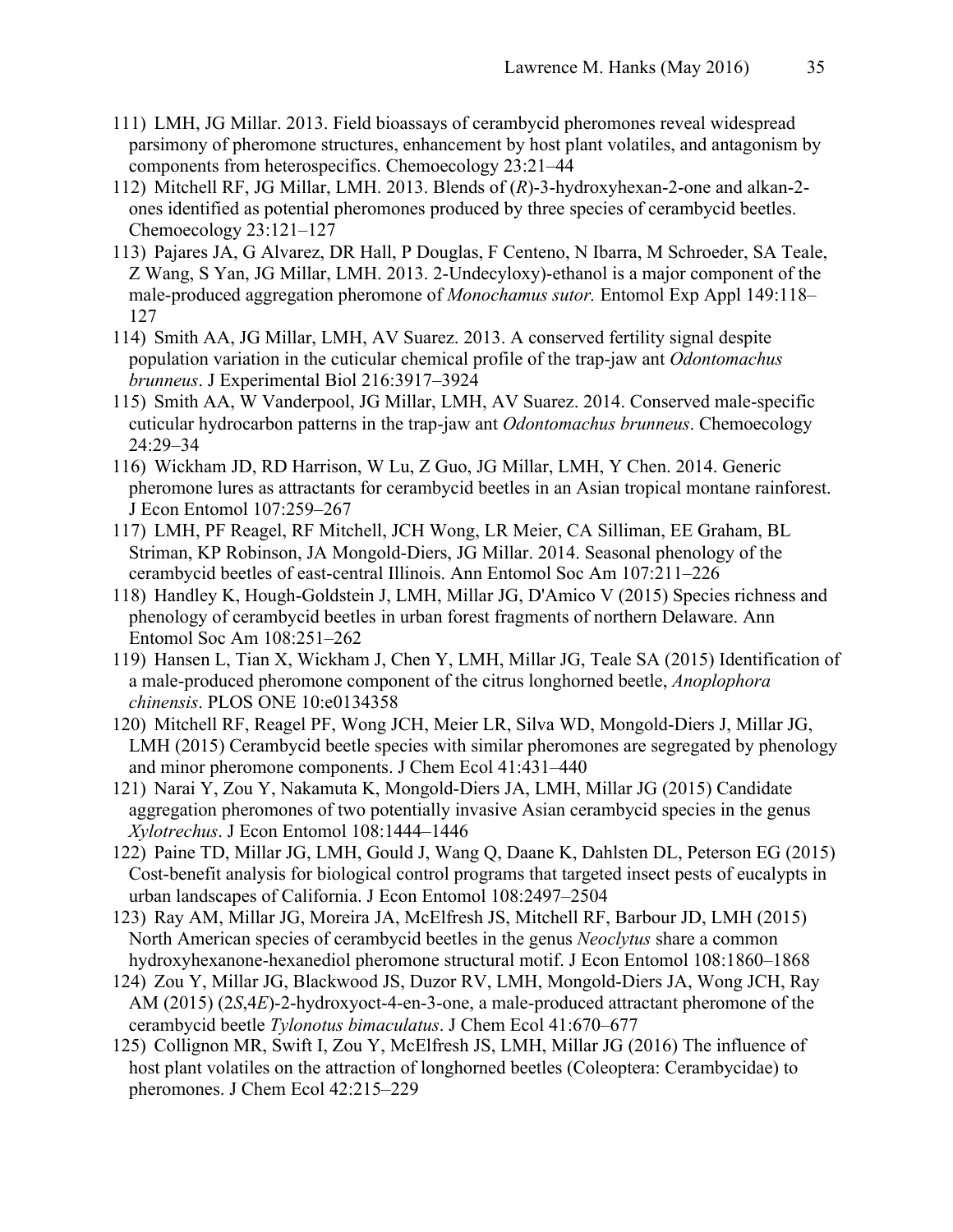- 126) Dunn E, Hough-Goldstein J, LMH, Millar JG, D'Amico V (2016) Range of attraction of pheromone lures and dispersal behavior of cerambycid beetles. Ann Entomol Soc Am 109:872-880
- 127) LMH, Millar JG (2016) Sex and aggregation pheromones of cerambycid beetles: basic science and practical applications. Semiochemicals in Pest Management, a special issue of J Chem Ecol 42:631–654
- 128) Hayes RA, Griffiths MW, Nahrung HF, Arnold PA, LMH, Millar JG (2016) Optimizing generic cerambycid pheromone lures for Australian biosecurity and biodiversity monitoring. J Econ Entomol 109:1741–1749
- 129) Hughes GP, Meier LR, Zou Y, Millar JG, LMH, Ginzel MD (2016) Stereochemistry of fuscumol and fuscumol acetate influences attraction of longhorned beetles of the subfamily Lamiinae. Environ Entomol 45:1271–1275
- 130) Meier LR, Zou Y, Millar JG, Mongold-Diers JA, LMH (2016) Synergism between enantiomers creates species-specific pheromone blends and minimizes cross-attraction for two species of cerambycid beetles. J Chem Ecol 42:1181–1192
- 131) Schmeelk TC, Millar JG, LMH (2016) Influence of trap height and bait type on abundance and species diversity of cerambycid beetles captured in forests of east-central Illinois. J Econ Entomol 109:1750–1757
- 132) Silva WD, Millar JG, LMH, Bento JMS (2016) 10-Methyldodecanal, a novel attractant pheromone produced by males of the South American cerambycid beetle *Eburodacrys vittata*. PLOS ONE 11:e0160727
- 133) Silva WD, Millar JG, LMH, Bento JMS (2016) (6*E*,8*Z*)-6,8-pentadecadienal, a novel attractant pheromone produced by males of the cerambycid beetles *Chlorida festiva* and *Chlorida costata*. Ann Entomol Soc Am 42:1082–2085
- 134) Wickham JD, Lu W, Jin T, Peng Z, Guo D, Millar JG, LMH, Chen Y (2016) Prionic acid: an effective sex attractant for an important pest of sugarcane, *Dorysthenes granulosus* (Coleoptera: Cerambycidae: Prioninae) J Econ Entomol 109:484–486
- 135) Wickham JD, Lu W, Zhang L-W, Chen Y, Zou Y, LMH, Millar JG (2016) Identification of likely aggregation-sex pheromones of the invasive beetle *Callidiellum villosulum*, and the related Asian species *Allotraeus asiaticus*, *Semanotus bifasciatus*, and *Xylotrechus buqueti* (Coleoptera: Cerambycidae). J Econ Entomol 109:2243–2246
- 136) Wickham JD, Millar JG, LMH, Zou Y, Wong JCH, Harrison RD, Chen Y (2016) (2*R*,3*S*)- 2,3-octanediol, a female-produced sex pheromone of *Megopis costipennis* (Coleoptera: Cerambycidae: Prioninae). Environ Entomol 45:223–228
- 137) Wong JCH, LMH (2016) Influence of fermenting bait and vertical position of traps on attraction of cerambycid beetles to pheromone lures. J Econ Entomol 109:2145–2150
- 138) Zou Y, Rutledge CE, Nakamuta K, Maier CT, LMH, Richards AB, Lacey ES, Millar JG (2016) Identification of a pheromone component and a critical synergist for the invasive beetle *Callidiellum rufipenne* (Coleoptera: Cerambycidae). Environ Entomol 45:216–222
- 139) Diesel NM, Zou Y, Johnson TD, Diesel DA, Millar JG, Mongold-Diers JA, LMH (2017) The rare North American cerambycid beetle *Dryobius sexnotatus* shares a novel pyrrole pheromone component with species in Asia and South America. J Chem Ecol 43:739–744
- 140) Mitchell RF, Curkovic T, Mongold-Diers JA, Neuteboom L, Galbrecht H-M, Tröger A, Bergmann J, Francke W, LMH (2017) Evidence that cerambycid beetles mimic vespid wasps in odor as well as appearance. J Chem Ecol 43:75–83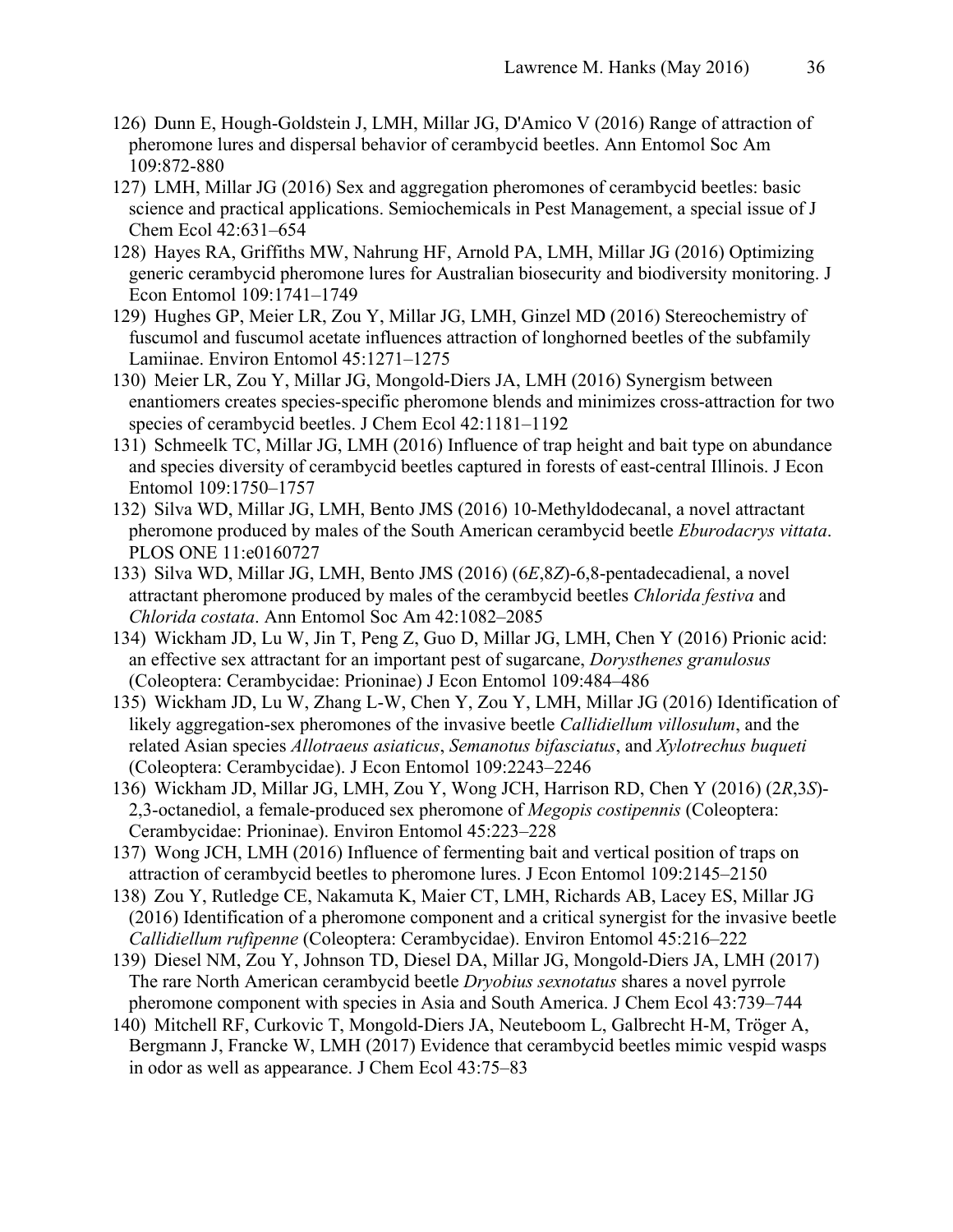- 141) Nakamuta K, Zou Y, Hanks L, Millar JG (2017) Identification of an aggregation-sex pheromone component and a critical synergist for the smaller Japanese cedar longicorn, *Callidiellum rufipenne* (Coleoptera: Cerambycidae). Forest Pests 66:93–98 (in Japanese)
- 142) Silva WD, Zou Y, Bento JMS, LMH, Millar JG (2017) Aggregation-sex pheromones and likely pheromones of 11 South American cerambycid beetle, and partitioning of pheromone channels. Frontiers Ecol Evol 5 article 101
- 143) Wong JCH, Meier LR, Zou Y, Mongold-Diers JA, LMH (2017) Evaluation of methods used in testing attraction of cerambycid beetles to pheromone-baited traps. J Econ Entomol 110:2269–2274
- 144) Wong JCH, Zou Y, Millar JG, LMH (2017) Attraction of adult cerambycid beetles to their aggregation-sex pheromones is influenced by volatiles from host plants of their larvae. Environ Entomol 46:649–653
- 145) Millar JG, Mitchell RF, Meier LR, Johnson TD, Mongold-Diers JA, LMH (2017) (2*E*,6*Z*,9*Z*)-2,6,9-pentadecatrienal as a male-produced aggregation-sex pheromone of the cerambycid beetle *Elaphidion mucronatum*. J Chem Ecol 43:75–83
- 146) LMH, Mongold-Diers JA, Atkinson TH, Fierke MK, Ginzel MD, Graham EE, Poland TM, Richards AB, Richardson ML, Millar JG (2018) Blends of pheromones, with and without host plant volatiles, can attract multiple species of cerambycid beetles simultaneously. J Econ Entomol 111:716–724
- 147) Millar JG, Mitchell RF, Mongold-Diers JA, Zou Y, Bográn CE, Fierke MK, Ginzel MD, Johnson CW, Meeker JR, Poland TM, Ragenovich IR, LMH (2018) Identifying possible pheromones of cerambycid beetles by field testing known pheromone components in four widely separated regions of the United States. J Econ Entomol 111:252–259
- 148) Mitchell RF, Ray AM, LMH, Millar JG (2018) The common natural products (*S*)-αterpineol and (*E*)-2-hexenol are important pheromone components of *Megacyllene antennata* (Coleoptera: Cerambycidae). Environ Entomol 47:1547–1552
- 149) Silva WD, Bento JMS, LMH, Millar JG (2018) (*Z*)-7-Hexadecene is an aggregation-sex pheromone produced by males of the South American cerambycid beetle *Susuacanga octoguttata*. J Chem Ecol 44:1115–1119
- 150) Silva WD, Millar JG, LMH, Costa CM, Leite MOG, Tonelli M, Bento JMS (2018) Interspecific cross-attraction between the South American cerambycid beetles *Cotyclytus curvatus* and *Megacyllene acuta* is averted by minor pheromone components. J Chem Ecol 44:268–275
- 151) Barbour, JD, Alston DG, Walsh DB, Pace M, LMH (2019) Mating disruption for managing *Prionus californicus* (Coleoptera: Cerambycidae) in hop and sweet cherry. J Econ Entomol 112:1130–1137
- 152) Bobadoye B, Torto B, Fombong A, Zou Y, Adlbauer K, LMH, Millar JG (2019) Evidence of aggregation-sex pheromone use by longhorned beetles (Coleoptera: Cerambycidae) species native to Africa. Environ Entomol 48:189–192
- 153) Fan J, Denux O, Courtin C, Bernard A, Javal M, Millar JG, LMH, Roques A (2019) Multicomponent blends for trapping native and exotic longhorn beetles at potential points-of-entry and in forests. J Pest Sci 92:281–297
- 154) LMH, Millar JG (2019) Conservation of pheromone chemistry within the Cerambycidae on a global scale, and implications for invasion biology. Proceedings of the 29th USDA Interagency Research Forum on Invasive Species, 9–12 January 2018, Annapolis, MD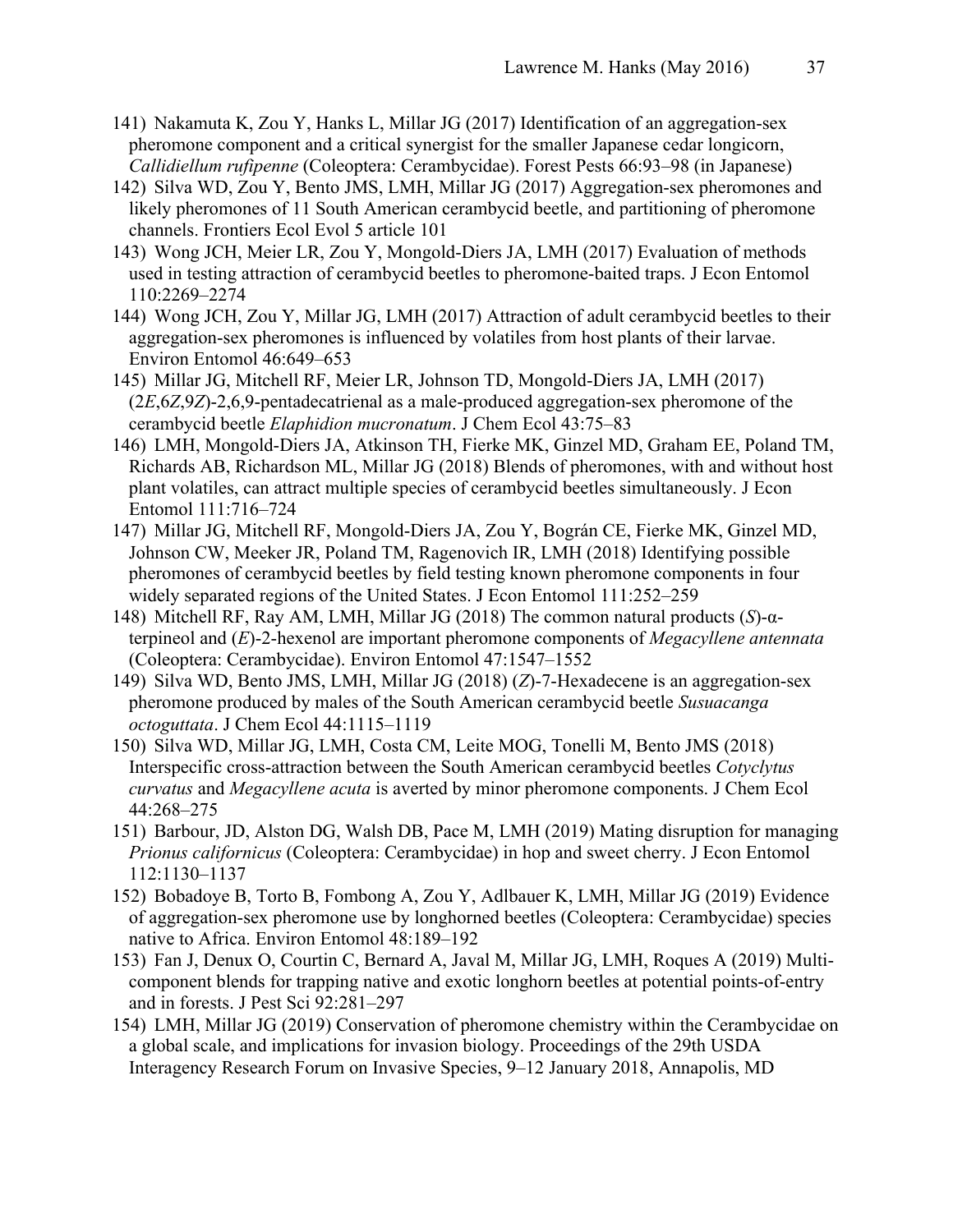- 155) LMH, Mongold-Diers JA, Mitchell RF, Zou Y, Wong JCH, Meier LR, Johnson TD, Millar JG (2019) The role of minor pheromone components in segregating 14 species of longhorned beetles (Coleoptera: Cerambycidae) of the subfamily Cerambycinae. J Econ Entomol 112:2236–2252
- 156) Imrei Z, Molander MA, Winde IB, Lohonyai Z, Csonka ÉB, Fail J, LMH, Zou Y, Millar JG, Tóth M (2019) Identification of the aggregation-sex pheromone of *Plagionotus arcuatus* ssp. *arcuatus* (Coleoptera: Cerambycidae) from two geographically separated European populations. Sci Nat 106:18
- 157) Meier LR, Millar JG, Mongold-Diers JA, LMH (2019) (*S*)-sulcatol is a pheromone component for two species of cerambycid beetles in the subfamily Lamiinae. J Chem Ecol 45:447–454
- 158) Millar JG, LMH (2019) New pheromones for invasive cerambycids: from the bench to the field. Proceedings of the 29th USDA Interagency Research Forum on Invasive Species, 9–12 January 2018, Annapolis, MD
- 159) Millar JG, Richards AB, Halloran S, Zou Y, Boyd EA, Quigley KN, LMH (2019) Pheromone identification by proxy: identification of aggregation-sex pheromones of North American cerambycid beetles as a strategy to identify pheromones of invasive Asian congeners. J Pest Sci 92:213–220
- 160) Molander MA, Winde IB, Burman J, Nyabuga FN, Lindblom TUT, Hanks LM, Millar JG, Larsson MC (2019) Common cerambycid pheromone components as attractants for longhorned beetles (Cerambycidae) breeding in ephemeral oak substrates in northern Europe. J Chem Ecol 45:537–548
- 161) Silva WD, Zou Y, Hanks LM, Bento JMS, Millar JG (2019) Enantiomers of fuscumol acetate comprise the aggregation-sex pheromone of the South American cerambycid beetle *Psapharochrus maculatissimus*, and likely pheromones of the cerambycids *Eupromerella plaumanni* and *Hylettus seniculus*. Entomol Exp Appl 167:915–921
- 162) Ngumbi E, LMH, AV Suarez, JG Millar, MR Berenbaum (2020) Factors associated with variation in cuticular hydrocarbon profiles in the navel orangeworm, *Amyelois transitella* (Lepidoptera: Pyralidae). J Chem Ecol (submitted 24 September 2019)
- 163) Meier LR, Y Zou, JA Mondold-Diers, JG Millar, LMH (2019) Pheromone chemistry and chemical ecology of six cerambycid beetles of the subfamily Lamiinae. J Chem Ecol 46:30–39
- 164) Rice ME, Zou Y, Millar JG, Hanks LM (2020) Complex blends of synthetic pheromones are effective multi-species attractants for longhorned beetles (Coleoptera: Cerambycidae). J Econ Entomol 113:2269–2275
- 165) Silva WD, Hanks LM, Alvarez JCS, Madalon FZ, Bento JMS, Bello JE, MIllar JG (2020) Variations on a theme: two structural motifs create species-specific pheromone channels for multiple species of South American cerambycid beetles. Insects: Special Issue "Ecology and Management of Invasive Insects in Forest Ecosystems" 11, 222; doi:10.3390/insects11040222
- 166) Imrei Z, Domingue MJ, Lohonyai Z, Moreira JA, Csonka EB, Fail J, Csóka G, Hanks LM, Tóth M, Millar JG (2021) Identification of pheromone components of *Plagionotus detritus* (Coleoptera: Cerambycidae), and attraction of conspecifics, competitors, and natural enemies to the pheromone blend. Insects 12:899
- 167) Millar JG, Zou Y, Barringer L, Hanks LM (2021) Field trials with blends of pheromones of native and invasive cerambycid beetle species. Env Entomol 50:1294–1298
- 168) Silva WD, Hanks LM, Bento JMS, Millar JG (2021) 3-Hydroxyhexan-2-one and 3 methylthiopropan-1-ol as pheromone candidates for the South American cerambycid beetles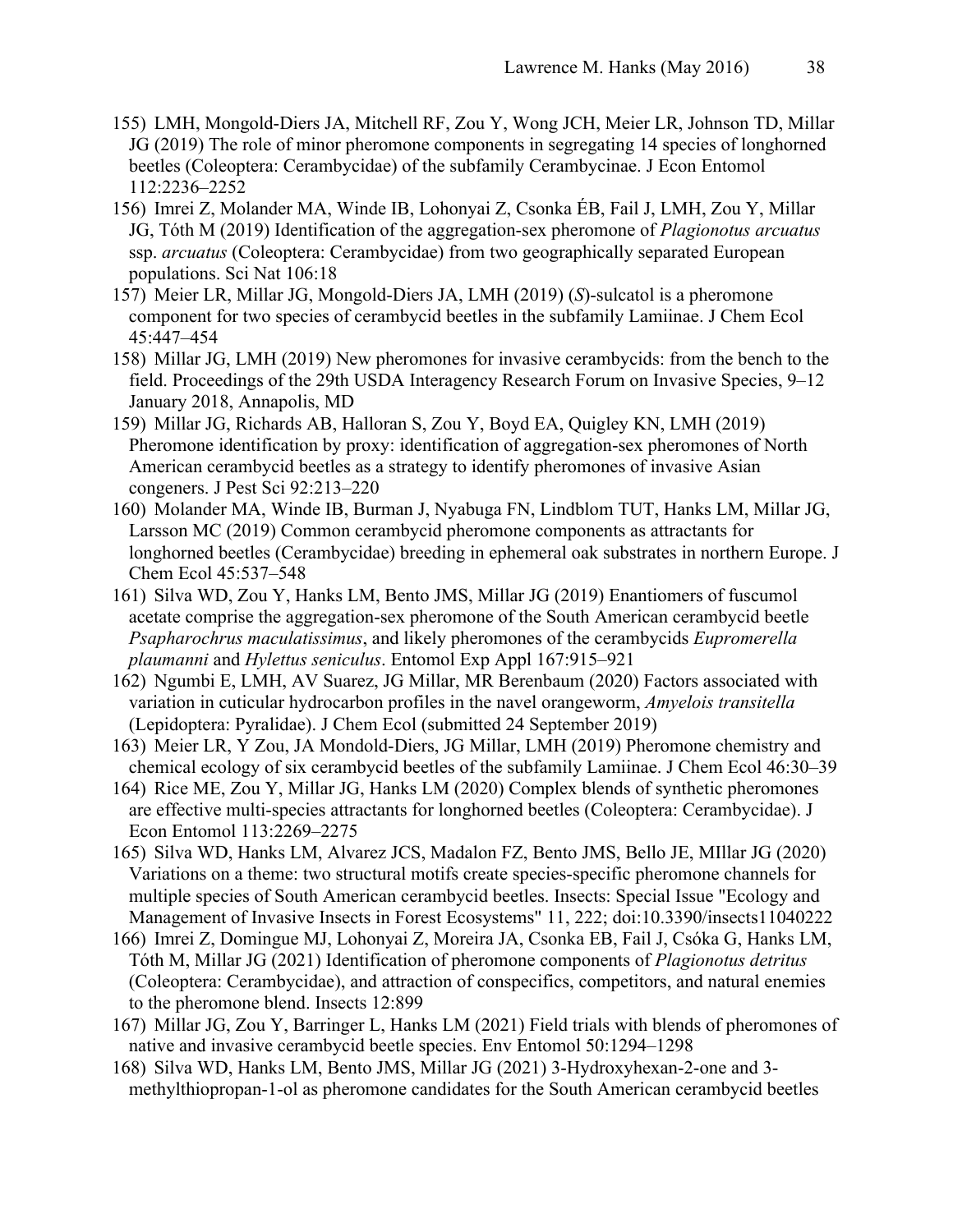*Stizocera phtisica* and *Chydarteres dimidiatus dimidiatus*, and six related species. J Chem Ecol 47:941–949

- 169) Silva WD, Hanks LM, Mongold-Diers JA, Grommes AC, Bento JMS, Millar JC (2021) 2 nonanone is a critical pheromone component for cerambycid beetles native to North and South America. Env Entomol 50:599–604
- 170) Wickham JD, Harrison RD, Lu W, Chen Y, Hanks LM, Millar JG (2021) Rapid assessment of cerambycid beetle biodiversity in a tropical rainforest in Yunnan Province, China, using a multicomponent pheromone lure. Insects 12:277 https://doi.org/10.3390/insects12040277
- 171) Millar JG, William L III, Serrano JM, Halloran S, Grommes AC, Hanks LM (2022) A symmetrical diester as the sex attractant pheromone of the North American click beetle *Parallelostethus attenuatus*. J Chem Ecol (in press)
- 172) Rice ME, Hanks LM, Halloran S, Mongold-Diers JA, Grommes AC, Mitchell RF, Ray AM, Millar JG (2022) Methionol, a sulfur-containing pheromone component from the North American cerambycid beetle *Knulliana cincta cincta*. J Chem Ecol (in press)
- 173) Silva WD, Zou Y, Hanks LM, Bento JMS, Millar JG (2022) A novel trisubstituted tetrahydropyran as a possible pheromone component for the South American cerambycid beetle *Macropophora accentifer*. J Chem Ecol - Special issue honoring the memory of Professor Kenji Mori (in press)

Abstracts, proceedings, technical papers

- LMH, RF Denno. 1988. Host plant stress and natural enemies influence distribution of a scale insect more than demic adaptation. Proc. XVII Int. Cong Entomol, Vancouver, BC, Canada (VII 1988)
- LMH, RF Denno. 1998. Host plant stress and natural enemies influence the distribution of a scale insect more than demic adaptation. Abstr. Natl Meeting Ecol. Soc. Am., Davis, CA (VIII 1988)
- LMH, JG Millar, TD Paine. Proc. Annu. Entomol. Conf., Univ. Calif. Riverside, CA (1990- 1995)
- LMH, JG Millar, TD Paine. 1990. Biology and ecology of the eucalyptus longhorned borer (*Phoracantha semipunctata* F.) in southern California. Proc. Calif. For. Pest Council, Sacramento, CA (XI 1990)
- LMH, TD Paine, JG Millar. 1991. Biology of the eucalyptus longhorned borer (*Phoracantha semipunctata* F.). Proc. Calif. For. Pest Council, Sacramento, CA (XI 1991)
- LMH., T Paine, J Millar. 1992. Tree resistance to the eucalyptus longhorned borer. Proc. 1992 Landscape Manage. Res. Conf., Univ. Calif. Riverside (IX 1992)
- Millar, J., T Paine, LMH, J Gould. 1992. Management program for the eucalyptus longhorned borer. Proc. 1992 Landscape Manage. Res. Conf., Univ. Calif. Riverside (IX 1992)
- LMH, TD Paine, JG Millar. 1992. Eucalyptus borer management. Proc. 1<sup>st</sup> Annu. Southwest Ornamental Pest Manage. Workshop. Albuquerque, NM (II 1992)
- LMH, JG Millar, TD Paine, RF Luck. 1993. Biology, ecology and control of the eucalyptus longhorned borer in Southern California. Innovations in Landscape Pest Management: Research report of the Elvinia J. Slosson Fund for Ornamental Horticulture. Univ. Calif. Div. Agr. Nat. Resources (1987-1991)
- Paine, T, J. Millar, LMH. 1994. The eucalyptus longhorned borer in California. Coll. Nat. Agric. Sci. Fact Sheet, Univ. Calif. Riverside, 2 pp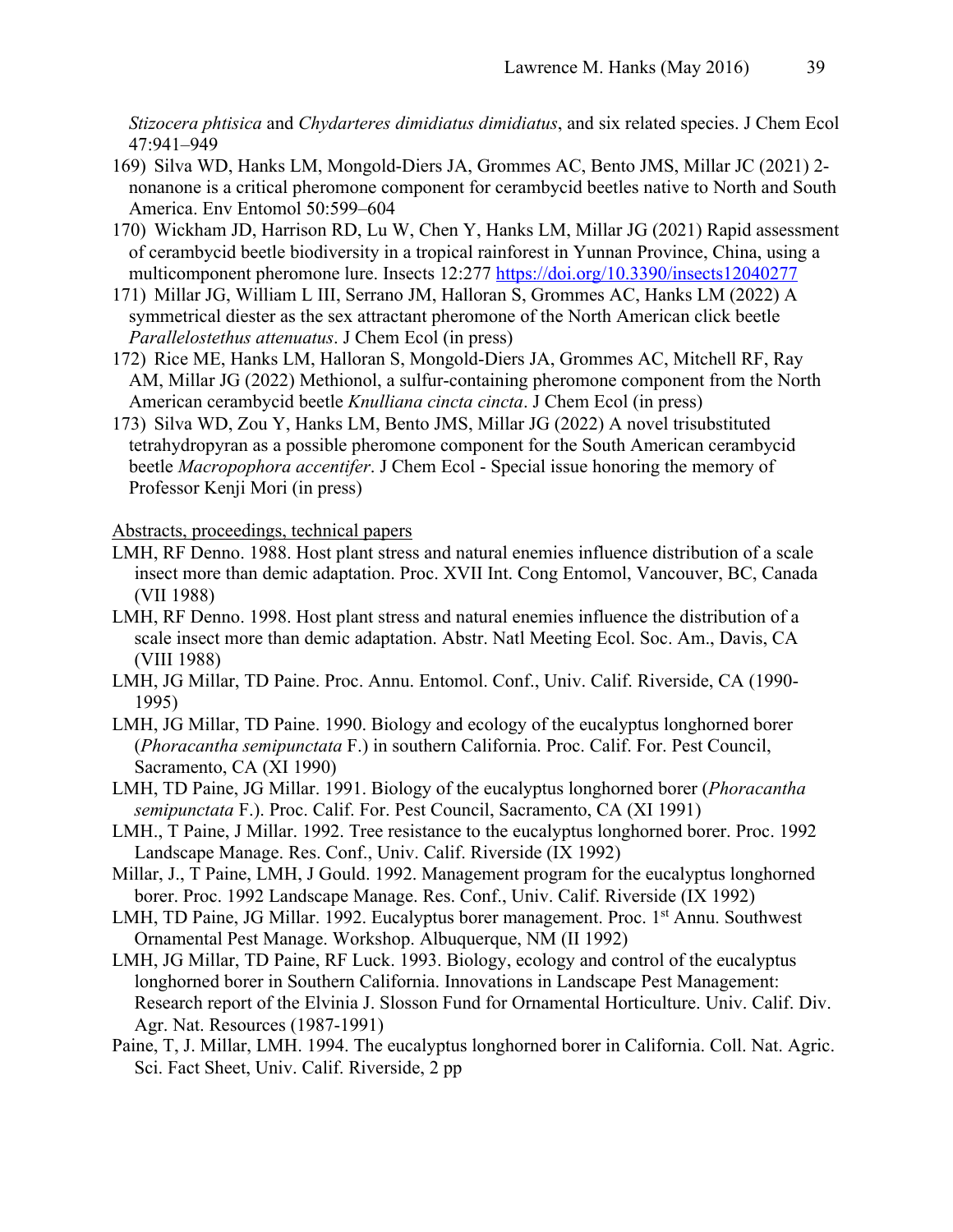- Paine, TD, JG Millar, LMH. 1994. Eucalyptus longhorned borer and California urban forests: exploration of management options. Calif. Forestry Notes, Apr. 1, 1994, 109: 1-4
- Millar, JG, TD Paine, LMH. 1994. Biological control of the Eucalyptus longhorned borer. Calif. Eucalyptus Grower 9: 4-5
- Millar, JG, TD Paine, LMH. 1994. Wasps help in the fight against eucalyptus borer. Turf Tales (III, 1994, 1 p)
- Paine, TD, JG Millar, LMH. 1994. Integrated pest management program for the eucalyptus longhorned borer in California. Proc. 2<sup>nd</sup> Southwest Ornamental and Turf Pest Manage. Workshop, Albuquerque, NM (II 1993)
- LMH, RF Denno. 1994. Local adaptation to host plants in a sedentary insect. Abstr. Symposium: Host plant variation and genetic differentiation in natural insect populations. Annu. meeting Ecol. Soc. Am., Knoxville, TN (VIII 1994)
- Paine, TD, JG Millar, LMH. 1995. Integrated program protects trees from eucalyptus longhorned borer. Calif. Agr. 49: 34-37
- Millar, JG, LMH, TD Paine. 1995. Update on the biological control of the eucalyptus longhorned borer. Proc. Calif. For. Pest Council, Sacramento, CA (XI 1994)
- LMH, TD Paine, JG Millar. 1995. The eucalyptus snout beetle in southern California. Proc. Calif. For. Pest Council, Sacramento, CA (XI 1994)
- Millar, JG, TD Paine, LMH. 1995. Introduction and establishment of natural enemies of the eucalyptus longhorned borer. Research report of the Elvinia J. Slosson Fund for Ornamental Horticulture. Univ. Calif. Div. Agr. Nat. Resources (1993-1994)
- Paine, TD, JG Millar, LMH. 1995. Eucalyptus longhorned borer and California urban forests: Exploration of management options. Calif. Forest. Notes 109: 1-5
- Paine, TD, JG Millar, LMH. 1995. Integrated program protects trees from eucalyptus longhorned borer. Western Arborist 21: 41-45
- LMH, TD Paine, JG Millar. 1996. Ecology of the eucalyptus longhorned borer (Coleoptera: Cerambycidae) in California. Abstr. Symposium: Ecology and management of introduced arthropod pests of Eucalyptus. XX Int. Cong Entomol, Firenze, Italy (VIII 1996)
- LMH, JG Millar, TD Paine. 1996. Biological control of Eucalyptus insect pests. Proc. Calif. Urban Pest Council (XI 1996)
- LMH, TD Paine, JG Millar. 1996. Tiny wasp helps protects eucalypts from eucalyptus longhorned borer. Calif. Agr. 50: 14-16
- Millar, JG, TD Paine, LMH. 1996. Final report, Project 92BC003. Introduction and establishment of natural enemies of the eucalyptus longhorned borer. UCIPM Project. 7 pp
- Tooker, J, LMH. 1997. Pine needle scale. Univ. Illinois Coop. Extension Serv. Home, Yard and Garden Pest Newsl. 20: 3-4
- LMH.M., TD Paine, JG Millar. 1997. US Dept Agriculture, Final report for research project #9501534: Does the impact of a parasitoid depend on host plant vigor? 5 pp
- LMH, TD Paine, JG Millar, C Campbell. 1998. Another tree-killing pest of eucalyptus invades California. Calif. Plant Pest Dis. Rep. 16: 19-21
- Millar, JG, TD Paine, LMH, C Campbell. 1998. Biological control of eucalyptus longhorned borers, *Phoracantha* spp (Coleoptera: Cerambycidae) in California. Abstr. Calif. Conf. Biol Control, Berkeley, CA (VI 1998)
- Millar, JG, LMH, TD Paine. 1999. Introduction and establishment of natural enemies of the eucalyptus longhorned borer. Research report of the Elvinia J. Slosson Fund for Ornamental Horticulture. Univ. Calif. Div. Agr. Nat. Res. (1995-1998)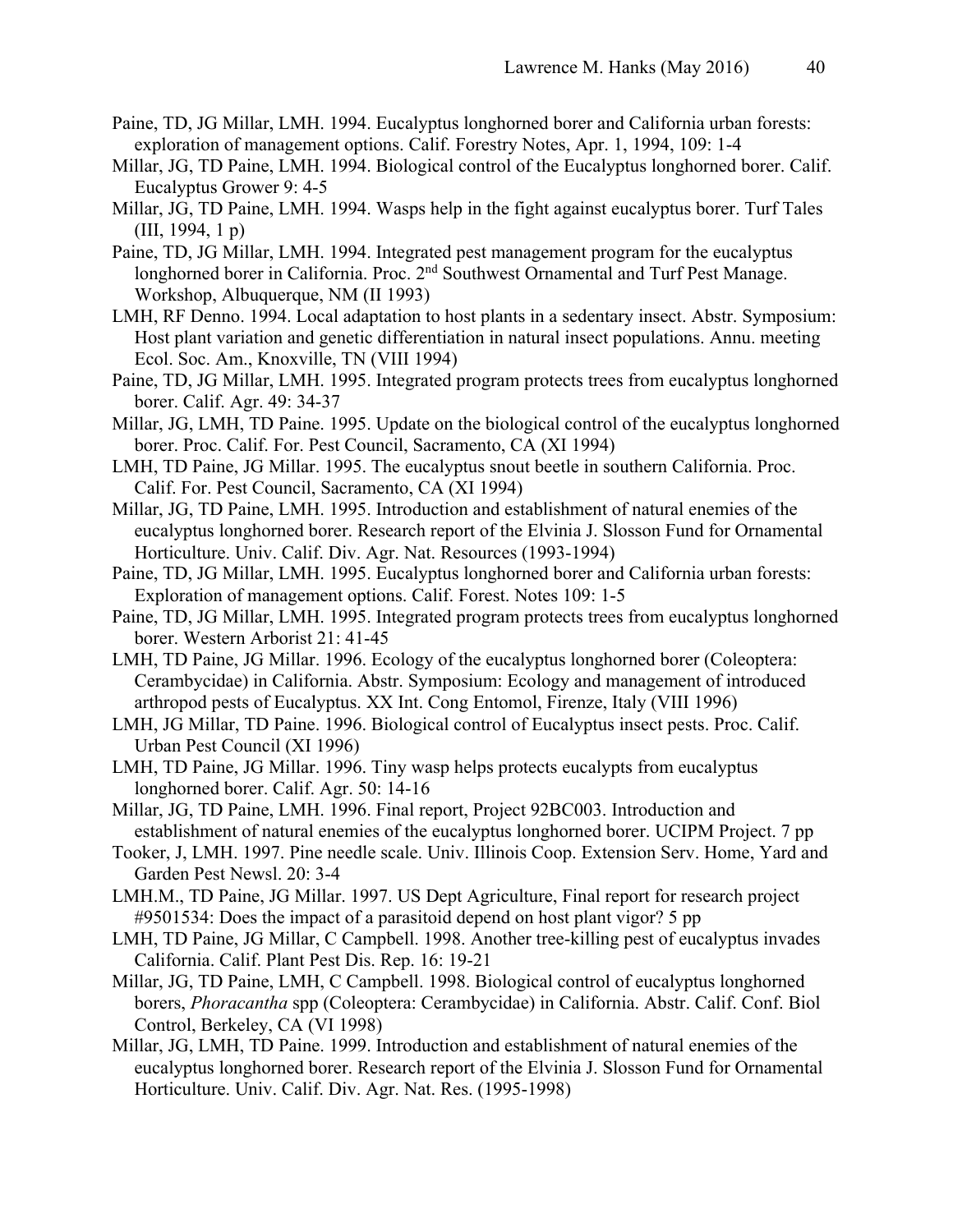- Millar, JG, TD Paine, LMH, JA Downer. 1999. Biological control of the eucalyptus snout beetle, *Gonipterus scutellatus*. Report of the Elvinia J. Slosson Fund for Ornamental Horticulture. Univ. Calif. Div. Agr. Nat. Res. (1995-1998)
- Ginzel, MD, LMH. 1998. The locust borer. Univ. Illinois Coop. Extension Serv. Home, Yard and Garden Pest Newsl. 19: 3-4
- Millar, JG, TD Paine, LMH. 1998. Management of major pests of Eucalyptus in California. Abstr. Seminar on integrated forest protection, Lisbon, Portugal (X 1998)
- Reagel, PF, MD Ginzel, JF Tooker, P Nixon, LMH. 1999. Evaluation of insecticides for thrips control and associated phytotoxicity. Arthropod Manage. Tests 24: report G73
- Joyce, AL, LMH, TD Paine, JG Millar. 2000. Effect of host larval size on sex ratio of progeny of *Syngaster lepidus* (Hymenoptera: Braconidae) attacking *Phoracantha semipunctata* (Coleoptera: Cerambycidae) and *P. recurva* borers on *Eucalyptus camaldulensis***.** Proc. Calif. Conf. Biol Control, Riverside, CA (VII 2000)
- Paine, TD, JG Millar, LMH. 2000. Integrated pest management of insects feeding on Eucalyptus in California. Proc. Eucalyptus Pest Management: A California Urban Forests Council Regional Workshop, Riverside, CA (XI 2000)
- Paine, TD, DL Dahlsten, JG Millar, MS Hoddle, LMH. 2000. UC scientists apply IPM techniques to new eucalyptus pests. Calif. Agr. 54: 8-13
- Millar, JG, TD Paine, LMH. 2000. Biological control of Eucalyptus longhorned borers, *Phoracantha* spp. (Coleoptera: Cerambycidae) in California. Proc. Eucalyptus Pest Management: A California Urban Forests Council Regional Workshop, Riverside, CA (XI 2000)
- Millar, JG, LMH, TD Paine. 2000. Biological control of coleopteran pests of *Eucalyptus* in California. *In*: XXI Internatl Cong Entomol, XVIII Brazilian Cong Entomol. Foz do Iguassu. Book 1: 476 p. (Abs. 1890)
- Paine, TD, K, Luhring, JG Millar, LMH. 2000. Differential parasitism by an egg parasitoid, *Avetianella longoi*, on two *Phoracantha* spp. attacking *Eucalyptus*. *In*: XXI Internatl Cong Entomol XVIII Brazilian Cong Entomol. Foz do Iguassu. Book 1: 447 p. (Abs. 1891)
- Solter, LF, M Keena, JR Cate, ML McManus, MC Higgs, LMH. 2001. Infectivity of rhabditoid nematodes to the Asian longhorned beetle. *In* SLC Fosbroke, KW Gottschalk (eds.) Proc. USDA Interagency Res. Forum on Gypsy moth and other Invasive Species, Annapolis, MD (I 2001). USDA For. Serv., NE Res. Stn. Gen. Tech. Rep. NE-285: 131
- Sadof, CS, LMH. Biological control of armored and soft scales in the woody landscape. North Central Region 125-Arthropod Biological Control, USDA-CREES, Biol Controls Guidelines; web site: http://www.cips.msu.edu/ncr125/GuideScales.htm
- Ginzel, MD, GJ Blomquist, JG Millar, LMH. 2001. Role of cuticular hydrocarbons in mate recognition of long-horned beetles. Abstr. Annu. meeting Int. Soc. Chem. Ecol., North Lake Tahoe, CA (VII 2001)
- LMH, MD Ginzel, KN Paige. 2002. Molecular genetics of Asian longhorned beetle: Introduction, invasion, and spread. Proc. USDA Interagency Res. Forum on Gypsy moth and other Invasive Species, Annapolis, MD (I 2002). USDA For. Serv., NE Res. Stn. Gen. Tech. Rep. NE-300:30
- Tooker, JF, LMH. 2002. Cryptic species of gall wasps (Hymenoptera: Cynipidae: *Antistrophus rufus*) specialized in prairie forbs (Asteraceae: *Silphium*). Abstr. Annu. meeting Ecol. Soc. Am., Tucson, AZ (VIII 2002)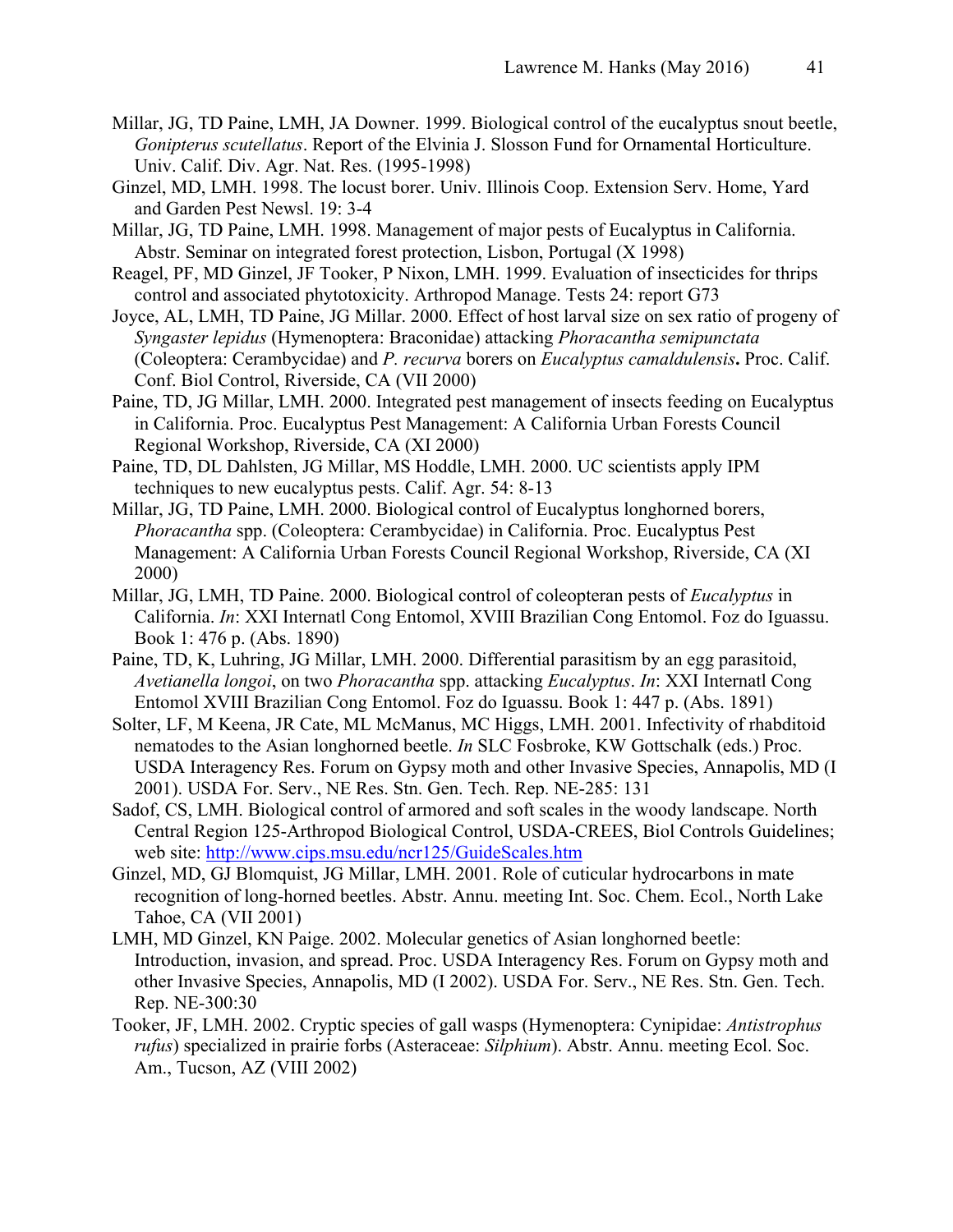- Joyce, AL**,** JG Millar, TD Paine, LMH. Effect of host size on the sex ratio of *Syngaster lepidus*, a parasitoid of eucalyptus longhorned borers (*Phoracantha* species.). Proc. 1st Internatl Symp. Biol. Contr. Arthropods. Honolulu, Hawaii (I 2002)
- Smith, MT, R Fuester, F Herard, LMH. 2003. Prospects for inundative release of natural enemies for biological control of *Anoplophora glabripennis*. *In* KW Gottschalk (ed.) Proc. USDA XIV Interagency Res. Forum on Gypsy moth and Other Invasive Species, Annapolis, MD (I 2003). USDA For. Serv., NE Res. Stn. Gen. Tech. Rep. NE-315:55
- Fallon, D, L Solter, M Keena, J Cate, M McManus, LMH. 2003. Effect of entomopathogenic nematodes on *Anoplophora glabripennis. In* KW Gottschalk (ed.) Proc. USDA XIV Interagency Res. Forum on Gypsy moth and Other Invasive Species, Annapolis, MD (I 2003). USDA For. Serv., NE Res. Stn. Gen. Tech. Rep. NE-315:23
- LMH, MD Ginzel, KN Paige. 2003. Molecular genetics of Asian longhorned beetle: Introduction, invasion, and spread. *In* KW Gottschalk (ed.) Proc. XIV USDA Interagency Res. Forum on Gypsy moth and Other Invasive Species, Annapolis, MD (I 2003). USDA For. Serv., NE Res. Stn. Gen. Tech. Rep. NE-315:31
- Tooker JF, LMH. 2003. Influence of gall wasps and their parasitoids on fitness of native prairie perennials (Asteraceae: *Silphium*). Abstracts from the XIII Internatl Entomophagous Insects Workshop, Tucson, AZ (VII 2003). J. Insect Sci. 3:33
- Mitchell RF, ML Richardson, PF Reagel, LMH. 2007. Consequences of cannibalism in noncarnivorous insects. Trans. Illinois State Acad. Sci. 100 (Supplement):72
- Millar JG, JD Barbour, AM Ray, LMH. 2011. Chemistry of cerambycid beetle pheromones for practical applications. Proc. XXII USDA Interagency Res. Forum on Invasive Species, Annapolis, MD (I 2011). USDA For. Serv., Northern Res. Stn. Gen. Tech. Rep. NRS-P-92
- Millar JG, LMH. 2012. An overview of cerambycid beetle pheromone chemistry. Proc. USDA 23rd USDA Interagency Res. Forum on Invasive Species, Annapolis, MD (I 2012). USDA For. Serv., Northern Res. Stn. Gen. Tech. Rep. NRS-P-92
- Millar JG LMH. 2016. Pheromones for detection and monitoring of invasive and native cerambycid species. Proc. USDA 27<sup>th</sup> USDA Interagency Res. Forum on Invasive Species, Annapolis, MD (I 2016)
- LMH, Millar JG (2018) Conservation of pheromone chemistry within the Cerambycidae on a global scale, and implications for invasion biology. Proceedings of the 29th USDA Interagency Research Forum on Invasive Species, 9–12 January 2018, Annapolis, MD
- Millar JG, LMH (2018) New pheromones for invasive cerambycids: from the bench to the field. Proceedings of the 29th USDA Interagency Research Forum on Invasive Species, 9–12 January 2018, Annapolis, MD
- Millar JG, LMH (2018) Practical applications for pheromones of cerambycid beetles. Seminar proceedings, "Interactions behind the pine wilt disease". Instituto Nacional de Invesigacao Agraria e Veterinaria. 21 June 21 2018. Oeiras, Portugal

#### **Media coverage of research**

San Diego Tribune, "Beetle-killing wasps set to be released in Rancho Santa Fe" (16 VIII 1991) The San Diego Union, "Tree-fanciers pin hopes on wasp" (17 VIII 1991)

Los Angeles Times, Orange County Edition, "Pests pack a punch for dry plants" (4 VIII 1992) Stanford News (Palo Alto, California*),* "Wasps attacking beetles may save dying eucalyptus

trees" (24 VIII 1993)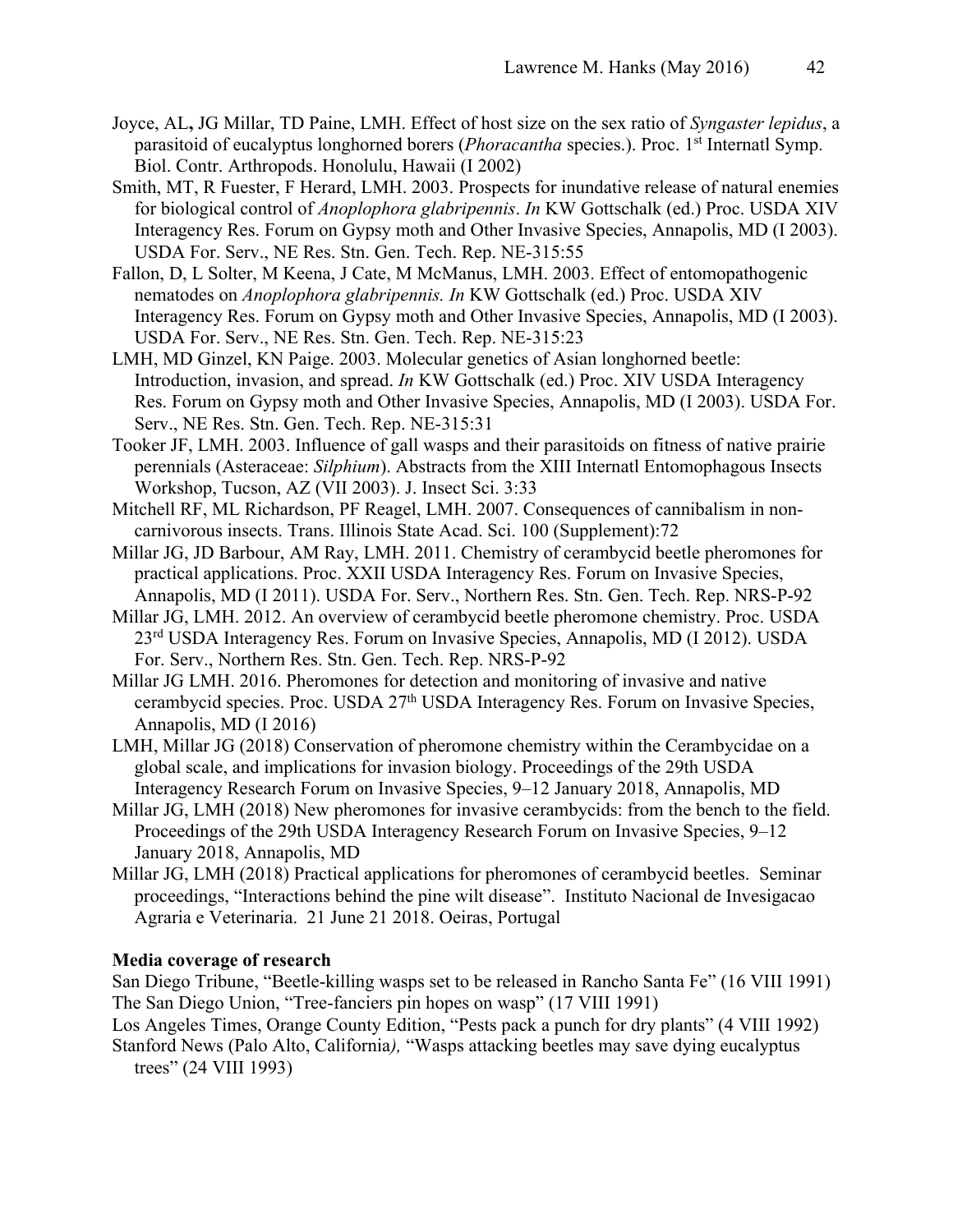- Stanford Univ. Campus Report (Palo Alto, California), "Wasps newest weapon in fight to save old trees" (25 VIII 1993)
- San Diego Union, "Wasps aid beetle-hit eucalyptus" (27 IX 1993)
- The Inland Valley Daily Bulletin, Riverside, California, "Stingless wasps prey on a pest: borer beetle" (13 IX 1993)
- The Stanford Observer, Palo Alto, California, "Beetles may save eucalyptus" (X 1993)
- Los Angeles Times, Inland Empire Scene, "Tiny wasps with no sting unleashed to wipe out big, tree-eating beetles" (20 X 1993)
- Pacific Coast Nurseryman and Garden Supply Dealer, Glendora, California, "Tiny wasps show promise against eucalyptus pest" (XI 1993)
- Santa Barbara News-Press, California, "Wasp brigade suggested to stop beetle infestation of tree groves" (8 III 1994)
- Sunset Magazine, "Eucalyptus borer a butterfly foe?" (VI 1994)
- California Agriculture 50: 6-7; Research update: "Californians love, and hate, eucalypts"
- The Press-Enterprise, Riverside, California, "War on beetle to save eucalyptus" (17 VI 1996)
- Santa Barbara News-Press, California, "Meet the beetles: eucalyptus eaters no match for wasps" (17 VI 1996)
- The San Diego Union-Tribune, California, "Tiny wasp takes on beetle and wins—but is there a higher price to pay?" (7 VII 1996)
- The New York Times, "Insects adapted to a single twig: Specialization in the extreme?" (27 IX 1994)
- Eucalyptus Improvement Association, Inc., California, "Tiny (*really* tiny) wasp is beating eucalyptus beetle (1996)
- Chicago Sun-Times ("Attack of the foreign critters" (20 VII 1998)
- Chicago Tonight, WTTW-TV (PBS, Chicago), panel discussion on Asian longhorned beetle (20 VII 1998)
- Natl Public Radio, WBEZ, Chicago, Orlando Guzman, special program on Asian longhorned beetle (21 VII 1998)
- Chicago Tribune, Peter Kendall, "Science seeks weaknesses in beetles' armor" (9 VIII 1998)
- WPWR-TV (UPN 50, Chicago), Aaron Freeman Show, special program on Asian longhorned beetle (10 VIII 1998)
- Chicago Tribune, "Love may set a not-so-tender trap for beetles" (9 VIII 1998)
- Chicago Sun-Times, "Making mating game deadly" (14 VIII 1998)
- CBS News in Chicago, Asian longhorned beetle (14 VIII 1998)
- WDWS, Champaign, IL, radio personality Stevie J, Asian longhorned beetle situation (21 X 1998, 20 III and 3 VI 1999, 19 IV and 18 VIII 2000) (and guest sportscaster)
- WDWS, Champaign, IL, radio personality Dave Gentry, Asian longhorned beetle situation (21 X 1998)
- Associated Press, Justin Bachman, Greensboro News & Record, Greensboro, NC, "Warm weather can bring Christmas bugs: Christmas tree farmers warn their customers that they might find critters among the ornaments", and Florida Times-Union, Jacksonville, NC, "Ghost of Christmas present: your tree could bring pests home" (9 XII 1998)
- Chicago Daily Herald, "Prof. probing reason for beetle plague" (4 IX 1999)

The Daily Illini, Univ. Illinois at Urbana-Champaign, article on Insect Expo (1 XI 1999) UIUC School of Life Sciences Alumni Newsletter, "The beetle that ate Chicago" (Fall 1999)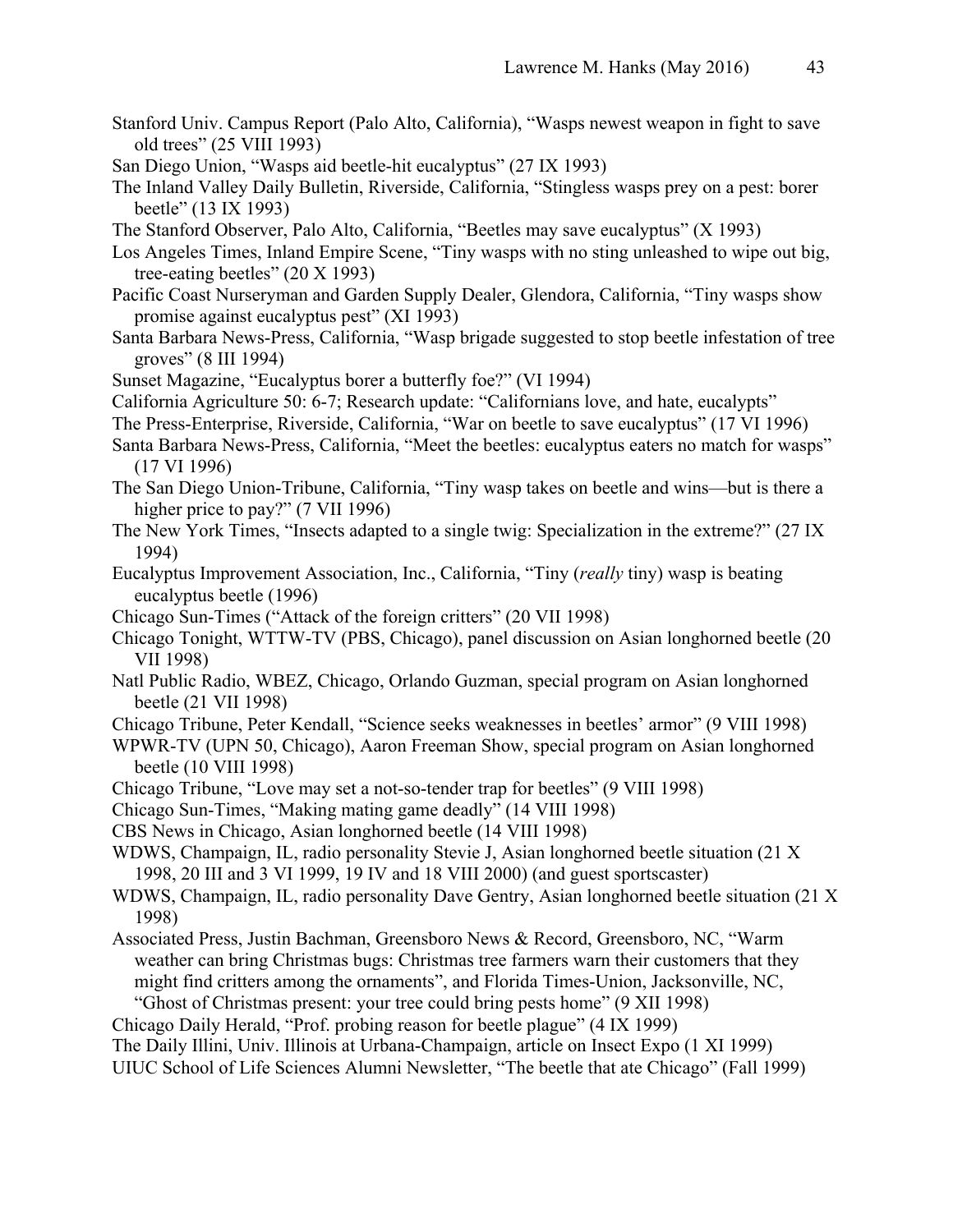- Audubon magazine, article by MR Berenbaum, "Two horns, six legs & one voracious appetite" (I-II 2000 issue)
- Chicago Sun-Times, "30-year fight leaves little hope in US" (6 II 2000)
- Lawn & Landscape Magazine, "Big apple has a worm: the Asian longhorned beetle" (IV 2000)

Chicago Sun-Times, Dave Newbart, "Bug's infestation is much worse than in Chicago" (6 II 2000); reprinted in Pew Internatl Journalism Program Stories 1999, China (Spring 2000)

- LAS News, UIUC College of Liberal Arts and Sciences, "Living with the enemy" (Summer 2000)
- Paxton Daily Record, "Loda prairie provides study of insect life" (13 XI 2000)
- CBC Radio reporter Ryan Pierce, *Maritime Noon* radio show, Halifax, Nova Scotia; story on exotic and invasive species of wood borers (2 I 2001)
- Arborist News10: 17 "Interrelationships between structure of ornamental landscapes, environmental stress of trees, and outbreaks of plant-feeding arthropods" (II 2001)
- EurekAlert!, AAAS (internet), "Scientists find insects can alter plant chemistry to help them find mates" (18 XI 2002)
- Wissenschaft-online, Germany, "Durch Wände kommunizieren" (18 XI 2002)
- PNAS Online, Select Articles Appearing in PNAS, "Wasps attract mates with plant perfume", (week of 18 XI 2002)
- Yahoo! Schlagzeilen, Germany (online), "Wespe verändert Pflanzenchemie für Sex" (19 XI 2002)
- Scienceticker.de wissenschafts-nachricthen, Germany (online), "Gallwespen locken mit Pflanzen-Parfum" (19 XI 2002)
- ScienceNOW, AAAS (internet), "Love potion on the prairie" (19 XI 2002)
- ScienceBlog (internet), Most Read Story About Animal Kingdom, "Scientists find insects can alter plant chemistry to help find mates" (19 XI 2002)
- Vista Verde, Germany (internet), "Düfte: Gallwespen locken mit Pflanzen-Parfum" (19 XI 2002) Innovations Report, Forum für Wissenschaft, Industrie und Wirtschaft, Germany (internet),
	- "Scientists find insects can alter plant chemistry to help them find mates" (19 XI 2002)
- Scientific American.com (internet), "Wasps tamper with plant chemistry to woo mates" (19 XI 2002)
- United Press Internatl (internet), "Male wasps use chemicals to find mates" (19 XI 2002)
- NATURreporter.de, Germany (internet), "Wespe verändert Pflanzenchemie für Sex" (20 XI 2002)
- Biological Psychology NewsLink, Sinauer Associates Inc. (internet), "Wasps tamper with plant chemistry to woo mates" (20 XI 2002)
- vetline.de, Germany (internet), "Wespe verändert Pflanzenchemie für Sex" (20 XI 2002)
- Science Daily (internet), "Scientists find insects can alter plant chemistry to help them find mates" (21 XI 2002)
- Inside Illinois, UIUC, "Scientists find insects can alter plant chemistry to help them find mates" (21 XI 2002)
- Chemical and Engineering News (internet), "Critter Chemistry: Wasps use plants to send mating signals" (25 XI 2002)
- Dallas Morning News, "Gall wasps induce plants to flag potential mates" (25 XI 2002)
- New York Times, Science Times, "Intrepid males heed clues" (26 XI 2002)
- Wirtualna Polska, Poland (internet), "Owadzie perfumy" (25 XI 2002)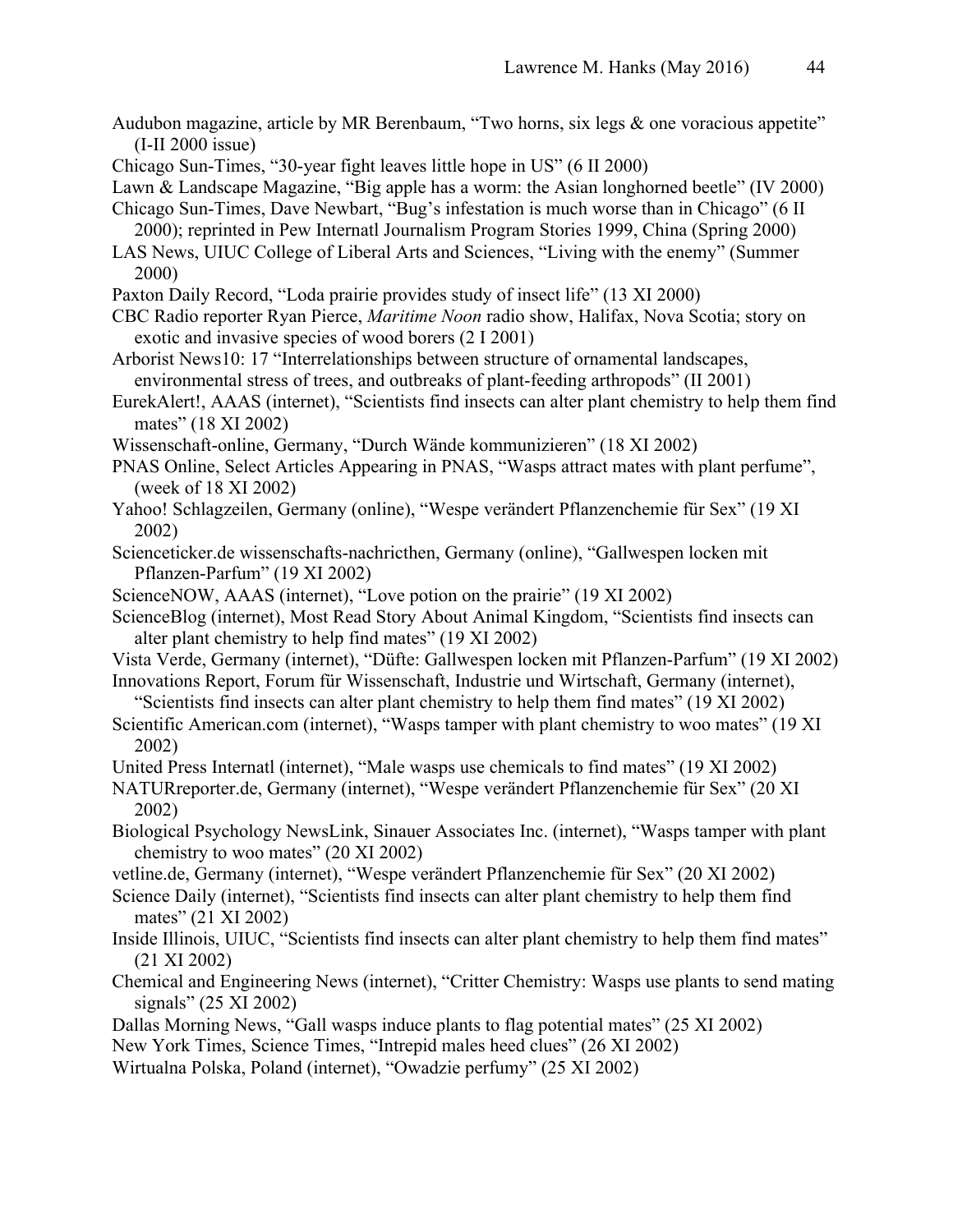- Science Orf.at, Austria (internet), "Partnersuche: Wespen verändern Pflanzenchemie" (27 XI 2002)
- Science Magazine, Random Samples, "Where the girls are", 298: 1713 (29 XI 2002)
- Süddeutsche Zeitung, Germany "Wespen manipulieren Duft von Pflanzen" (3 XII 2002)
- OИCK HOBOCTИ, Russia (internet), "Растительная страсть, Insects can change chemistry of plants for their own purposes" (2 XII 2002)
- Natl Geographic News (internet), "Tiny wasps alter plant growth to attract mates" (3 XII 2002)
- The Straits Times Interactive, Singapore (internet), "Female wasps use 'perfume' too" (5 XII 2002)
- The Scientist, Frontlines, Vol. 16, Issue 24, article about PNAS paper (9 XII 2002)
- Vn-Express Dành cho Quảng cáo, Viet Nam (internet), "Động vật nhờ thực vật gọi hộ bạn tình" (9 XII 2002)
- California Academy of Sciences, This Week in the Wild (internet), "Wasps woo with chemistry" (9 XII 2002)
- Bog Hopper, Science Museum of Minnesota, Science Briefs (internet), "Female wasp changes plant chemistry to attract male wasps" (8 XII 2002)
- Arche Online, Germany (internet), "Wespe verändert Pflanzenchemie für Sex" (11 XII 2002)
- Pressetext.Austria (internet), "Wespe verändert Pflanzenchemie für Sex-Signaturduft der Wirtspflanze wird von Insekten beeinflußt" (11 XII 2002)
- Nauka Gazeta.pl, Poland (internet), "Osy potrafią zmieniać skład chemiczny roślin" (11 XII 2002)
- SME Online, Slovakia (internet), "Páreniachtivý hmyz mení chemické zloženie hostiteľskej rastliny" (11 XII 2002)
- Netzeitung Wissenschaft, Germany (internet), "Wespen locken mit Pflanzen-Parfum" (9 XII 2002)
- "Pflanzenduft zieht Wespen an Forscher entdecken neue Paarungsstrategie" Berliner Zeitung (19 XII 2002)
- A Prairie Rendezvous (a publication of Grand Prairie Friends of Illinois and Prairie Grove Volunteers), "Prairie insects" (XII 2002)
- Journal Fachinformation für Entscheidungsträger #47/XI2002 (online): "Pflanzenchemie"
- Радиостанция "Эхо Москвы" Russia (Radio station "The Echo of Moscow", internet), "Насекомые могут изменять химию растений в собственных целях" (story about gall wasps) (4 I 2003)
- g-o.de online, Das internet-magazin fur geo- und naturwissenschaften, Germany, "Wespen verändern Pflanzenduft—Sexuallockstoff zieht paarungswillige Männchen an" (I 2003)
- der Standard.at/Wissenschaft, Austria, "Wespe verändert Pflanzenchemie für Sex—Signaturduft der Wirtspflanze wird von Insekten beeinflusst" (XI 2002)
- nature.de, Natur&Kosmos, Germany, "Gallwespe auf Partnerjagd Insekt beeinflußt Duft ihrer Wirtspflanze zur Partnersuche" (XI 2003)
- Hort-Pro Online Magazine, Canada, article on PNAS publication (I 2003)
- Biologie in unserer Zeit 33: 82, S. Wendler, "Verhalten auf den duft kommt es an"
- The News-Gazette, Champaign, IL, "Research focuses on pest control", G. Kline (6 V 2003)
- Lincoln Daily News, Lincoln, IL, "Controlling insects naturally" (6 V 2003)
- The Times, NW Indiana, "Research could lead to new standards for landscape designers" (12 V 2003)